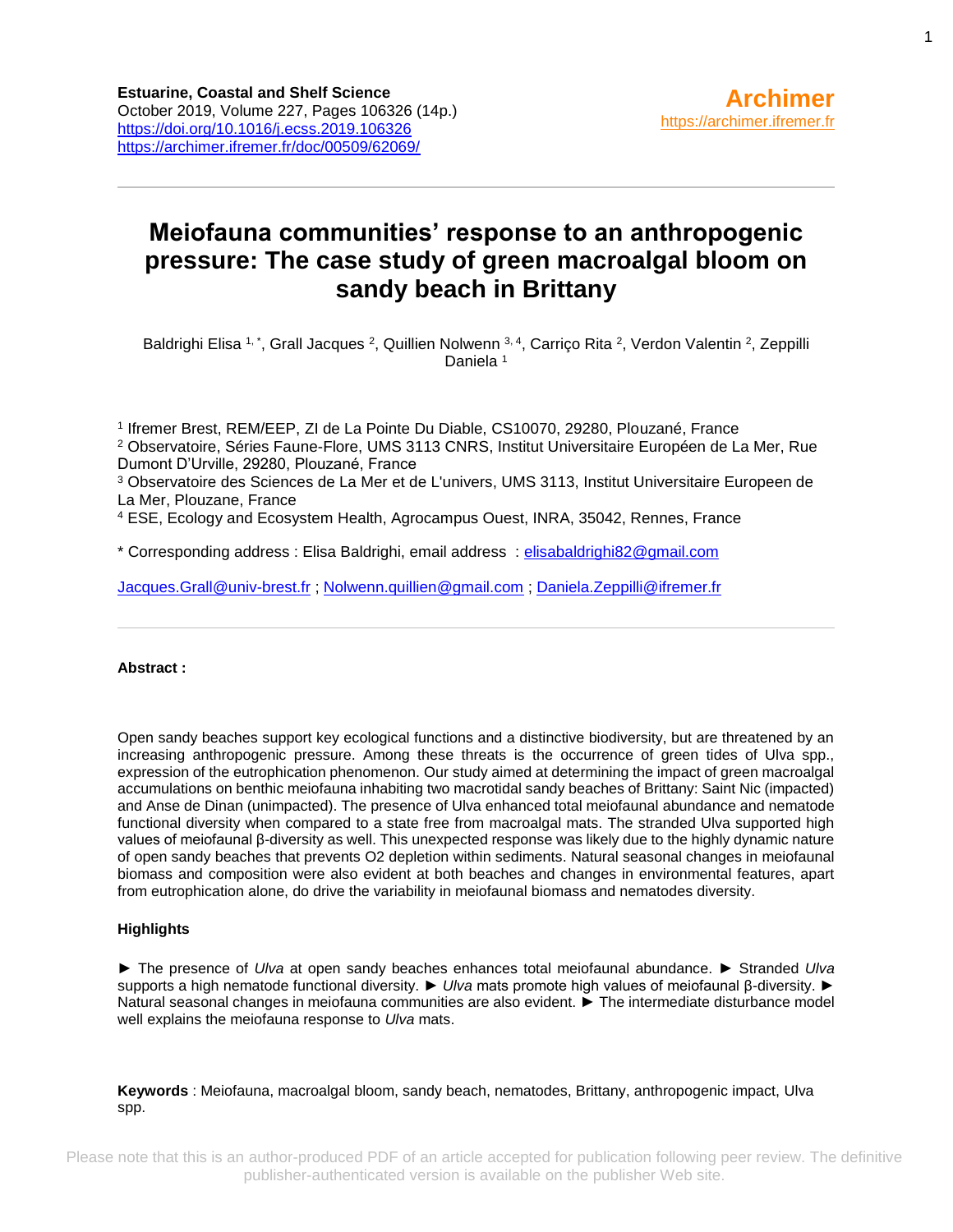### **1. Introduction**

There is growing scientific evidence that our coastlines are suffering from catastrophic ecological damage as a result of anthropogenic activities (Cloern et al., 2016). Eutrophication is a process of natural or man-made enrichment with inorganic nutrient elements (e.g. nitrogen and phosphorus) beyond the maximum critical level of the self-regulatory capacity of a given system for a balanced flow and cycling of nutrients (Fletcher, 1996). It is a direct consequence of increasing population densities along coastal areas and the use of fertilizers for agriculture (Grall and Chauvaud, 2002). Increased nutrient loading leads to stimulated primary production and, in particular conditions, such as shallow and enclosed areas with low water turnover, eutrophication may induce opportunistic green or brown macroalgal blooms (Liu et al., 2009). The term ''Green Tides'' (here after GT) or macroalgal blooms covers a heterogeneous set of events that share two characteristics: they are caused predominantly by green macroalgae, and have negative impacts on the environment (Garcia and Johnstone, 2006; Ye et al., 2011). Thus, although macroalgal blooms can be in some cases a natural phenomenon, the global problem of green tides has increased both in extent and in its public perception over the last three decades. GT occur mainly in the North Temperate Zone, with America, Europe and the Asia-Pacific being the most seriously affected (Morand and Merceron, 2004). In Brittany (Western France), the first green algal bloom was recorded on the southwestern channel bays in the early 70's. Nowadays, many coastal areas and beaches around Brittany are affected by green tides. In 2012, green macroalgal blooms were reported from 51 beaches and 33 56 estuaries for a total volume of  $40,000 \text{ m}^3$  of fresh algae (CGDD 2014). From 1997 to 2015 the number of sites affected by green tides increased from 34 to 63, while the number of Brittany coastal cities affected by GT increased from 60 to 138 (http://www.ceva.fr/fre/MAREES-59 VERTES). In 1986, 25,000 m<sup>3</sup> of *Ulva* spp. accumulated in Lannion Bay in a single season (Charlier et al., 2006).

Sandy beaches are the most extensive intertidal system worldwide (Wright and Short, 1983) and dominate a majority of temperate and tropical coastlines where they represent both important recreational assets and functions as well as buffer zones against the sea (Sun et al., 2014). Sandy beaches are known to be among the most dynamic soft bottom habitat, with abundant biological resources (McLachlan and Brown, 2010) and act as nurseries and feeding areas for commercially important fishes and bivalves (surf clams) (Schlacher et al., 2008). Sandy beach ecosystems are populated by many organisms that are specialized and adapted to life in mobile substrate and their peculiar harsh environment. These species all play important roles in the ecological functioning of the beach system, e.g. as primary producers (diatoms and algae), decomposers (bacteria), consumers (heterotrophic bacteria, meiobenthos and macrobenthos). From regional to global scales,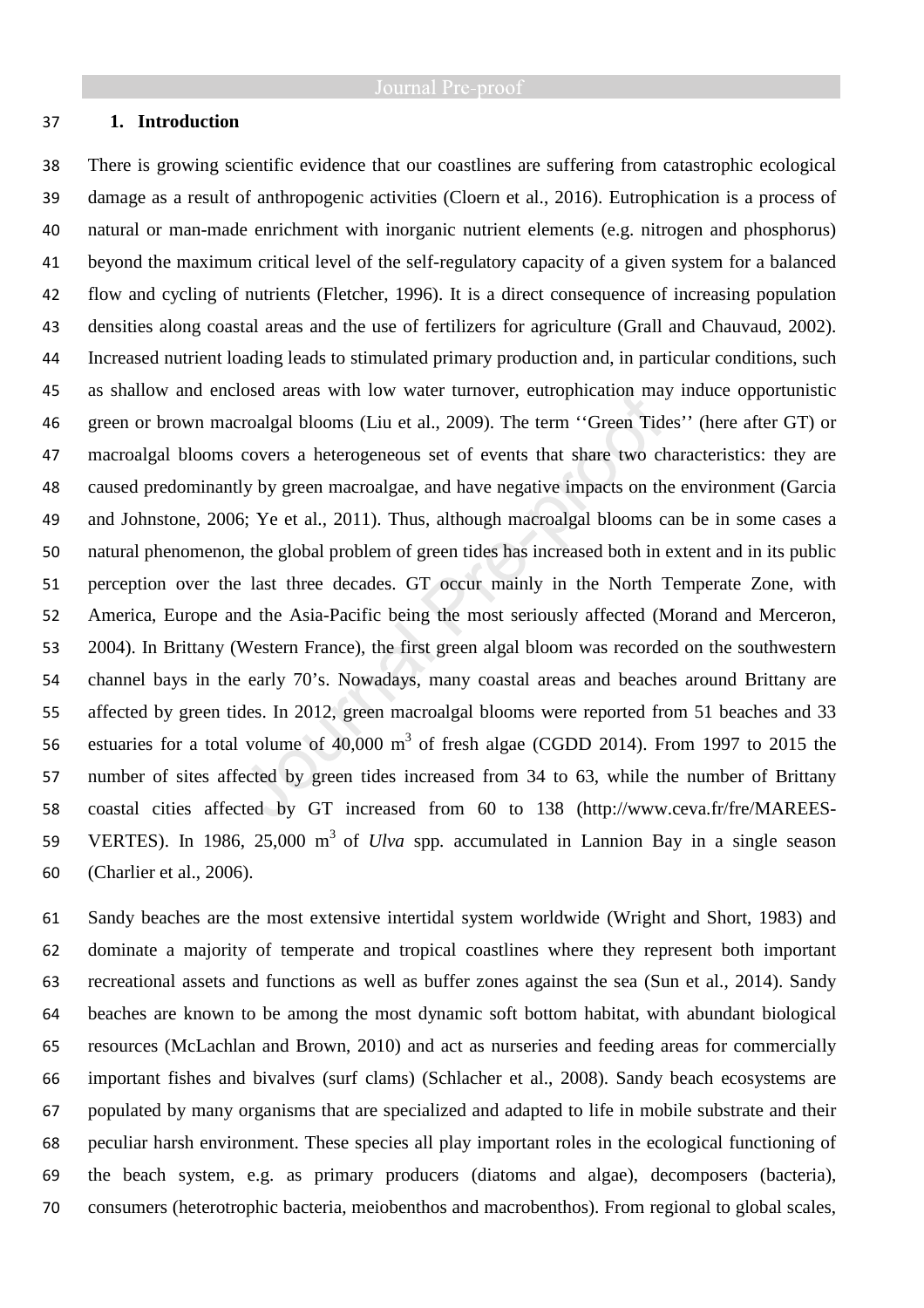sandy beaches also highly contribute to β-diversity (Schlacher et al., 2008). As a transition zone between land and sea, sandy beach ecosystems suffer from various anthropogenic disturbances such as coastal development and pollution (Schlacher et al., 2007; Defeo et al., 2009); as well as from green macroalgal blooms mainly caused by nutrient enrichment of coastal waters by human activities (Quillien et al., 2015a, 2016). These macroalgae can form stranded mats along beaches, such as the documented large *Ulva* spp. mats along Brittany beaches (CGDD 2014). The presence of such free-living macroalgal mats affects exchange between sediments and water and modifies local hydrodynamics (Hull, 1987) and primary production (Liu et al., 2009) and affects benthic macro- and meiofauna fauna (e.g. Dolbeth et al., 2007; Carriço et al., 2013; Quillien et al., 2015a, 2015b; Sun et al., 2014) and fish populations (Le Luherne et al., 2016).

The majority of the studies and monitoring programs dedicated to the evaluation of anthropogenic impacts (e.g. eutrophication, algal blooms) in the marine environment focus on benthic macrofauna, as well as microbial and epiphyte communities; only few included hitherto meiofauna especially in the case of macroalgal bloom impacts (Villano et al., 1995; Neira et al., 1996; Garcia and Jonhstone, 2006; Carriço et al., 2013). Nevertheless, meiofauna has recently started to be recognized as useful biological indicators, since the community may contain information that macrofauna cannot provide (Zeppilli et al., 2015; Bianchelli et al., 2016; Schratzberger and Ingels, 2017). Relative to macrofauna, meiofauna exhibits a shorter response time and many perturbations are detectable due to their asynchronous reproduction, rapid turnover rate, and lack of larval dispersal. As a result, the abundance of meiofauna is more sensitive to environmental fluctuations and is therefore useful as indicator of disturbances (Schratzberger et al., 2000; Austen and Widdicombe, 2006). Free-living nematodes, usually the dominant meiobenthic taxon, have been pointed out as potential indicators for the effects of anthropogenic disturbance on biodiversity in aquatic ecosystems (Moreno et al., 2008; Vanaverbeke and Vincx, 2008; Semprucci et al., 2015, 2016; Zeppilli et al., 2015). Moreover, nematodes direct development coupled to the one to three months long life-cycle, permit observing changes in the community structure readily observable in short term benthic studies (Moens et al., 2014a).

The aim of the present study was to assess the impact of eutrophication by green macroalgae (i.e. *Ulva* spp.) on benthic meiofauna, and particularly nematodes, inhabiting macrotidal sandy beaches of Brittany. To reach this objective, the meiofaunal communities inhabiting two beaches in the bay of Douarnenez (south of Finistère, France) with different impact of GT were investigated. The beach of Saint Nic, is impacted seasonally by GT while the beach of Anse de Dinan was considered as unimpacted since it has never harboured GT. The meiobenthic communities were sampled at different seasons, since meiofauna can show natural seasonal variations in relation to changes in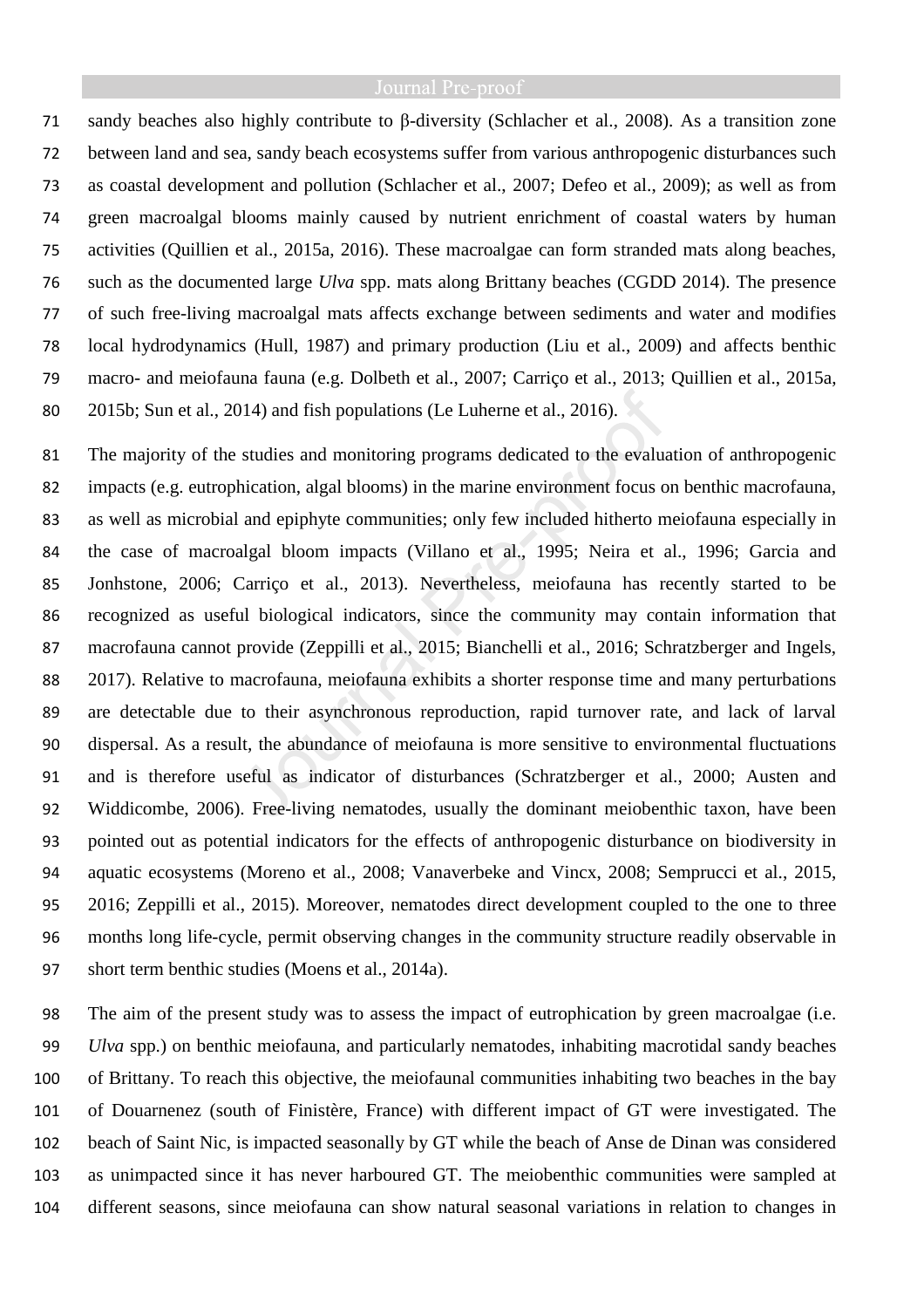environmental conditions (Liu et al., 2008). Hence, the following hypotheses were studied: (1) meiofaunal and nematode abundance, biomass, structural and functional diversity are affected by the presence of *Ulva* spp.; (2) natural seasonal environmental changes differently affect the meiofauna populations inhabiting impacted and unimpacted sandy beaches. Because an integrated approach considering different benthic components appears to be the most suitable when assessing environmental impacts and ecological status of coastal zones (Patrìcio et al., 2012), our main results will be discussed in perspective with the macrofaunal results previously published for the same ecosystem (Quillien et al., 2015a, 2015b).

### **2. Material and Methods**

# *2.1 Study area and sampling strategy*

The study was performed in two sandy beaches located in the bay of Douarnenez (Brittany, France): Anse de Dinan and Saint Nic (Fig. 1). The two sandy beaches consist of large areas (up to 500 m 118 from shore during spring tides) that are uncovered at low tide (mean tidal regime  $= 6.5 \pm 0.5$  m) and have lengths ranging from 2.1 to 3.0 km (see more detailed description in Quillien et al., 2015a). The unimpacted beach of Anse de Dinan (AD, 48°14.109'N, 4°32.545'W) never harbored green tides and the anthropogenic impact is negligible (a wetland area located just behind the beach filters terrestrial water inputs and has limited urbanization); conversely the impacted beach of Saint Nic (SN, 48° 10.132'N, 4° 17.465'W) is characterized by the presence of spatially heterogeneous GT blooms, mainly *Ulva* sp., since the early 80's (Charlier et al., 2007). In order to characterize the meiofaunal communities, sediment sampling was conducted manually in the intertidal zone during 126 three months - May, July and December 2012 - using Plexiglas corers  $(10 \text{cm}^2)$ . At each site two separated sediment replicates of 15 cm depth were collected and stored frozen (-20°C) until the laboratory analyses. At both sites a single sediment core (inner diameter: 11.3cm; depth: 15cm; 129 surface:  $100 \text{cm}^2$ ) was collected from which grain size and organic matter content characteristics were determined. Seawater temperature, salinity, and dissolved oxygen content were measured at each sampling occasion using an YSI-OMS v2 multi-parameter probe.

# *2.2 Samples processing*

**Meiofauna and nematode analyses**. For meiofaunal extraction, sediment samples (0-15 cm) were sieved through a 1000 µm mesh. The fraction remaining on a 40 µm mesh was centrifuged three times with Ludox HS40 (diluted with water to a final density of 1.18 g cm<sup>-3</sup>) and stained with Rose Bengal (0.5 g  $l^{-1}$ ) (Heip et al., 1985). Meiofauna was counted and classified to higher taxonomic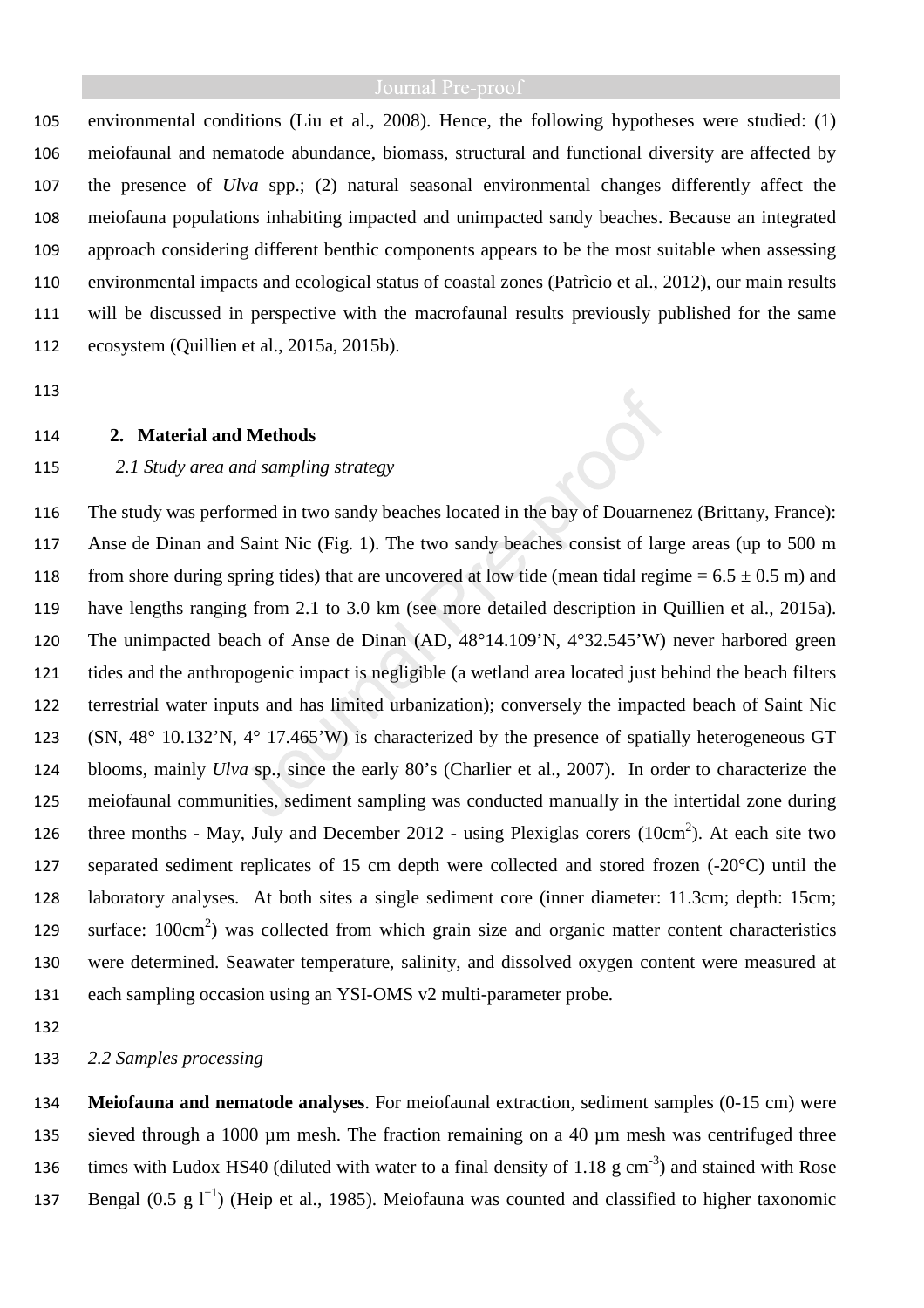138 level under a stereomicroscope after which the density (n. of individuals/10 cm<sup>-2</sup>) and taxon richness of the communities were estimated.

The determination of meiofaunal biomass was performed using the volumetric method that consists of indirect estimates of biomass extrapolating organism weight from a volume (Danovaro, 2010). From each sample, 100 randomly collected nematodes were mounted on slides after a formalin– ethanol–glycerol treatment to prevent dehydratation (Danovaro, 2010) and then identified to the genus level according to Platt and Warwick (1983, 1988), Warwick et al. (1998), and the NeMys database ( http://nemys.ugent.be). The different nematode morphotypes were reported under the name of the genus and then as putative species sp1, sp2 and so on. The nematode biomass was calculated from the biovolume, which was estimated from all specimens per replicate using the 148 Andrassy formula (V=L  $\times$  W<sup>2</sup>  $\times$  0.063 $\times$ 10<sup>-5</sup>, with body length, L, and width, W, expressed in  $\mu$ m; Andrassy, 1956). The carbon contents was considered as 40 % of the dry weight (Feller and Warwick, 1988).

- Species richness (SR) was calculated as the total number of species collected at each site. Nematode species diversity (H, using log base e) was measured using the Shannon–Weaver diversity index (Shannon and Weaver, 1949), with the evenness as the Pielou index (J; Pielou, 1975). In order to facilitate comparison among samples, the expected number of nematode species for a theoretical 155 random sample of 51 individuals,  $ES_{(51)}$ , was calculated. All indices were calculated using PRIMER v6.0+ (Plymouth Marine Laboratory, UK; Clarke and Gorley, 2006).
- The trophic diversity of the nematodes was determined by analyzing trophic groups, as reported by Wieser (1953). The nematodes were divided into four groups, as follows: no buccal cavity or a fine tubular one, as selective (bacterial) feeders (1A); large, but unarmed, buccal cavity, as non-selective deposit feeders (1B); buccal cavity with scraping tooth or teeth epistrate or epigrowth feeders (2A); and buccal cavity with large jaws, as predators/omnivores (2B). The index of trophic 162 diversity (ITD) was calculated as  $\Theta$ , where  $\Theta = g_1^2 + g_2^2 + g_3^2... + g_n^2$ , and g is the relative contribution (in terms of number of specimens) of each trophic group to the total number of individuals, and n is the number of trophic groups (Heip et al., 1985). For n=4, Θ ranges from 0.25 (highest trophic diversity; i.e. each of the four trophic groups accounts for 25 % of the nematode abundance) to 1.0 (lowest diversity; i.e., when one trophic group accounts for 100 % of the nematode abundance). Nematode trophic structure was calculated based on the nematode biomass matrix. The maturity index (MI) of nematode populations was calculated from life strategies (r - K) of the nematodes for which these strategies are known (Bongers, 1990; Bongers et al., 1995). In order to identify colonization strategies, nematodes are divided into "colonizers" (comparable to r-strategists, characterized by a short life cycle, high colonization ability, and tolerance to disturbance, e.g.,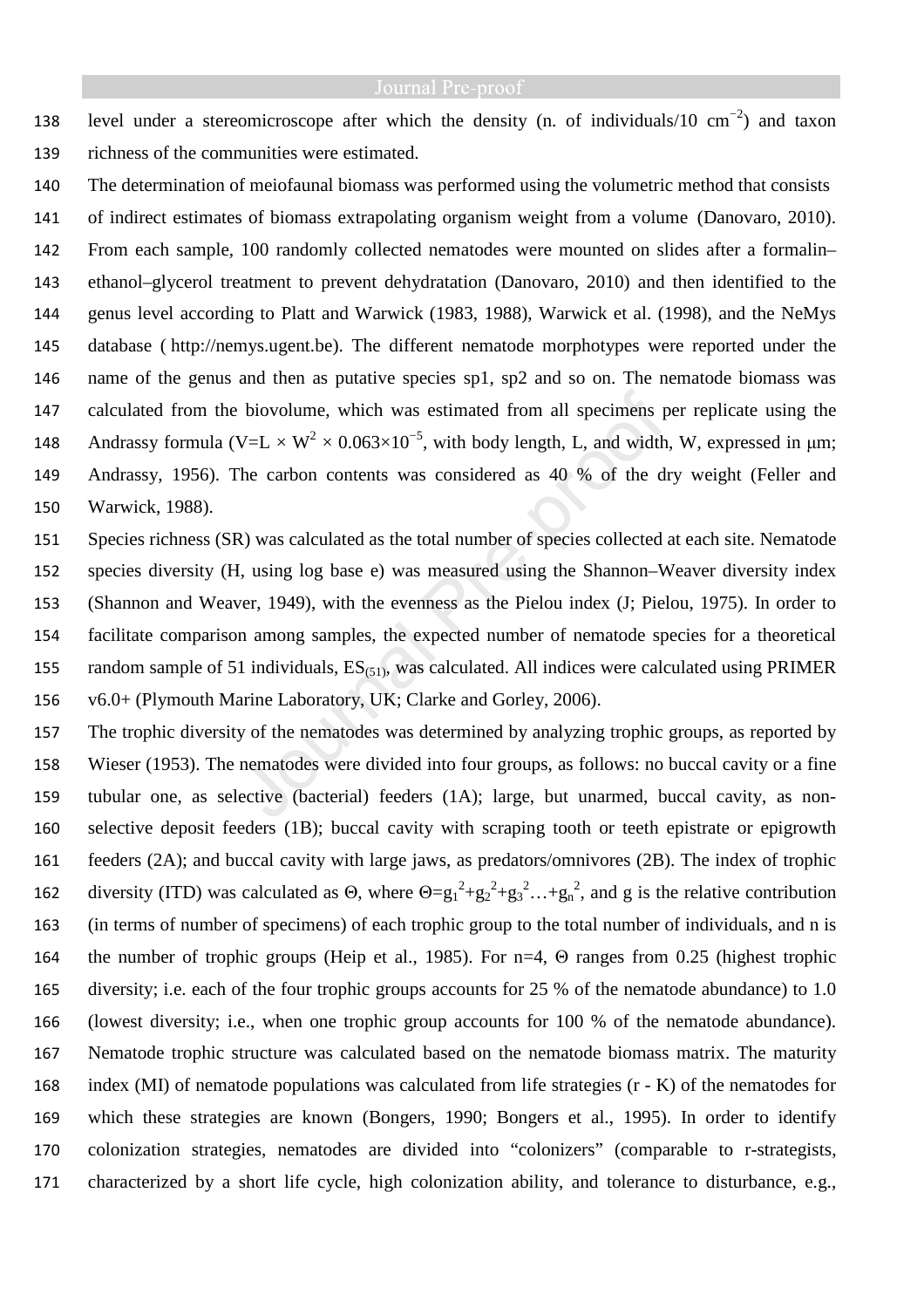eutrophication) and "persisters" (K-strategists with a low reproduction rate, long life cycle, and low colonization ability and tolerance to disturbance; the list of species with different life strategies is reported by Bongers et al., 1991). The MI was calculated according to the weighted mean of the 175 individual genus scores: MI= $\Sigma$  v (i) X f (i), where v is the c–p value (colonisers–persisters; ranging from 1, i.e. only opportunistic colonizers, to 5, i.e. only persisters) of the genus i (Bongers et al., 1991) and f (i) is the frequency of that genus.

**Environmental variable analyses**. Grain size was measured by dry-sieving the sediment, using a series of 16 sieves from 63 to 10,000 µm. The sorting index (SI) was calculated based on the first and third quartile ratio (√Q25/Q75, where Q25 and Q75 denote the first and the third quartiles of the sediment grain size, respectively), and the median (Q50) was equal to the second quartile of the sediment grain size value (hereafter referred to as 'median'; Quillien et al., 2015a). Organic matter content was measured by weight loss after combustion at 450°C for 5h. *Ulva* biomass was estimated by CEVA (www.ceva.fr/fre) through monthly aerial surveys (for estimation of surface area covered by mats) and field sampling (for conversion into biomass). Monthly mean values for wave height were taken from the publicly available database PREVIMER. PREVIMER estimates 188 the wave height using the model WW3 (grid  $= 200$  m).

### *2.3 Data analyses*

Principal component analysis (PCA) with Euclidean distance was carried out on environmental data, previously normalized, in order to visualize the comparison of the two sandy beaches based on the main abiotic variables.

Uni- and multivariate analyses were carried out in order to assess temporal and spatial differences in meiofauna and nematode assemblage composition. The sampling design included two fixed and orthogonal factors: beach (2 levels: Saint Nic and Anse de Dinan) and month (3 levels: May, July and December). Pair wise tests were carried out to verify the significance of the differences among beaches at different months. The distance-based permutation analysis of variance (PERMANOVA; Anderson, 2001) in either univariate (separately for each meiofauna and nematode diversity index) or multivariate data (for both meiofaunal assemblages and nematode communities) was used for testing for differences in community structure between beaches and seasons. Faunal data (square-root transformed) were analyzed using tests based on Bray-Curtis similarity matrices and on Euclidean-distance similarity matrices for univariate data. PCA analysis was performed to visualize the spatial (i.e. beaches) and temporal (i.e. seasons) patterns in the meiofaunal assemblages and to identify the meiofaunal taxa mainly responsible for the spatio-temporal variability.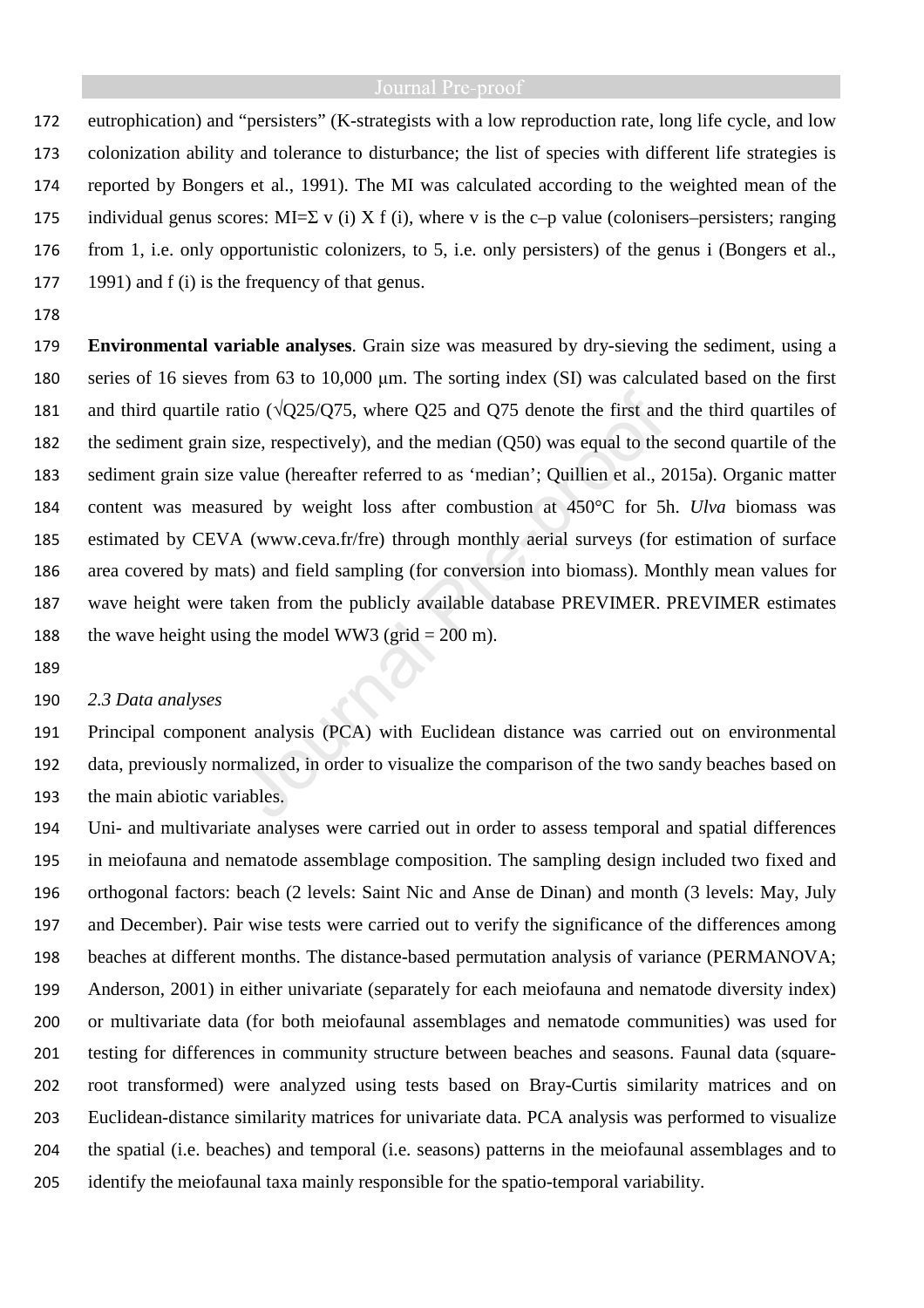Afterwards, the relative contribution of each nematode species to the average dissimilarities between beaches and periods (i.e. months) was calculated using SIMPER test (using 90% as cutoff). The ß diversity provides indications of any change in community composition and can be expressed as percentages of dissimilarity (e.g. based on a Bray–Curtis similarity matrix; Gray, 2000). The SIMPER analysis was used to determine the contributions of each species to the average Bray– Curtis dissimilarity (Clarke and Warwick, 2001). This analysis of dissimilarities was based on a square-root transformation matrix. Non-metric multidimensional scaling (nMDS) based on Bray-Curtis similarity matrix was used to visualize spatio-temporal patterns on nematode assemblages at the two sandy beaches.

Multivariate multiple regression analyses (DistLM forward, Anderson et al., 2008) were performed to test the influence of abiotic variables (wave hight, seawater temperature (SWT), salinity, oxygen 217 concentration  $(O_2)$ , *Ulva* biomass, median grain size (MGS) and organic matter (OM) into the sediment) on meiofaunal standing stock and community composition, nematode species composition, trophic diversity and nematode life strategy. The DistLM forward was carried out using the routine included in the PRIMER v6.0 + software (Clarke and Gorley, 2006). This analysis was based on Bray-Curtis dissimilarities with 4999 permutations of residuals. PERMANOVA, pair 222 wise tests, PCA, SIMPER and nMDS were carried out by means of the software PRIMER v6.0 + (Clarke and Gorley, 2006).

### **3. Results**

### *3.1 Environmental characterization*

Environmental characteristics of the Anse de Dinan (AD, unimpacted) and Saint Nic (SN, impacted) beaches are reported in Table 1. Seawater temperature, salinity, and dissolved oxygen did not show significant differences (see also Quillien et al., 2015a) between the two beaches, but lower seawater temperatures were reported during winter time. The two environments were well oxygenized during all sampling periods. Organic matter content (from 3.19% to 4.90% at SN in December and AD in May, respectively) were comparable between the two sampling sites but a decreasing trend was observed from May to December (Table 1). Higher values of sorting index and median grain size were found at AD compared to SN, particularly in May (Table 1). However, both sampling sites characteristics were part of dissipative sandy beaches definition (Carriço et al. 236 2013). Actually, the presence (SN, until  $1445.8 \times 10^3$  kg in July; Table 1) or absence of *Ulva* (AD) was the most important environmental variable that made the difference between the two beaches.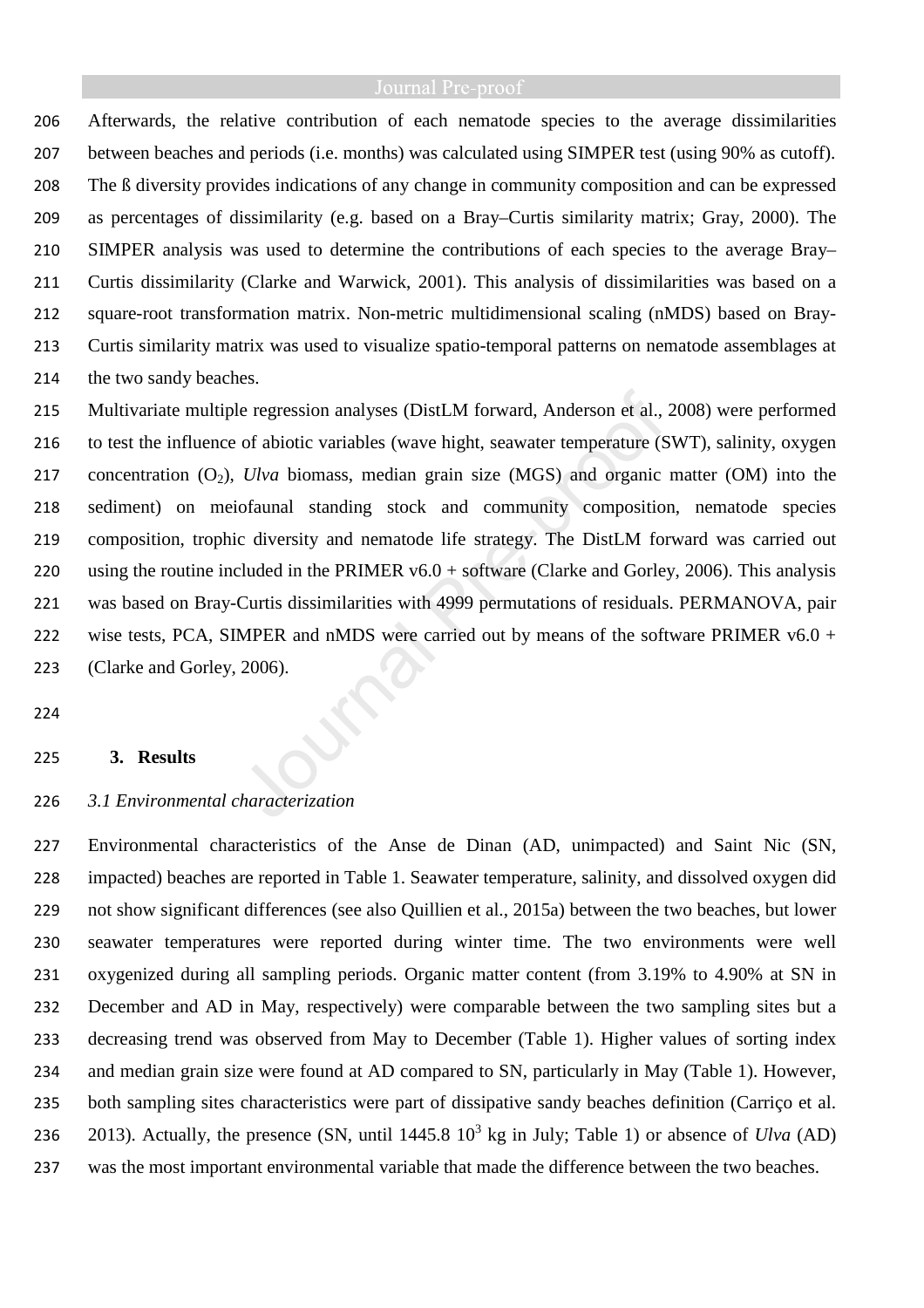The PCA visualized data trends of the multivariate characteristics of the two sandy beaches over different sampling periods (Fig. 2). The two axes, PC1 and PC2, explained 82% of the differences between Saint Nic and Anse de Dinan (Supplementary Material 1). In particular, PC1 axis accounted for 50.3% of differences between beaches and they were separated into two groups according to the season (December and May-July) related to differences in organic matter (OM), 243 oxygen  $(0, \%)$ , wave height (WH), salinity (Sal) and seawater temperature (SWT) (Fig. 2). Along the PC2 axis, beaches were ordinated according to the presence/absence of *Ulva* and to the grain size (MGS, SI) and clearly separated impacted (SN) and unimpacted (AD) beaches (Fig.2).

 

### *3.2 Spatial and temporal variations in meiofaunal standing stock and composition*

249 Meiofauna standing stock. Total mean meiofaunal abundance varied from 221.8 ind.10 cm<sup>-2</sup> (AD 250 in July) to 933.9 ind.10 cm<sup>-2</sup> (SN in July; Fig. 3a, Table 2). PERMANOVA tests based on meiofaunal abundance data highlighted significant spatial variation (i.e. significant differences between beaches; Table 3), with higher meiofaunal abundance at SN beach compared to AD beach. 253 Total meiofaunal biomass ranged from 13.8  $\mu$ g C/10 cm<sup>2</sup> (AD in December) to 91  $\mu$ g C/10 cm<sup>2</sup> (SN in July; Fig. 3b, Table 2).

PERMANOVA tests demonstrated significant temporal variation in the meiofaunal biomass (Table 3). More specifically, the pairwise tests revealed higher meiofaunal biomass in the "warmer" months May and July compared to the "colder" December month (P< 0.05).

**Meiofauna community composition.** A total of 14 *taxa* were identified: Amphipoda, Bivalvia Cladocera, Copepoda with their *nauplii*, Cumacea, Gastrotricha, Halacaridae, Isopoda, Nematoda, Oligochaeta, Ostracoda, Platyhelminthes, Polychaeta and Tardigrada. Eight was the highest mean number of taxa, at SN beach during December, while two was the lowest mean number of taxa, at AD in December (Table 2). The results of the PERMANOVA tests reported a major significant effect of the interaction between Beach x Month on the number of meiofaunal higher taxa (Table 3). Overall**,** a higher mean number of meiofaunal taxa characterized the impacted beach (SN), with the only exception for May during which the number of taxa was comparable between the two beaches (Table 2).

Nematoda phylum was always the most represented group, accounting for 91-99% of meiofauna (Fig. 4a; Supplementary Material 2). The second most represented group was Crustacea (i.e. Amphipoda, Copepoda, Cumacea, Isopoda and Ostracoda) in both beaches (accounting for 73-82% of the group of 'others'), with the only exception for AD in December where Platyhelminthes was more dominant (Fig. 4b). At Saint Nic, Copepoda with their *nauplii* constituted the majority of the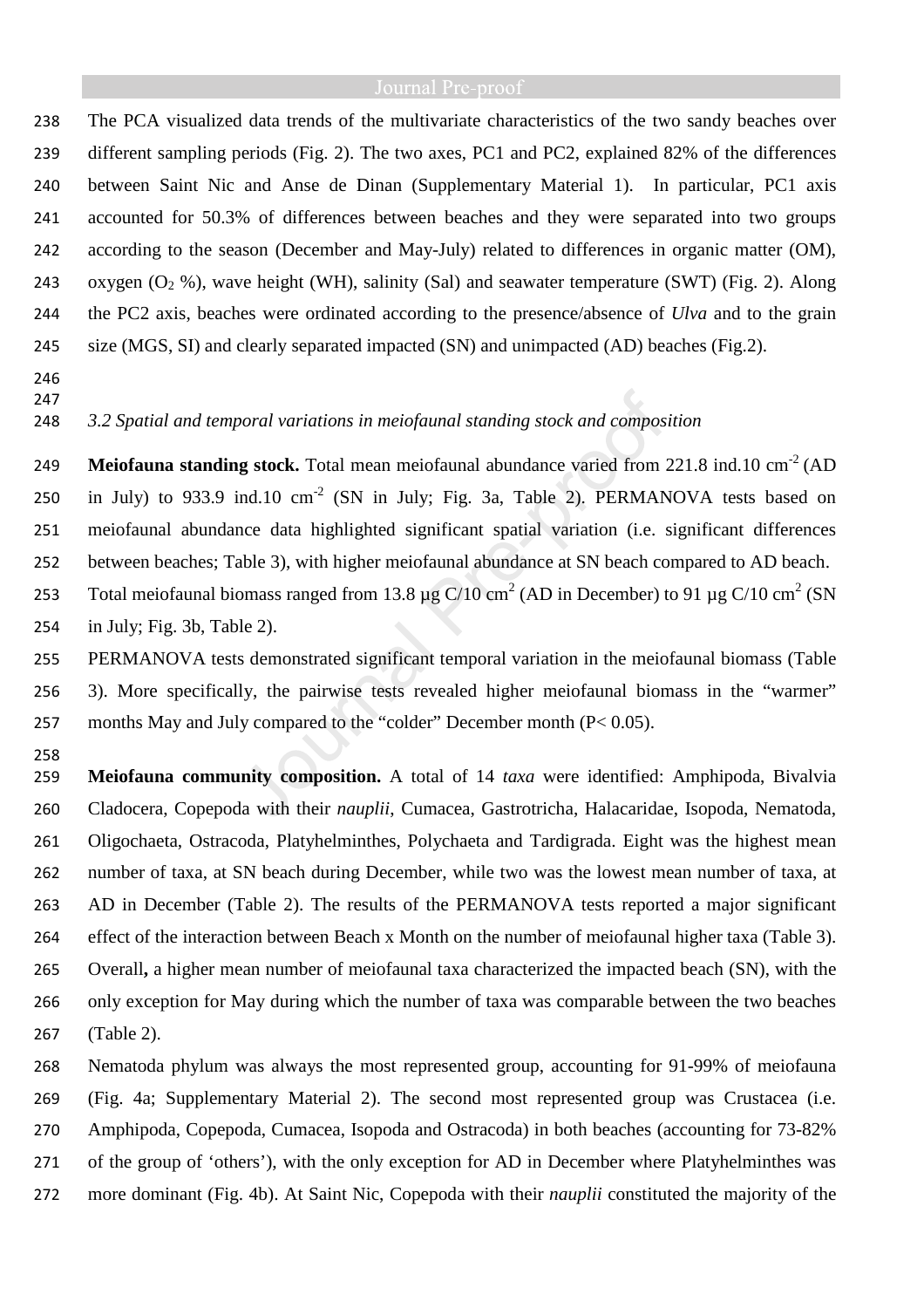crustaceans followed by Ostracoda. Differently, at Anse de Dinan, Copepoda (with their *nauplii*) and Cumacea were the most abundant groups followed by Amphipoda. Other taxa were reported just in one of the two beaches and not at all sampling periods. For instance, a high contribution of Platyhelminthes found at both beaches during winter period; a unique presence of Gastrotricha and Isopoda in May at AD and Bivalvia found only at SN especially during the warmer sampling months. Taxa such as Cumacea, Amphipoda, Isopoda, Polychaeta and Tardigrada were more abundant during warmer seasons; whereas Platyhelminthes (at SN and AD) and Ostracoda (at SN) coped were more abundant during colder month. Three taxa never appeared in SN - Gastrotricha, Tardigrada and Isopoda; four taxa were never detected at AD - Bivalvia, Halacaridae, Oligochaeta and Cladocera (Fig. 4b; Supplementary Material 2). PERMANOVA tests revealed a significant spatial (Beach) and temporal (Month) effect on meiofaunal community structure (Table 3). In particular, the pairwise test demonstrated a significant difference on the meiobenthic community 285 composition between July vs December at AD beach  $(P< 0.05)$  (Fig. 4b).

The PCA visualized the contribution of taxa to the spatial and temporal variability in the meiofauna community structure (Fig. 5). PC axis 1, which explained 33% of the variability, grouped samples related to the beach (AD on right side and SN on the left side of the graph) and was driven by the taxa: Cumacea, Amphipoda, Polychaeta, Copepoda + *nauplii*, Nematoda, Ostracoda and Bivalvia (Fig. 5; Supplementary Material 2). PC axis 2 explained 27% of the variability and samples were grouped according to season ('colder' samples on the upper part and 'warmer' samples on the lower part of the graph). Platyhelminthes, Copepoda, Cumacea and Nematoda contributed the most to the separation of these samples (Fig. 5; Supplementary Material 3).

### *3.3 Nematode structural and functional diversity.*

**Nematode diversity.** A total of 76 putative species, 59 genera and 21 families of nematodes were identified (Supplementary Material 4). Xyalidae was the most diversified family with 10 genera, followed by Desmodoridae (seven genera), Axonolaimidae, Chromadoridae and Thoracostomopsidae (all four genera). Selachinematidae was the most abundant family representing 28% of the total nematode fauna (characterized the AD site), followed by Xyalidae (21%), Desmodoridae (12%) and Thoracostomopsidae (11%) characterizing both AD and SN sediments. 302 The diversity indices  $(SR, H \text{ and } ES_{(51)})$  did not show any significant differences between impacted (SN) and unimpacted (AD) beaches and over different sampling periods (Table 2). PERMANOVA tests only revealed significant effects of factor Beach on the equitability values (J; Table 3) with 305 lower mean values in the equitability index at AD  $(0.7 \pm 0.1)$  compared to SN  $(0.8 \pm 0.0)$ .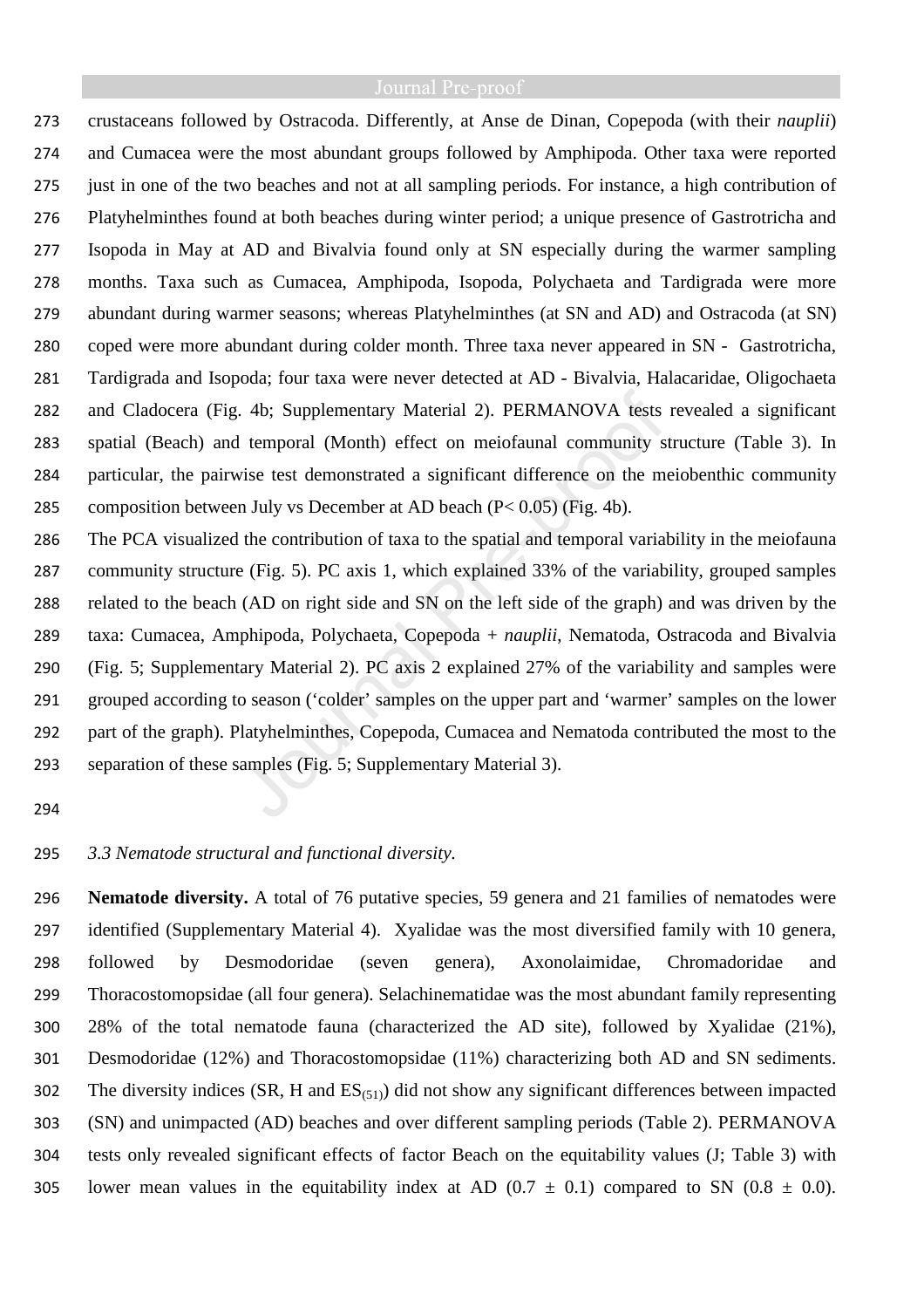PERMANOVA results based on nematode species composition revealed spatial and temporal significant differences (Table 3). Saint Nic and Anse de Dinan beaches were characterized by a specific nematode community inhabiting impacted and unimpacted beaches which changed also between wormer and colder months. More specifically, the pairwise tests reported significant differences in nematode species composition between May vs. December (p<0.01) at both beaches 311 and July vs. December  $(p<0.01)$  only at AD beach.

The results of SIMPER analyses (Table 4) showed a 64.5% of dissimilarity in nematode species composition between the impacted and unimpacted beaches. The dissimilarity between the two beaches was mainly due to the dominance of *Richtersia* spp. at Anse de Dinan and the higher abundance of *Promonhystera* sp1, *Microlaimus* sp1, *Viscosia* sp1 and *Marylynnia* sp1 at Saint Nic. The highest dissimilarity percentage (75.4%) was reported among sampling periods: May vs December and July vs December (Table 4). Differences among sampling periods were due to the presence of some 'warmer' species, such as *Omicronema* sp1; *Daptonema* sp1, *Promonhystera* sp1 and *Trileptium* sp2 vs 'colder' species such as *Molgolaimus* spp. and *Endeolophos* sp1. Overall, a total of 24 exclusive species were encountered at Anse de Dinan, whereas 21 exclusive species characterized Saint Nic (Supplementary Material 4). Spatio-temporal dissimilarities in nematode species composition were clearly shown by the nMDS graph (Fig. 6). Along the horizontal axis stations followed a seasonal gradient and they were distributed in the space from 'warmer' to 'colder' seasons, whereas along the vertical axis stations were grouped according to the beach from unimpacted to impacted one.

**Nematode trophic diversity and life strategy***.* The results of PERMANOVA highlighted a significant 'beach' effect on the trophic structure of nematodes (Table 3). Predators (2B) and non-selective deposit feeders (1B) were the most represented trophic groups at SN beach (45.2% and 26.6%, respectively), where the contribution of epistrate feeders (2A, 21.3%) and selective deposit feeders/bacterivores (1A, 6.8%) should not be neglected (Fig. 7). Differently, at AD beach the 1B (82.8%) group dominated over all the other feeding groups. The contribution of the other groups varied between 1% (1A) and 9 % (2B) (Fig. 7). No seasonal variation in the nematode trophic structure was observed for the beaches of Saint Nic and Anse de Dinan (Fig. 7). The mean ITD value of 0.31 at SN indicated almost equal distribution of nematodes in each trophic group whereas 336 at AD dominance of a single group (i.e.  $1B =$  non-selective deposit feeders) was indicated with a mean ITD value of 0.56.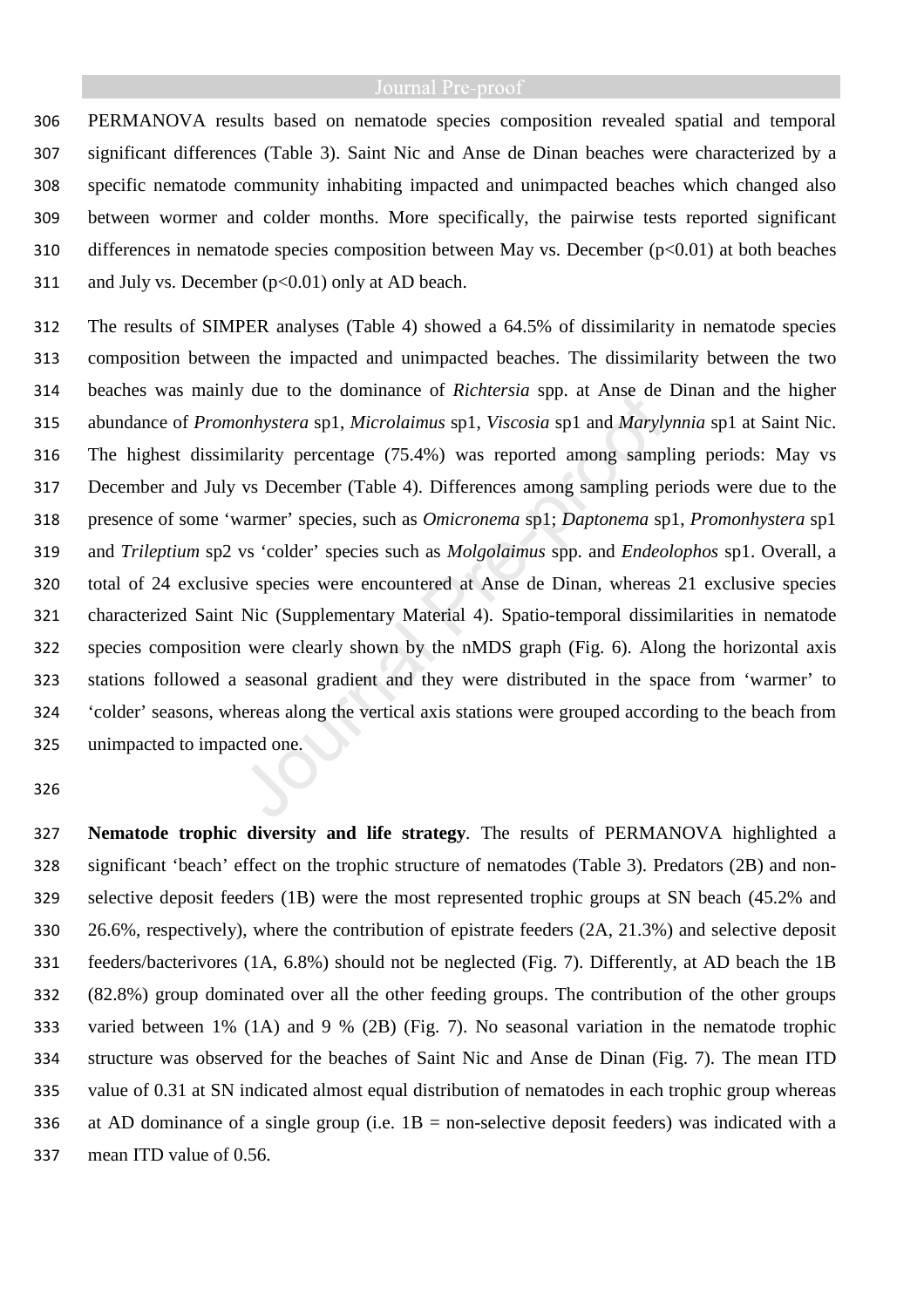Mean values of nematode maturity index (MI) were very similar between the two beaches (2.06±0.81 and 1.97±0.64 at AD and SN, respectively) and indicated "r-strategy" communities of nematodes. PERMANOVA tests revealed a significant 'month' effect on the MI (Table 3), with lower MI values in the winter (Table 2). Indeed, pairwise tests reported significant differences in 342 the nematode maturity index between May-July and December  $(P < 0.01)$  at both beaches.

The results of PERMANOVA tests demonstrated a significant effect on the interaction between Beach x Month on contribution of males, females and juveniles (Table 3). The contribution of males remained quite constant during all the sampling periods in both beaches, while the percentage of females (gravid and non-gravid) was higher during the warmer periods. Instead, the percentage of juveniles increased during winter particularly at AD beach (Table 2).

# *3.4 Meiobenthic community and nematode composition related to environmental features*

The results of DistLM forward analyses revealed that total meiofaunal abundance was significantly and highly explained by *Ulva* biomass (65%), while total meiofaunal biomass was significantly explained by seawater temperature (SWT) and salinity (73%; Table 5).

Salinity and SWT significantly explained the meiofaunal diversity (n° taxa; 52%); while the variability in meiofaunal community structure was mostly explained by *Ulva* biomass and SWT (61%; Table 5). Nematode trophic structure is explained by median grain size (MGS), salinity and 356 SWT, whereas MI is explained by  $O_2$ , salinity and SWT (Table 5). Nematode assemblages 357 composition were significantly explained by O<sub>2</sub>, salinity, *Ulva* biomass, organic matter (OM) and SWT, cumulatively explaining 82% of the observed variance (Table 5; Fig. 8). The dbRDA graph (Fig. 8) clearly showed a separation of samples according to season (along axis 1; 47% explained) and according to impacted and unimpacted beach (along axis 2; 30 explained). None of the 361 environmental variables considered could explained nematode diversity  $(SR, H \text{ and } ES_{(51)})$ .

 

### **4. Discussion**

Eutrophication in estuaries and coastal waters in the form of green macroalgal blooms occurs all over the world (Liu et al., 2009; Ye et al., 2011). Increasing degradable organic matter may strongly affect biogeochemical cycling and nutrient processes, leading to oxygen depletion and the accumulation of toxic sulphide (Diaz and Rosenberg, 1995). High organic loads usually has negative effects on the abundance and diversity of zoobenthic communities and causes massive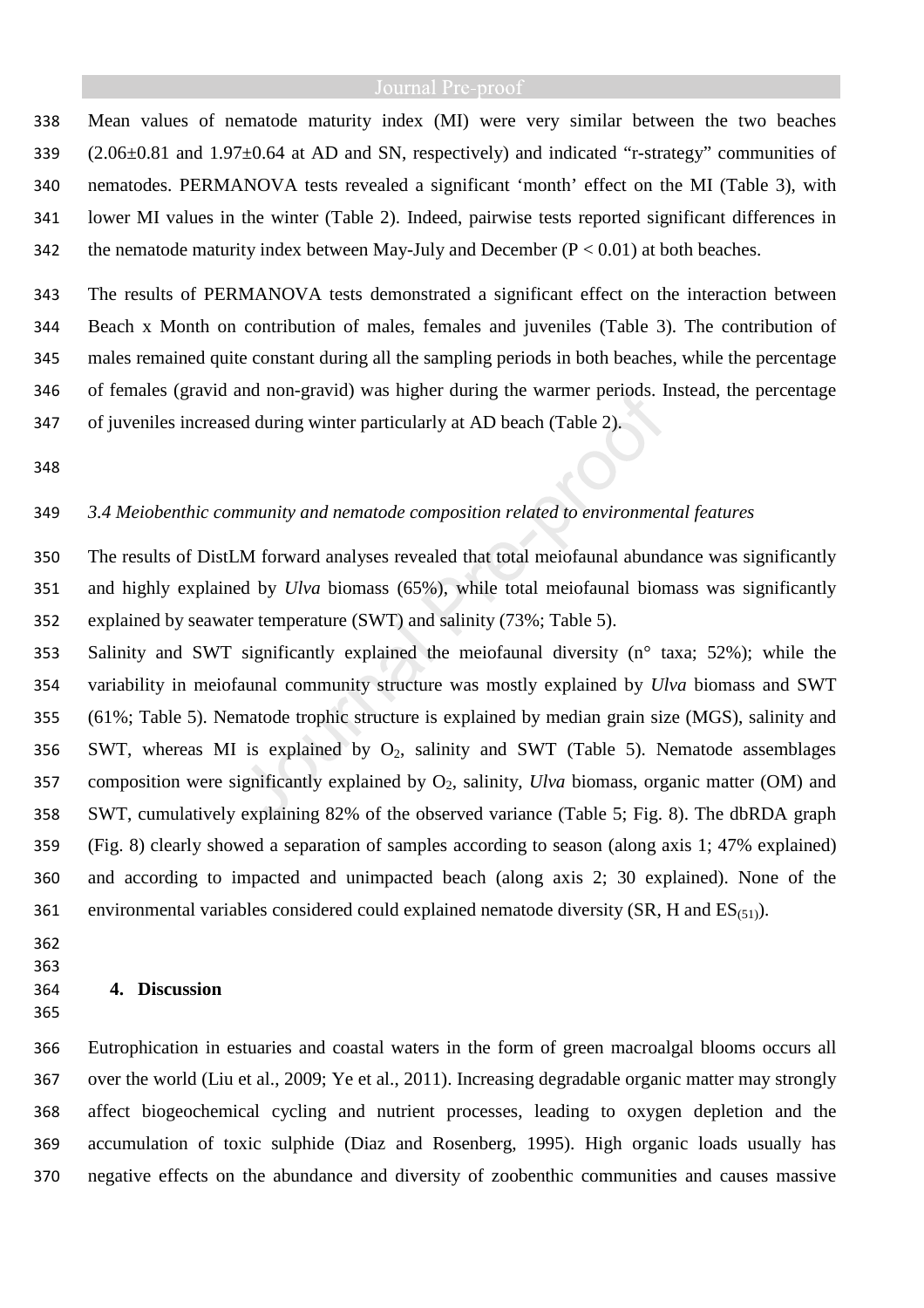benthic fauna mortality and/or disappearance of sensitive taxa (e.g. McLachlan, 1978; Villano and Warwick, 1995; Garcìa and Johnstone, 2006; Sun et al., 2014).

Most of the studies concerning the effects of eutrophication on meiobenthic communities have been conducted on sheltered coastal systems (McLachlan, 1978; Villano and Warwick, 1995; Garcìa and Johnstone, 2006), or by *in situ* (Neira and Rackemann, 1996; Gambi et al., 2009; Bohórquez et al., 2013) or laboratory experiments (Wang et al., 2011). Reduced sediment layers, due to a dramatic fall in oxygen levels following algal blooms, frequently occur in sheltered beaches whereas open sandy beaches generally remain well oxygenated (McLachlan, 1978, 1985). In these cases, the effect of eutrophication on the macrobenthic communities may be subtle although objective (Quillien et al., 2015a, 2015b) while they can cause significant increase in meiofaunal abundance and diversity (Koop and Griffiths, 1982; Giere, 2009).

# *4.1 Effect of Ulva bloom on meiobenthic communities inhabiting open sandy beaches.*

In the present study, the impacted beach of Saint Nic demonstrated overall higher values in meiofaunal standing stock (i.e. abundance and biomass) and diversity (i.e. number of major taxa). Total meiofaunal abundance appeared to be positively affected by the presence of *Ulva*, while the total biomass was subjected to the natural seasonality of meiofauna communities with lower values during winter (e.g. Alongi, 1990; Guidi-Guilvard and Buscail, 1995), independently of the presence/absence of *Ulva* mats. A variety of factors are considered to control seasonal oscillations in benthic standing stock and feeding mode such as temperature fluctuation, and food availability (Ólafsson and Elmegren, 1997; Garcìa and Johnstone, 2006; Liu et al., 2008). Seasonal fluctuation in algal abundances, for instance, can imply a shift in meiofaunal diets and ingestion of other food sources, such as bacteria (Pascal et al., 2009).

Meiofaunal abundance values reported from the Bay of Douarnenez (i.e. SN and AD beaches) were in the range of values documented for other pristine sandy beaches and sandy littoral sites from northern Europe and elsewhere (Gheskiere et al., 2002, 2004a; Kotwicki et al., 2005 and literature therein). Abundance values found in this study were higher when compared to those from sheltered impacted sandy beaches (e.g. Garcìa and Johnstone, 2006) by macroalgal blooms. The depletion of oxygen in Moreton Bay (Garcìa and Jonhnstone, 2006), not reported in our case of study could explain the lower values in the meiofaunal abundance when compared to SN and AD.

The presence of *Ulva* mats could only partially explained the variability in meiofaunal community structure, which also highlighted a certain seasonality. The significant interaction of the two factors 'beach' and 'month' explaining the variation of meiofaunal community composition suggests that the effects of the presence of GT (factor sites) depends on the month (factor time). The dominance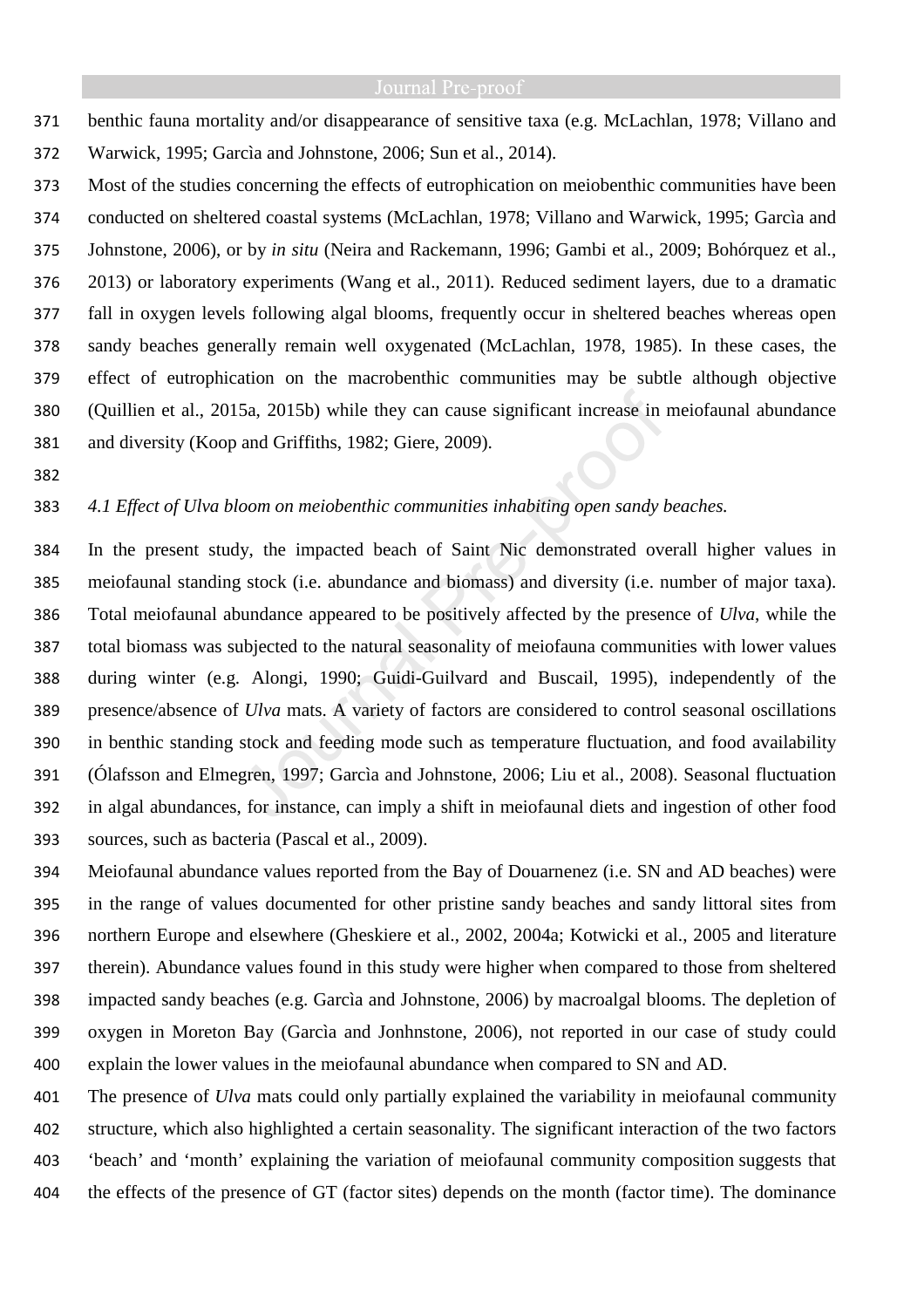of nematodes, as the most ubiquitous and tolerant taxon, followed by copepods has been described as a classic feature for meiofauna inhabiting many marine habitats (Gheskiere et al., 2004a, 2004b; Giere, 2009). All the remaining taxa, even if scarcely represented (1-9%), were usually found characterizing sandy beach systems (Gheskiere et al., 2002, 2004a; Kotwicki et al., 2005; Albuquerque et al., 2007) e.g. the high relative abundance of Platyhelminthes particularly during winter time (McLachlan, 1978; Rzeznik-Orignac et al., 2003). Gastrotricha and Tardigrada, the most sensitive taxa which are generally strongly affected by a stressed environment (Zeppilli et al., 2015) never appeared at the impacted beach of SN. Nevertheless, other taxa such as Bivalvia, Halacaridae, Ostracoda, Cumacea and Amphipoda, usually found characterizing not impacted systems (e.g. Kotwicki et al., 2005; Gambi et al., 2009; Wang et al., 2011), were reported from the impacted beach of SN.

No clear negative effect of *Ulva* mats on meiobenthic community structure was demonstrated. Meiofaunal diversity (i.e. number of major taxa) was highest at SN during December, when *Ulva* biomass showed minimum biomass value. While at AD meiofaunal diversity decreased from warmer to colder months. Carriço et al. (2013) reported a negative effect of stranded *Ulva* on meiofauna composition, with number of higher taxa depressed at the impacted beach of Saint Nic (i.e. only three taxa identified), but authors did not consider the seasonal variability. When considering a longer time scale (present study), such a negative effect was far from evident. As already reported from the macrofaunal community studies (Quillien et al., 2015a), our findings indicated that meiofauna community structure and diversity were dependent both on time of the year and on the beach system considered. Results on meiofaunal standing stock, community composition and diversity supported the hypothesis of an *Ulva* effect on meiobenthic populations. This effect, somehow subtle, may not be regarded as negative, especially from sheltered sandy beach systems (e.g. McLachlan, 1978; Evans, 1993; Villano and Warwick, 1995).

Our second hypothesis, regarding the different effect of seasonality on meiobenthic communities at impacted and unimpacted beaches, is also only partially verified. Indeed, the total meiofaunal biomass changed seasonally at both beaches and showed lower values during winter time. For other meiofaunal descriptors, such as meiofaunal community structure and diversity, the seasonality was less evident and the effects of the presence of GT (factor sites) are not the same depending on the month (factor time). A similar subtle response was reported by Quillien et al. (2015a) for macrobenthic communities inhabiting open sandy beaches. They sustained the theory of intermediate disturbance (Connell, 1978), in which benthic communities have a positive response to a moderate disturbance by an increase in abundance and diversity (see for example Pearson and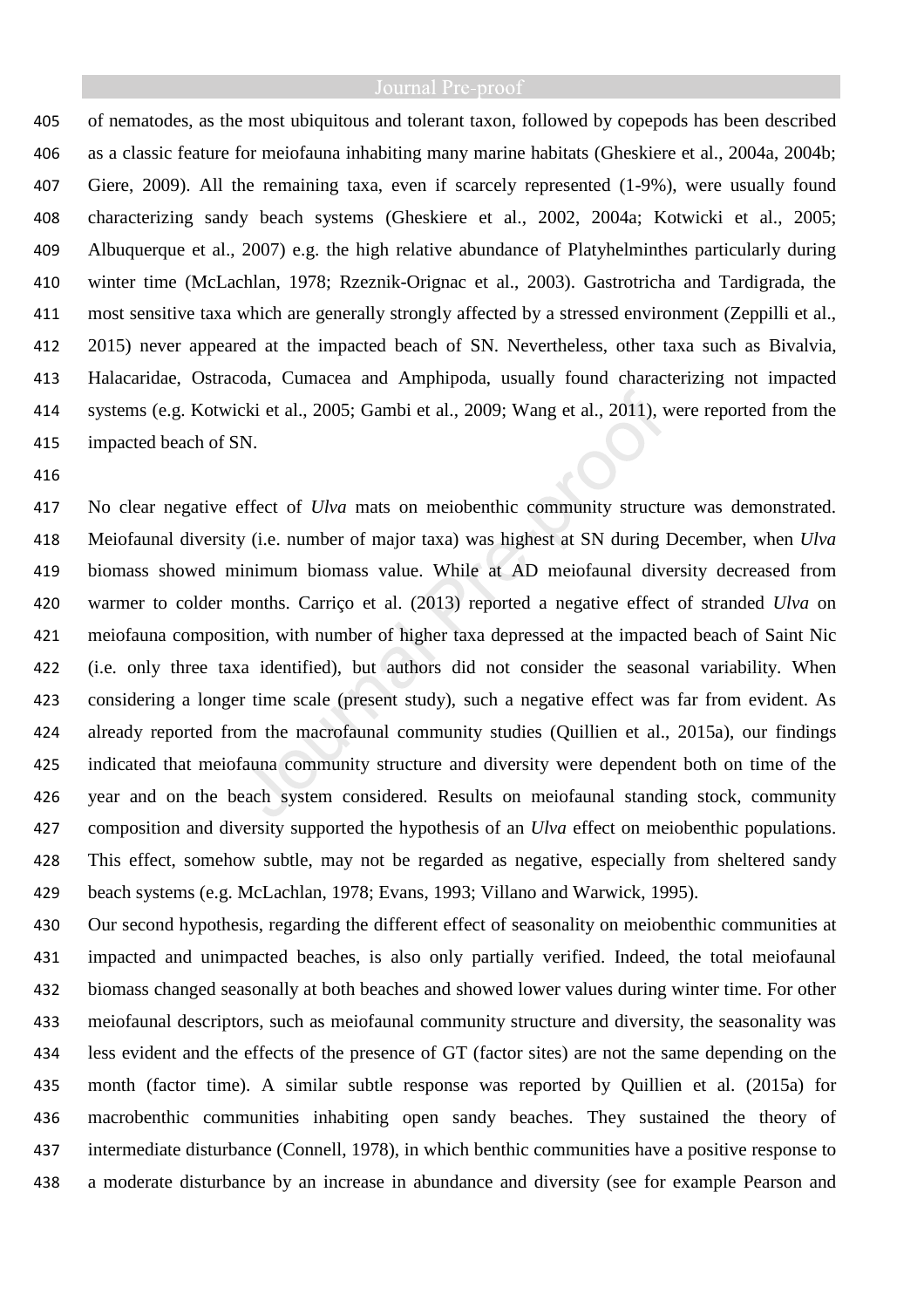Rosenberg, 1978). It appears that open sandy beach systems would be able to support high stranded biomass of algae while avoiding reduced conditions in the sediments and thus a direct, strong disturbance effect on meiobenthic communities.

*4.2 Nematode structural and functional response to green macroalgal bloom* 

Nematodes, the dominant meiofaunal taxon (from 50 to over 90% of the total meiofauna abundance; Merckx et al., 2009), have been largely utilized as indicators of high organic loads especially when investigating the response of systems subjected to eutrophication phenomena (e.g. Gambi et al., 2009; Moreno et al., 2011; Wang et al., 2011; Sun et al., 2014; Bianchelli et al., 2018). Strong changes in nematode structural and functional diversity, assemblage composition and trophic structure occur under various scenarios of organic enrichment (Mirto et al., 2002; Moreno et al., 2008; Semprucci et al., 2015; Franzo et al., 2018). In some studies (e.g. Villano and Warwick, 1995; Gambi et al., 2009), nematode species richness was not affected during algal bloom and under hypoxic-anoxic conditions deriving from high organic loads, while beta-diversity and functional diversity changed drastically. Nematode genera such as *Rhabditis*, *Diplolaimella* and *Diplolaimelloides* were reported in extreme high abundances associated with decaying algae/plant material (Villano and Warwick, 1995; Franzo et al., 2018; Bertocci et al., 2019). Some studies reported an increase in nematode abundances under high-organic enrichment (Wang et al., 2011; Bohórquez et al., 2013), whereas other studies reported a decline in nematode and/or meiofaunal abundance values under such conditions (Neira and Rackemann, 1996; Garcìa and Johnstone, 2006). Usually, the decline in meiofauna abundance coincided with an oxygen depletion going deeper into the sediments or with formation of black spots indicating reduced oxygen concentration in surface sediments.

Nematode structural diversity (i.e. SR, H, ES(51)) was not affected by *Ulva* mats and nematode species richness was comparable between the impacted (SN) and unimpacted (AD) sites, as reported by Carriço et al. (2013). Nematode diversity indices were in range with values from pristine sandy beach systems (e.g. Rzeznik-Orignac et al., 2003; Liu et al., 2008) and appear to be higher than values reported from highly organic enriched systems (e.g. Villano and Warwick, 1995; Jouili et al., 2017; Bianchelli et al., 2018). The high values in the nematode species evenness (J), especially at the impacted beach of SN, underlined the lack of strongly dominating species, such as tolerant nematode species, as may be expected for stressed environments (Steyaert et al., 2007). All these findings suggest that changes induced by the presence of *Ulva* mats have a minor impact in 472 terms of structural diversity ( $α$ -diversity).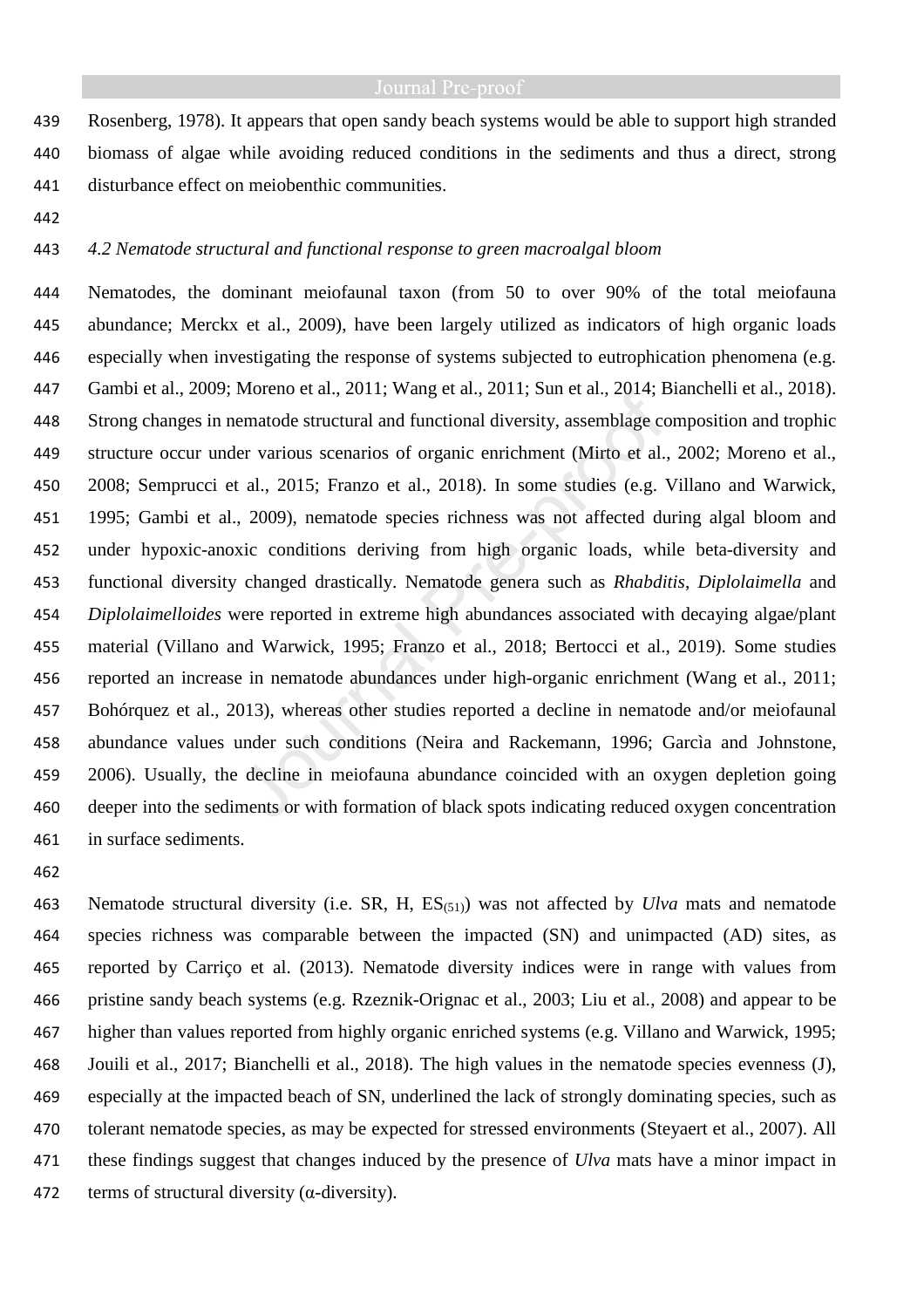Seasonal changes were evident in nematofauna composition at both beaches, suggesting that these changes were not exclusively linked to *Ulva* cycles as may have been reported in previous studies (Villano and Warwick, 1995). In fact, not only *Ulva* biomass, but most of the environmental variables considered could help to explain the seasonal variability in nematode community composition. The variation of environmental factors such as sediment type, organic matter content, salinity and seawater temperature are fundamental factors that govern species composition inhabiting sandy beaches (Schratzberger and Warwick, 1998, 1999).

Stranded *Ulva* alone had significant effects on nematode community composition, mainly in promoting a high turnover diversity. Indeed, the presence of a high number of unique species at both sandy beaches (24 at AD and 21 at SN) indicated a high β-diversity in nematode composition, 485 even though  $\alpha$ -diversity was comparable between sites (Carriço et al., 2013). The presence vs. absence of *Ulva* mats may generate the spatial heterogeneity between the two sandy beaches necessary to support the high β-diversity in nematode composition. This would not be detected 488 when merely considering the α-diversity, as the  $\alpha$ -diversity usually does not reflect the β-diversity (Gambi et al., 2014).

*Richtersia* spp., abundant at the unimpacted beach of Anse de Dinan generally inhabits un-impacted systems and is a proxy for good environmental status (Moreno et al., 2011). At the impacted beach, the most represented genera *Microlaimus*, *Viscosia* and *Marylynnia* were reported as less sensitive genera, tolerant to high organic loads and proxy of a moderate quality status of the system (Jouili et al., 2017; Franzo et al., 2018; Bianchelli et al., 2018). Nevertheless, other opportunist and more tolerant genera known to be proxy of a poor environmental quality status were found at both beaches, e.g. *Daptonema*, *Parodontophora* and genera belonging to the family Chromadoridae, Desmodoridae and Xyalidae (Gambi et al., 2009; Moreno et al., 2011; Jouili et al., 2017). Many other genera reported from unimpacted sandy beach systems in the northern Europe (Gheskiere et al., 2000, 2002) characterized Anse de Dinan and/or Saint Nic beaches: *Andoncholaimus, Axonolaimus, Chromadorita, Comesoma, Daptonema, Leptolaimus, Metadesmolaimus, Oncholaimellus, Theristus* and *Trichotheristus.*

The presence of stranded *Ulva* sustained higher functional diversity at Saint Nic where all feeding types were represented equally. The presence of all feeding types indicates the input of a broad spectrum of potential food sources, e.g., microbes (involved in decomposition processes; Wang et al., 2011), detritus, freshly stranded *Ulva*, available for nematodes and all other meiofauna taxa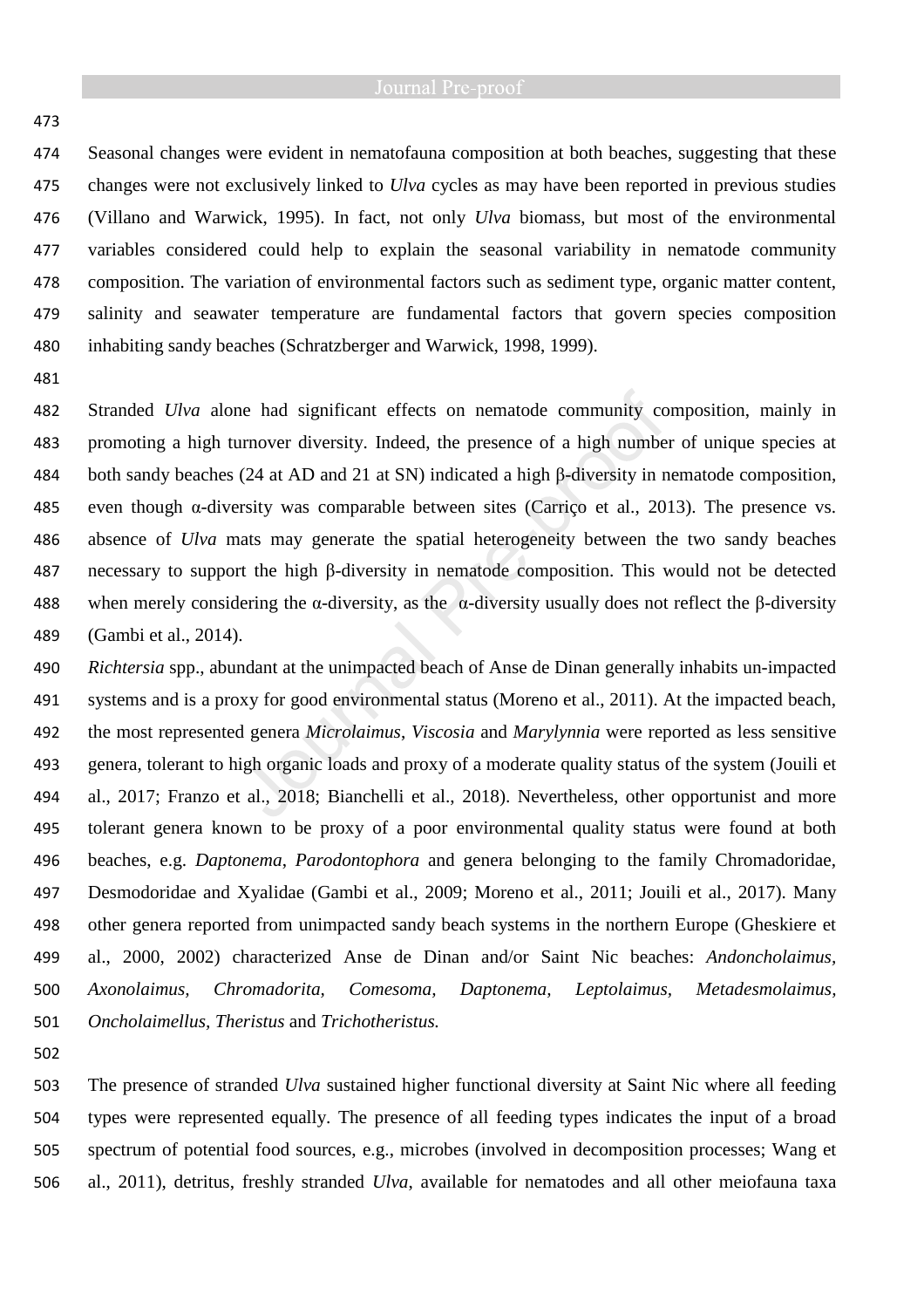(McGwynne and McLachlan, 1988). Nematofauna can use, both directly and indirectly through one or more trophic intermediates, a wide range of food sources in vegetated sediments e.g., microphytobenthos, seagrass detritus, benthic bacteria and sediment particulate organic matter (Vafeiadou et al., 2014; Moens et al., 2014b; van der Heijden et al., 2019). Riera and Hubas (2003) highlighted that stranded macroalgae is another potential primary food source for meiobenthic populations inhabiting sandy beaches, thereby demonstrating that *Ulva* could directly or indirectly, through microbial loop, fuels the benthic food web. The higher relative abundance of predators at SN could be explained by a higher presence of their potential preys (other meiofauna and small macrofauna) which themselves rely on the organic enrichment associated with stranded *Ulva*  (according to Jensen, 1987). Moens et al. (2014b) stated that the guts of predators can sometimes be filled with diatoms from direct grazing or from the gut contents of the nematode's prey. The high amounts of organic material derived from stranded *Ulva* enriched the growth of diatoms and ciliates which in turn contributed significantly as a food source to epistrate feeders (Pascal et al., 2009; Lebreton et al., 2011), a well represented group at SN. At the beach of Anse de Dinan the non-selective deposit feeders dominated and they were mainly represented by *Richtersia* spp; the dominance of deposit feeders is common in open sandy beaches (Gheskiere et al., 2004b) that consist of sediments rich in organic detritus (Jouili et al., 2017 and literature therein). In particular, this feeding behavior coupled with the prompt reaction of *Richtersia* to a pulsed food supply (Vanaverbeke et al., 2004), contribute to the success of the genus (Peters and Wassenberg, 1983; Moens and Vincx, 1997).

No seasonal changes were observed for the trophic structure, despite the seasonal turnover in nematode species composition. The presence vs. absence of *Ulva* mats, coupled with seasonal changes in environmental features, affected the nematode structural (species composition) diversity over time but not their functional diversity. Differently from previous studies (Semprucci et al., 2010, 2018), nematode functional diversity did not mirror their taxonomical diversity and thus these parameters provided different information on nematode communities inhabiting sandy beaches.

Open macrotidal sandy beaches are highly dynamic systems, physically stressed by waves, tidal currents and mobile sediments (McLachlan and Brown, 2006). Accordingly with Bongers's model, the r–strategists were more abundant when the hydrodynamic stress was strong. At both impacted and un-impacted beaches, c-p values between 2 and 3 were reported indicating 'r-strategy' nematode communities with relatively short life-cycles and high colonization abilities. Such life strategies were in line with the equal repartition of nematodes into juveniles and adults (male and female), suggesting a reproductive-active population of nematodes (Giere, 2009).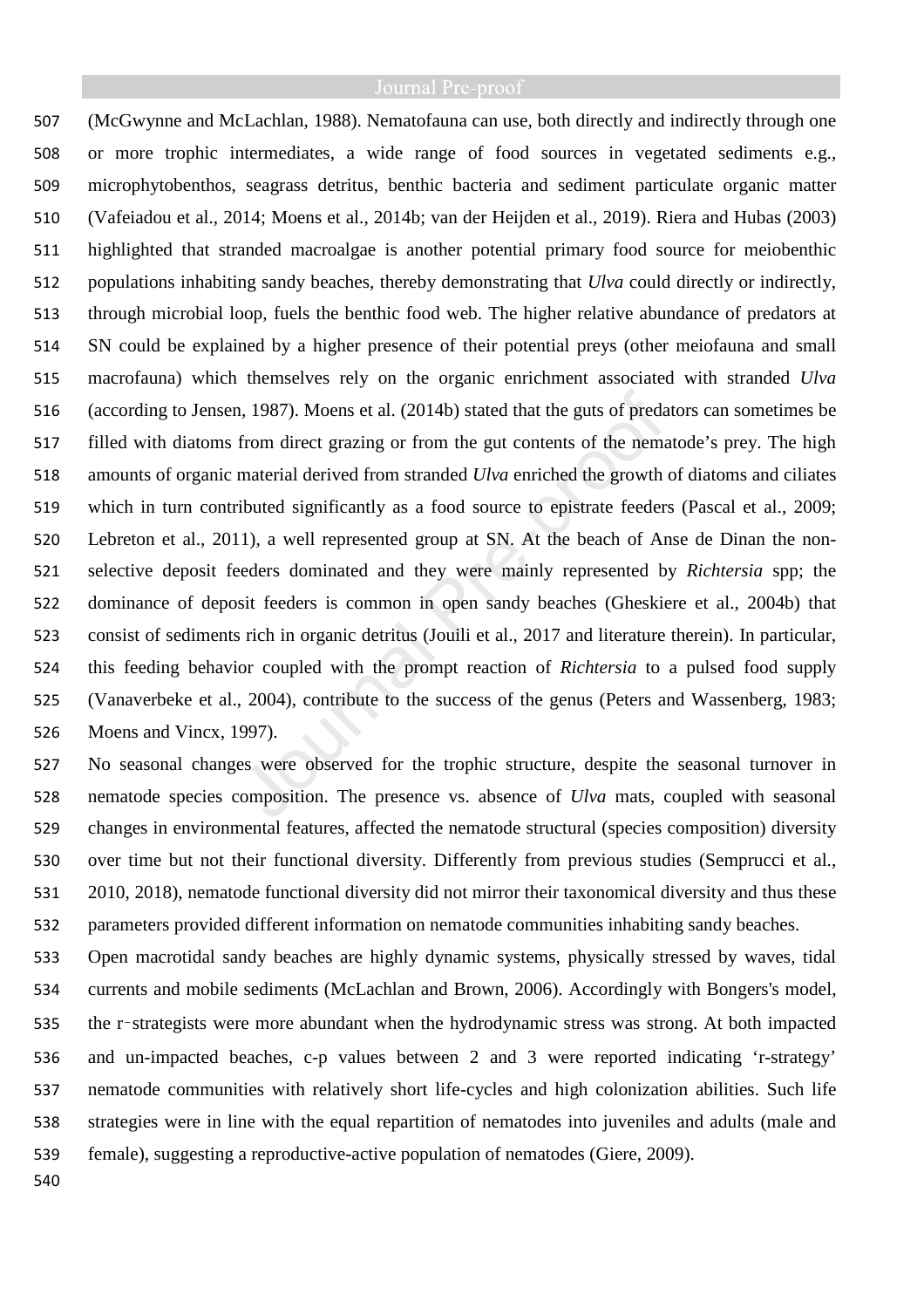The Pearson-Rosenberg model (Pearson & Rosenberg, 1978) describes three successive steps of the effects of organic enrichment on qualitative characteristics of benthic communities. This depends on the organic input: 1) if organic loading increases only slightly, species abundances and biomass values increase; 2) further increase of organic input favors opportunistic organisms; 3) even more organic loading leads to disappearance of zoobenthic organisms and appearance of 'azoic' sediments. The impacted beach of Saint-Nic could be placed between step 1 and 2 of the Pearson-Rosenberg model, with an overall increas in the meiofauna standing stock, turnover diversity and promoting colonizers (i.e. opportunistic nematofauna communities). McGwynne et al. (1988) reported a similar observation describing the response of meiofaunal community inhabiting Australian exposed sandy beaches impacted by stranded macroalgae. Therefore, the beach of Saint-Nic can be seen as a system in which a balance between food and oxygen availability is reached approaching the 'optimum point' (McGwynne et al., 1988): abundance of food coincides with well oxygenated environment and other favorable features (e.g. grain size). In this case, *Ulva* mats does not disturb meiobenthic populations but rather stimulate species that are able to thrive on these new carbon sources.

- 
- 

# *4.3 Ulva bloom effect on meio- and macrofauna communities: a comparison*

Quillien et al. (2015a) investigated the spatio-temporal variation in the distribution of macrofauna standing stock and diversity from open sandy beaches impacted and un-impacted by *Ulva* bloom, where two of those beaches corresponded to the beaches of Saint-Nic and Anse de Dinan. Conditions affecting the meiofauna are somewhat different from those affecting the macrofauna (Wang et al., 2011). Therefore, the response of meio- and macrofauna communities inhabiting open sandy beaches impacted by stranded macroalgae has been reported as different (e.g. McLachlan, 1985), or comparable (e.g. Koop and Griffiths, 1982).

The spatio-temporal changes detected for both meio- and macrofauna community composition inhabiting the investigated sandy beaches indicated that the community structure of both benthic components was dependent on beach and time (i.e. seasonal variability).

For both benthic components the response to dense *Ulva* mats was subtle and not as obvious as it may have been expected, with drastic decrease in diversity or mortality in zoobenthic communities (Neira and Rackemann, 1986; Bolam et al., 2000; Gambi et al., 2009). As reported above, an explanation could be that the highly dynamic nature of open sandy beaches, that somehow prevents the hypoxic-anoxic sediment conditions.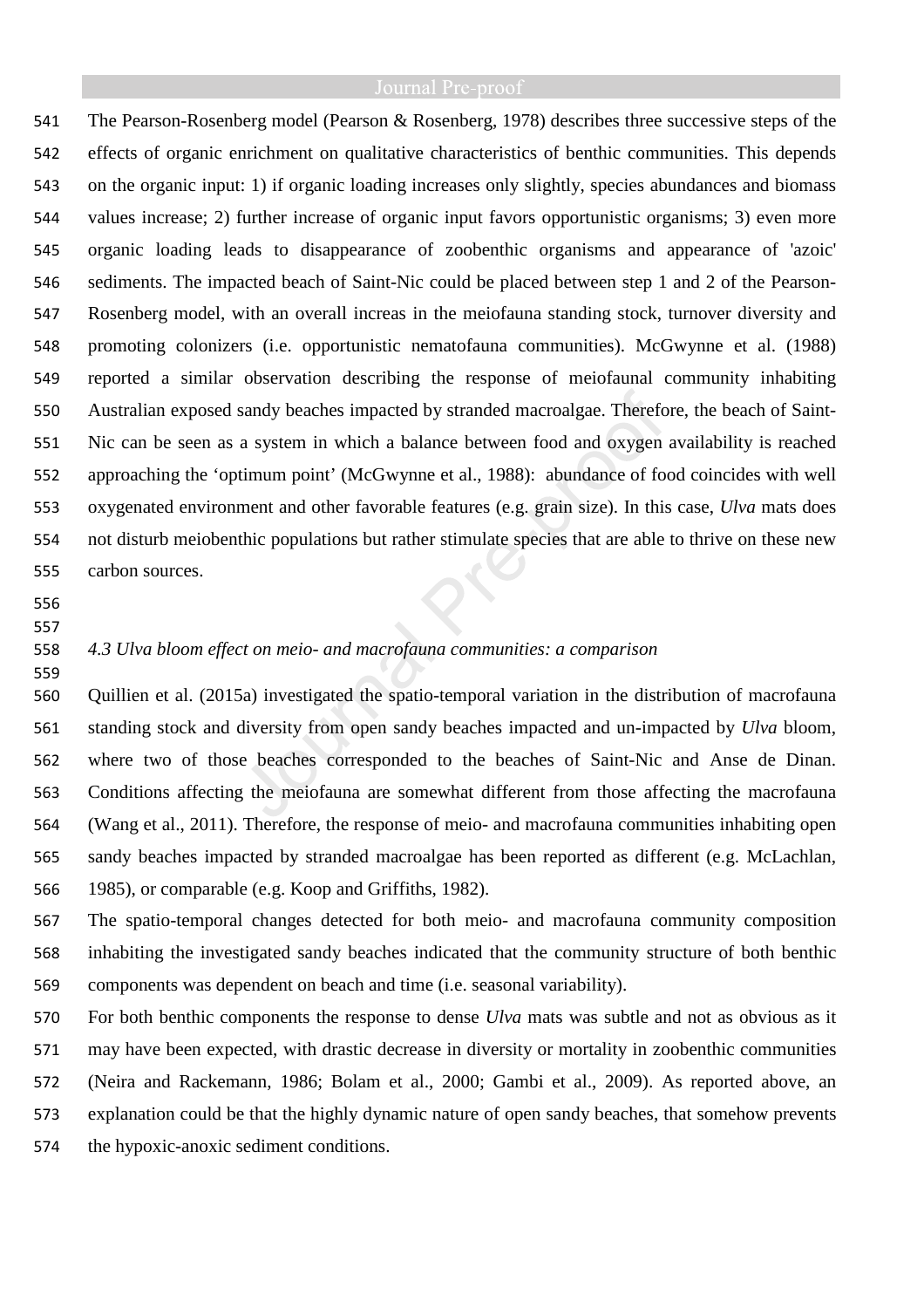Quillien et al. (2015a) invoked the Pearson-Rosenberg model (Pearson & Rosenberg, 1978) to explain the observed macrofauna patterns and the concept of the intermediate disturbance (Connell, 1978), which agreed with the meiofauna and nematofauna standing stock and diversity patterns. Shifts in macrobenthic community composition and functional diversity (trophic groups; Quillien et al., 2016) between the impacted and unimpacted sandy beaches were also observed for the meiobenthos, in particular the nematofauna. For the meiofauna we did not detect the decrease in β-diversity in the presence of homogenous coverage of *Ulva*, conversely to macrofaunal community composition. This may be related to the fact that we did not consider a gradient of increasing coverage of stranded *Ulva* in our investigation, as in Quillien et al. (2015a), but a 'simple' comparison between a state with and without *Ulva*. Moreover, an heterogeneous coverage of *Ulva*  in SN, instead of homogeneous *Ulva* mats, probably promoted the spatial heterogeneity and sustained the nematode diversity. The faster turnover rate of the meiobenthic population compared to the macrofauna (Balsamo et al., 2012; Semprucci et al., 2015), coupled with the ability of nematodes to adjust to all kind of environments (Tahseen, 2012), could have enhanced the high spatio- (impacted vs. un-impacted beach) and temporal turnover diversity in nematode communities.

### **5. Conclusions**

- The response of meiobethic community to macroalgal bloom is strictly linked to the system 595 considered. When eutrophic conditions are not associated with long-lasting  $O_2$ depletion/limitation, meiofaunal abundance and diversity may eventually increase. As for macrofaunal communities, a minor response of meiofauna and nematofauna to *Ulva* accumulation is observed and the impact is not evident as previously reported for sheltered systems.
- As for the macrofauna (Quillien et al., 2015a), the Pearson-Rosenberg model (Pearson & Rosenberg, 1978) and the concept of the intermediate disturbance (Connell, 1978) can be used to explain the meiofauna response to *Ulva* mats affecting open sandy beaches.
- Overall, the presence of *Ulva* positively affects meiofaunal abundance, structural and functional diversity and supports the high values of β-diversity.
- Natural seasonal changes in meiofaunal biomass and composition are evident at both beaches. Changes in environmental features partially explain the variability in meiofauna and nematodes structural and functional diversity at the beaches of Saint-Nic and Anse de Dinan.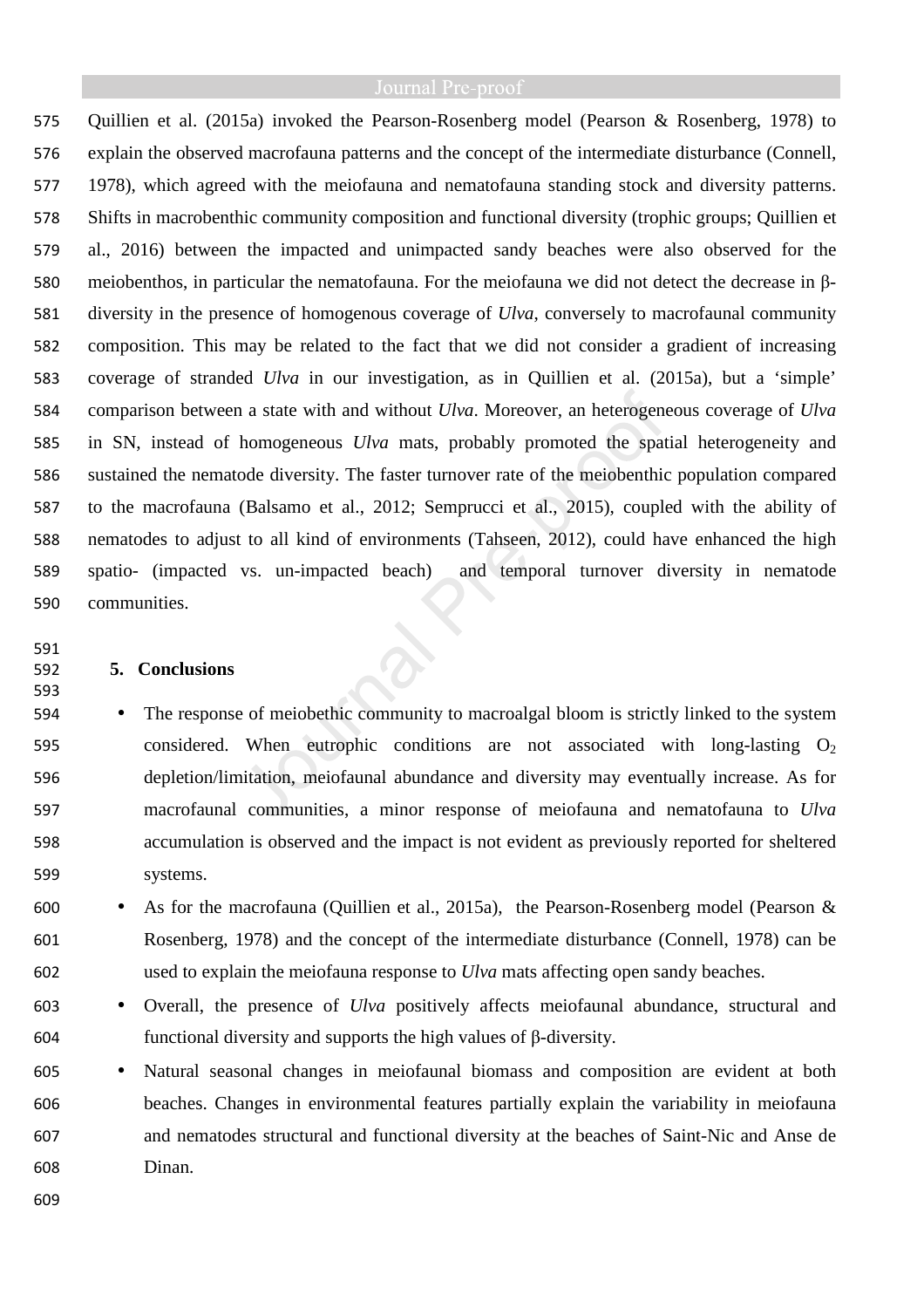# **Acknowledgments**

This study was supported by the national interdisciplinary Ecosphère Continentale et Côtière EC2CO-INSU MAVERIQ, the Région Bretagne and the Université de Bretagne Occidentale.

- The authors thank Vincent Le Garrec, Marion Maguer, Gauthier Schaal, Sylvie Castay and Sandrine
- Laurand who helped in sampling and in the laboratory work.
- 
- 
- 
- 

# **References**

- 1. Albuquerque, E.F., Pinto, A.P.B., D'Alcantara de Queiroz Perez, A., Gomes Veloso, V., 2007. Spatial and temporal changes in interstitial meiofauna on a sandy ocean beach of South America. Brazilian Journal of Oceanography 55, 121-131.
- 2. Alongi, D.M., 1990. The ecology of tropical soft.bottom benthic ecosystems. Oceanography and Marine Biology: An Annual Review 28, 381-496.
- 3. Anderson M.J., 2001. A new method for non-parametric multivariate analysis of variance. Austral Ecology 26, 32–46.
- 4. Anderson, M.J., Gorley, R.N., Clarke, K.R., 2008. PERMANOVA+ for PRIMER: guide to software and statistical methods. PRIMER-ELtd., Plymouth, United Kingdom.
- 5. Andrassy, I., 1956. Die rauminhalts-und gewichtsbestimmung der fadenwürmer (Nematoden). Acta Zoologica Hungarica 2, 1-5.
- 6. Austen, M.C., Widdicombe, S., 2006. Comparison of the response of meio- and macrobenthos to disturbance and organic enrichment. Journal of Experimental Marine Biology and Ecology, https://doi.org/10.1016/j.jembe.2005.12.019.
- 7. Balsamo, M., Semprucci, F., Frontalini, F., Coccioni, R., 2012. Meiofauna as a Tool for Marine Ecosystem Biomonitoring. Marine Ecosystems, Dr. Antonio Cruzado Ed., ISBN: 978-953-51-0176-5, InTech.
- 8. Bertocci, I., Dell'Anno, A., Musco, L., Gambi, C., Saggiomo, V., Cannavacciuolo , M., LoMartire, M., Passarelli, A., Zazo, G., Danovaro, R., 2019. Multiple human pressures in coastal habitats: variation of meiofaunal assemblages associated with sewage discharge in a post-industrial area. Science of Total Environment, https://doi.org/10.1016/j.scitotenv.2018.11.121.
- 9. Bianchelli, S., Buschi, E., Danovaro, R., Pusceddu, A., 2018. Nematode biodiversity and benthic trophic state are simple tools for the assessment of the environmental quality in coastal marine ecosystems, https://doi.org/10.1016/j.ecolind.2018.07.032.
- 10. Bianchelli, S., Pusceddu, A., Buschi, E., Danovaro, R., 2016. Trophic status and meiofauna biodiversity in the Northern Adriatic Sea: Insights for the assessment of good environmental status. Marine Environmental Research, http://dx.doi.org/10.1016/j.marenvres.2015.10.010.
- 11. Bohórquez, J., Papaspyrou, S., Yúfera, M., van Bergeijk, S.A., Garcìa-Robledo, E., Jiménez-Arias, J.L., Bright, M., Corzo, A., 2013. Effect of green macroalgal blooms on the meiofauna community structure in the Bay of Cádiz. Marine Pollution Bulletin 70, 10-17.
- 12. Bolam, S. G., Fernandes, T. F., Read, P., Raffaelli, D., 2000. Effects of macroalgal mats on intertidal sandflats: an experimental study. Journal of Experimental Marine Biology and Ecology 249, 123-137.
- 13. Bongers, T., 1990. The maturity index: an ecological measure of environmental disturbance based on nematode species composition. Oecologia 83, 14–19.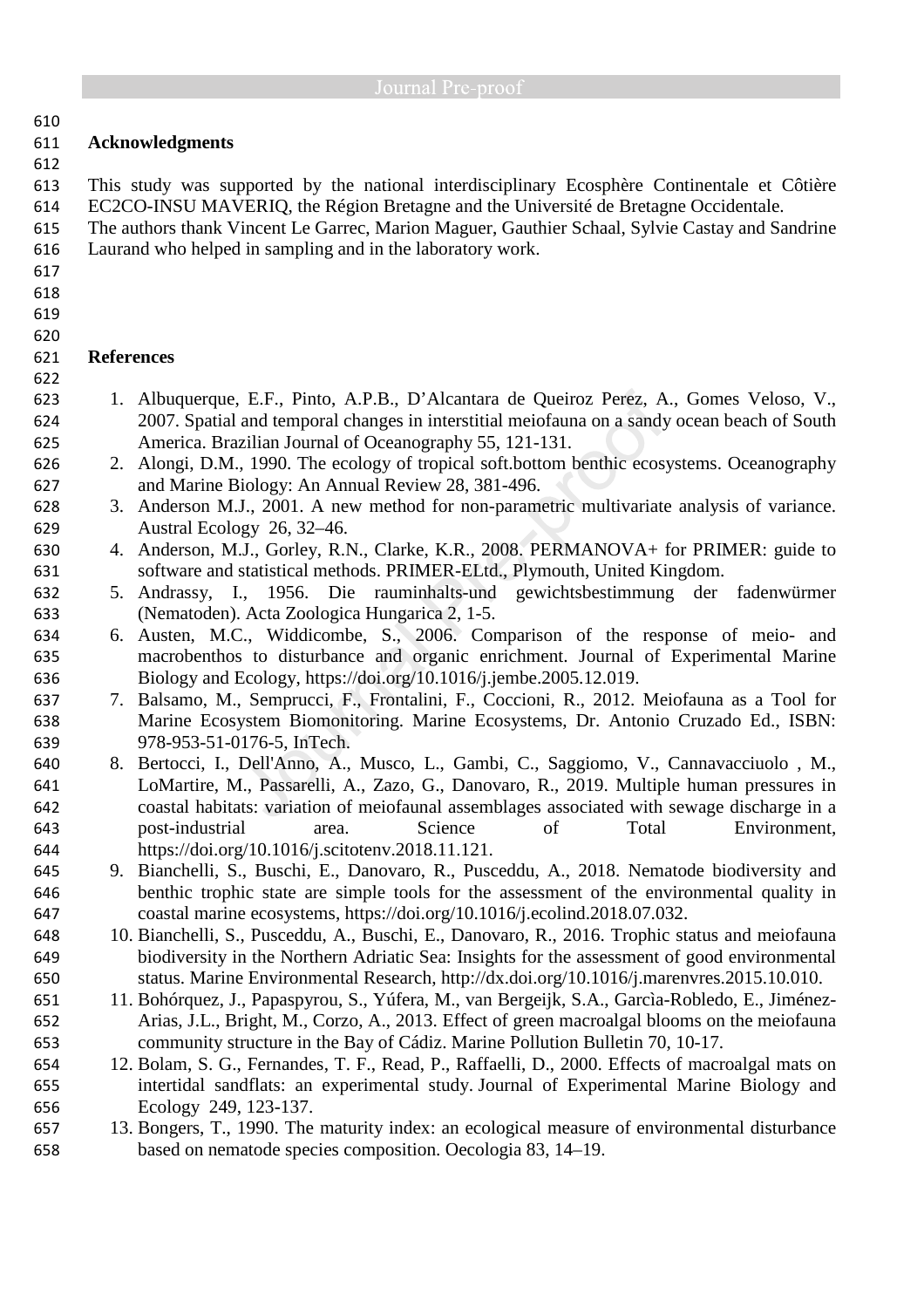- 14. Bongers, T., Alkemade, R., Yeates, G.W., 1991. Interpretation of disturbance-induced maturity decrease in marine nematode assemblages by means of the Maturity Index. Marine Ecology Progress Series 76, 135-142.
- 15. Bongers, T., de Goede, R.G.M., Korthals, G.W., Yeates, G.W., 1995. An update to the cp-rating of nematode genera can be found in proposed changes in c-p classification for nematodes. Russian Journa of Nematodology 3, 61-62.
- 16. Carriço, R., Zeppilli, D., Quillien, N., Grall, J., 2013. Can meiofauna be a good biological indicator of the impacts of eutrophication caused by green macroalgal blooms? An aod - les cahiers naturalistes de l'Observatoire marin, vol. II (1), 9–16.
- 17. CGDD (Commissariat Général an Developpement Durable), 2014. Les proliférations d'algues sur les côtes métropolitaines. Le point sur, no. 180. Commissariat général an développement durable. Service de l'observation et des statistiques. www.developpement-durable.gouv.fr/IMG/ pdf/ LPS180.pdf (accessed 5 September 2018).
- 18. Charlier, R. H., Morand, P., Finkl, C. W., Thys, A., 2006. Green tides on the Brittany coasts. In 2006 IEEE US/EU Baltic International Symposium (pp. 1-13). IEEE.
- 19. Clarke, K.R., Warwick, R.M., 2001. Change in Marine Communities: An Approach to Statistical Analysis and Interpretation. PRIMER-E Ltd., Plymouth, UK.
- 20. Clarke, K.R., Gorley, R.N., 2006. PRIMER v6: User Manual/Tutorial. PRIMER-E, Plymouth.
- 21. Cloern, J.E., Abreu, P.C., Carstensen, J., Chauvaud, L., Elmgren, R., Grall, J., Greening, H., Johansson, J.O.R., Kahru, M., Sherwood, E.T., Xu J.I.E., Yin, K., 2016. Human activities and climate variability drive fast-paced change across the world's estuarine–coastal ecosystems. Global Change Biology, https://doi.org/10.1111/gcb.13059.
- 22. Connell, J.H., 1978. Diversity in tropical rain forests and coral reefs. Science 199, 1302−1310.
- 23. Danovaro, R., 2010. Methods for the Study of Deep-sea Sediments their Functioning and Biodiversity. CRC Press, Boca Raton, FL.
- 24. Defeo, O., McLachlan, A., Schoeman, D.S., Schlacher, T.A., Dugan, J., Jones, A., Lastra, M., Scapini, F., 2009. Threats to sandy beach ecosystems: a review. Estuarine Coastal and Shelf Sciences, https://doi.org/10.1016/j.ecss.2008.09.022.
- 25. Diaz, R. J., Rosenberg, R., 1995. Marine benthic hypoxia: a review of its ecological effects and the behavioral responses of benthic macrofauna. Oceanography and marine biology. An annual review 33, 245-03.
- 26. Dolbeth, M., Cardoso, P.G., Ferreira, S.M., Verdelhos, T., Raffaelli, D., Pardal, M.A., 2007. Anthropogenic and natural disturbance effects on a macrobenthic estuarine community over a 10-year period. Marine Pollution Bulletin 54, 576 – 585.
- 27. Evans, W.A., Todaro, MA., Hummon, WD., 1993. Eutrophication and gastrotrich diversity in the northern Adriatic sea. Marine Pollution Bulletin 25, 268-272.
- 28. Feller, R. J., Warwick, R. M., 1988. Energetics. Smithsonian Institution Press.
- 29. Fletcher, R.L., 1996. Marine benthic vegetation: recent changes and the effects of eutrophication. The British Isles. Ecological Studies, 223-250.
- 30. Franzo, A., Guilini, K., Cibic, T., Del Negro, P., 2018. Structure and function of nematode assemblages in contaminated sediments: what can we learn from the Mar Piccolo of Taranto (Ionian Sea)? Journal of the Marine Biological Association of the United Kingdom, https:// doi:10.1017/S0025315418000553.
- 31. Gambi, C., Bianchelli, S., Pérez, M., Invers, O., Ruiz, J.M., Danovaro, R., 2009. Biodiversity response to experimental induced hypoxic-anoxic conditions in sea grass sediments. Biodiversity and Conservation, https:// doi 10.1007/s10531-008-9433-1.
- 32. Gambi, C., Pusceddu, A., Benedetti-Cecchi, L., Danovaro, R., 2014. Species richness, species turnover and functional diversity in nematodes of the deep Mediterranean Sea: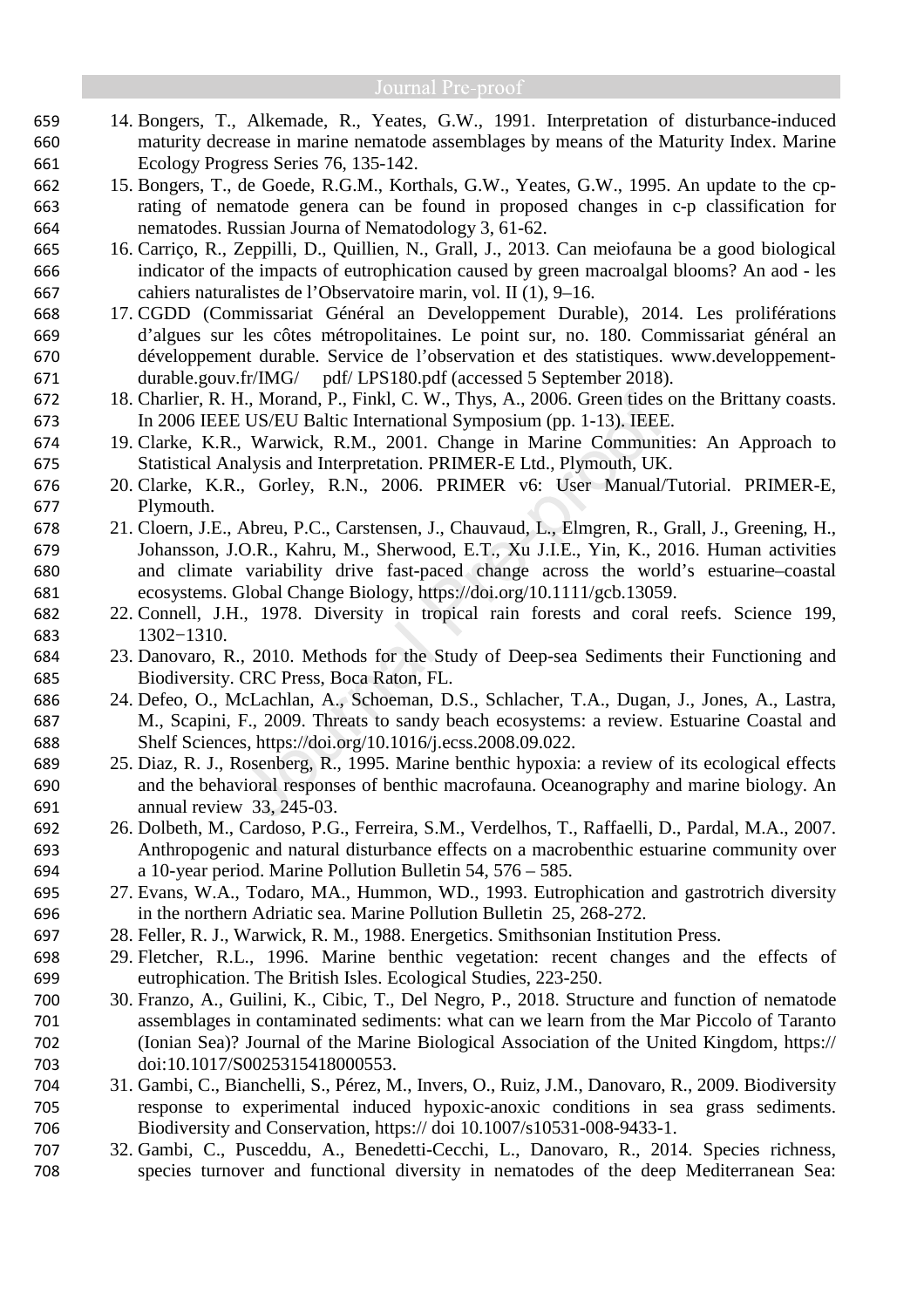- searching for drivers at different spatial scales. Global Ecology and Biogeography, https://doi: 10.1111/geb.12094.
- 33. Garcia, R., Johnstone R.W., 2006. Effects of *Lyngbya majuscula* (Cyanophycea) blooms on sediment nutrients and meiofaunal assemblages in seagrass beds in Moreton Bay, Australia. Marine and Freshwater Research, https://doi.org/10.1071/MF05053.
- 34. Gheskiere, T., 2000. Structurele diversiteit van nematodengemeenschappen van de Bligh Bank (Zuidelijke bocht van de Noordzee). Licenciaatsverhandeling, RUG.
- 35. Gheskiere, T., Hoste, E., Kotwicki, L., Degraer, S., Vanaverbeke, J., Vincx, M., 2002. The sandy beach meiofauna and free-living nematodes from De Panne (Belgium). Biologie 72, 43-49.
- 36. Gheskiere, T., Hoste, E., Vanaverbeke, J., Vincx, M., Degraer, S., 2004a. Horizontal zonation patterns assemblages on a macrotidal, ultra-dissipative sandy beach (De Panne, Belgium). Journal of Sea Research 52, 211-226.
- 37. Gheskiere, T., Vincx, M.,Weslawski, J.M., Scapini, F., Degraer, S., 2004b. Meiofauna as descriptor of tourism-induced changes at sandy beaches. Marine Environmental Research 60, 245–265.
- 38. Giere, O., 2009. Meiobenthology. The microscopic motile fauna of aquatic sediments. Second edition. Springer-Verlag Berlin Heidelberg.
- 39. Grall, J., Chauvaud, L., 2002. Marine eutrophication and benthos : the need for new approaches and concepts. Global Change Biology, https://doi: 10.1046/j.1365- 2486.2002.00519.x.
- 40. Gray, J.S., 2000. The measurement of marine species diversity, with an application to the benthic fauna of the Norwegian continental shelf. Journal of Experimental Marine Biology and Ecology 250, 23–49.
- 41. Guidi-Guilvard, L., Buscail, R., 1995. Seasonal survey of metazoan meiofauna and surface sediment organics in a non-tidal turbulent sublittoral prodelta (northwestern Mediterranean). Continental Shelf Research 15, 633-653.
- 42. Heip, C., Vinx, M., Vranken, G., 1985. The ecology of marine nematodes. Oceanography and Marine Biology: An Annual Review 23, 399-489.
- 43. Hull, S.C., 1987. Macroalgal mats and species abundance: a field experiment. Estuarine, Coastal and Shelf Science 25, 519−532.
- 44. Jensen, P., 1987. Feeding ecology of free-living aquatic nematodes. Marine Ecology Progress Series 35, 187– 196.
- 45. Jouili, S., Essid, N., Semprucci, F., Boufahja, F., Nasri, A., Beyrem, H., Mahmoudi, E., 2017. Environmental quality assessment of El Bibane lagoon (Tunisia) using taxonomic and functional diversity of meiofauna and nematodes. Journal of the Marine Biological Association of the United Kingdom 97, 1593-1603.
- 46. Koop, K., Griffiths, C.L., 1982. The relative significance of bacteria, meio- and macrofauna on an exposed sandy beach. Marine Biology 66, 295-300.
- 47. Kotwicki, L., De Troch, M., Urban-Malinga, B., Gheskiere, T., Weslawski, J.M., 2005. Horizontal and vertical distribution of meiofauna on sandy beaches of the North Sea (The Netherlands, Belgium, France). Helgoland Marine Research 59, 255–264.
- 48. Lebreton, B., Richard, P., Galois, R., Radenac, G., Pfléger, C., Guillou, G., Mornet, F., Blanchard, G.F., 2011. Trophic importnace of diatoms in an intertidal *Zostera noltii* seagrass bed : evidence from stable isotope and fatty acid analyses. Estuarine Coastal and Shelf Science 92,140-153.
- 49. Le Luherne, E., Réveillac, E., Ponsero, A., Anthony, S., Ballu, S., Perdriau, M., Le pape, O., 2016. Fish community responses to green tides in shallow estuarine and coastal areas. Estuarine, Coastal and Shelf Science. https://175. 10.1016/j.ecss.2016.03.031.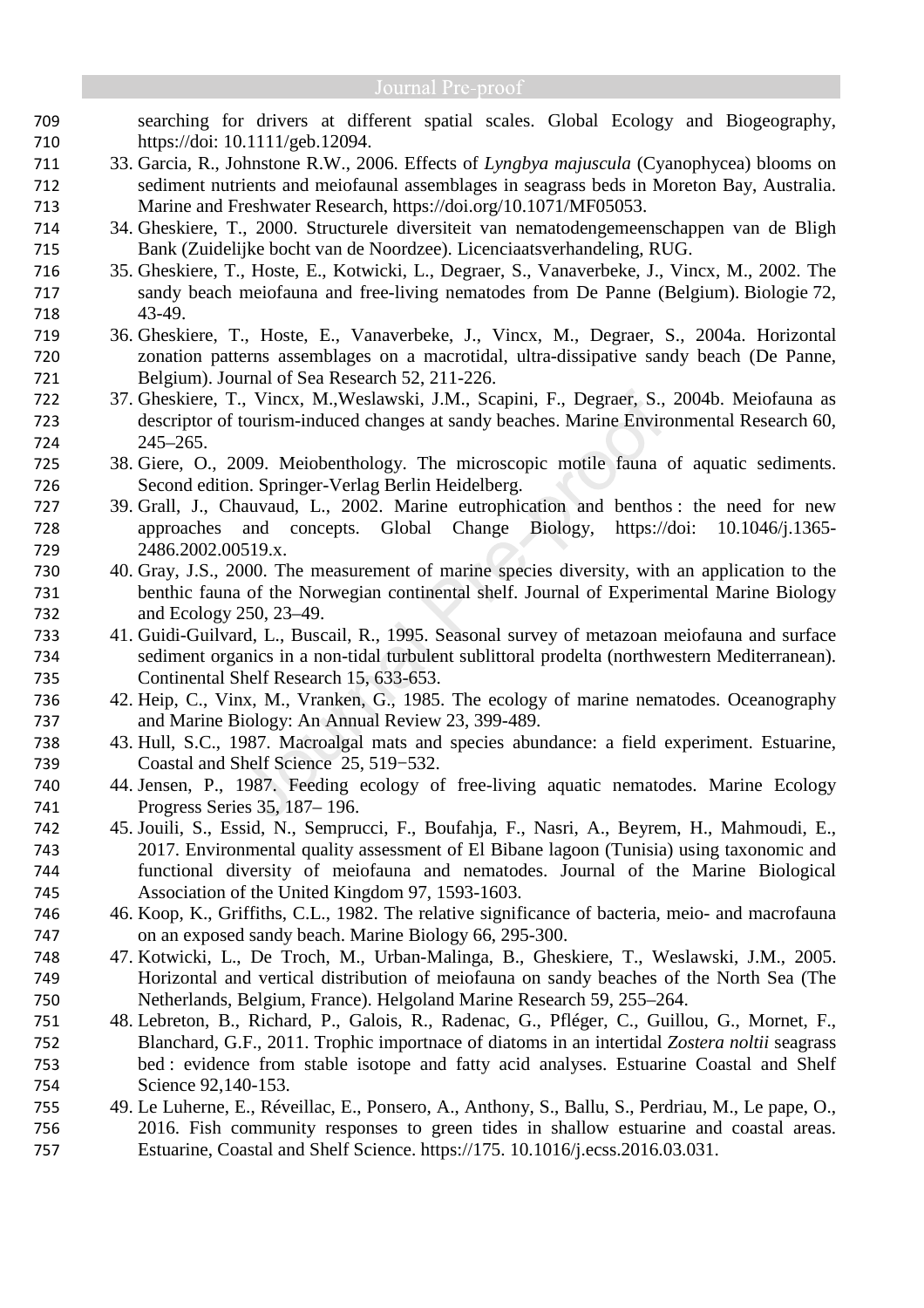- 50. Liu, H., Zhang, Z., Fan, S., Hua, E., Deng, K., 2008. Seasonal variability in free-living marine nematode community structure in a sandy beach of the Taiping Bay of Qingdao, China. Acta Oceanologica Sinica 27, 102-105.
- 51. Liu, D., Keesing, J.K., Xing, Q., Shi, P., 2009. World's largest macroalgal bloom caused by expansion of seaweed aquaculture in China. Marine Pollution Bulletin, https://doi:10.1016/j.marpolbul.2009.01.013.
- 52. McGwynne, L.E., McLachlan, A., Furstenberg, J.P., 1988. Wrack breakdown on sandy-beaches – its impact on interstitial meiofauna. Marine Environmental Research 25, 213-232.
- 53. McLachlan, A., 1978. A quantitative analysis of the meiofauna and the chemistry of the redox potential discontinuity zone in a sheltered sandy beach. Estuarine and Coastal Marine Science, 7:275-290.
- 54. McLachlan, A., 1985. The Biomass of Macro- and Interstitial Fauna on Clean and Wrack-covered Beaches in Western Australia. Estuarine, Coastal and Shelf Science 21, 587-599.
- 55. McLachlan, A., Brown, A.C., 2006. The ecology of sandy shores. Academic Press, Burlington, MA.
- 56. McLachlan, A., Brown, A.C., 2010. The Ecology of Sandy Shores, Second ed. Academic Press, Burlington, MA.
- 57. Merckx, B., Goethals, P., Steyaert, M., Vanreusel, A., Vincx, M., Vanaverbeke, J., 2009. Predictability of marine nematode biodiversity. Ecological Modelling 220, 1449-1458.
- 58. Mirto, S., La Rosa, T., Gambi, C., Danovaro, R., Mazzola, A., 2002. Nematode community response to fish-farm impact in the western Mediterranean. Environmental Pollution 116, 203-214.
- 59. Moens, T., Vincx, M., 1997. Observations on the feeding ecology of estuarine nematodes. Journal of Marine Biology Association of United Kingdom 77, 211-227.
- 60. Moens, T., Braeckman, U., Derycke, S., Fonseca, G., Gallucci, F., Gingold, R., Guilini, K., Ingels, I., Leduc, D., Vanaverbeke, J., Van Colen, C., Vanreusel, A., Vincx, M., 2014a. Ecology of free-living marine nematodes. In: Andreas Schmidt- Rhaesa (ed), Nematoda, 2ed, De Gruyter pp. 109–152.
- 61. Moens, T., Vafeiadou, A.M., De Geyter, E., Vanormelingen, P., Sabbe, K., De Troch, M., 2014b. Diatom feeding across trophic guilds in tidal flat nematodes, and the importance of diatom cell size. Journal of Sea Research 92, 125-133.
- 62. Morand, P., Merceron, M., 2004. Coastal eutrophication and excessive growth of macroalgae, in: Pandalai SG (ed) Recent research developments in environmental biology, vol 1(2). Research Signpost, Trivandrum, Kerala, India, pp. 395–449.
- 63. Moreno, M., Ferrero, T.J., Gallizia, I., Vezzulli, L., Albertelli, G., Fabiano, M., 2008. An assessment of the spatial heterogeneity of environmental disturbance within an enclosed harbor through the analysis of meiofauna and nematode assemblages. Estuarine Coastal Shelf 795 Science 77, 565–576.
- 64. Moreno, M., Semprucci, F., Vezzulli, L., Balsamo, M., Fabiano, M., Albertelli, G., 2011. The use of nematodes in assessing ecological quality status in the Mediterranean coastal ecosystems. Ecological Indicators 11, 328-336.
- 65. Neira, C., Rackemann, M., 1996. Black spots produced by buried macroalgae in intertidal sandy sediments of the Wadden Sea: effects on the meiobenthos. Journal of Sea Research 36, 153-170.
- 66. Olafsson, E., Elmgren, R., 1997. Seasonal dynamics of sublittoral meiobenthos in relation to phytoplankton sedimentation in the Baltic Sea. Estuarine, Coastal and Shelf Science 45, 149- 164.
- 67. Pascal, P.-Y., Dupuy, C., Richard, P., Mallet, C., du Châtelet, E.A., Niquil, N., 2009. Seasonal variation in consumption of benthic bacteria by meio- and macrofauna in an intertidal mudflat. American Society of Limnology and Oceanography 54, 1048–1059. Patrício, J., Adão, H., Neto, J.M., Alves, A.S., Traunspurger, W., Marques, J.C., 2012. Do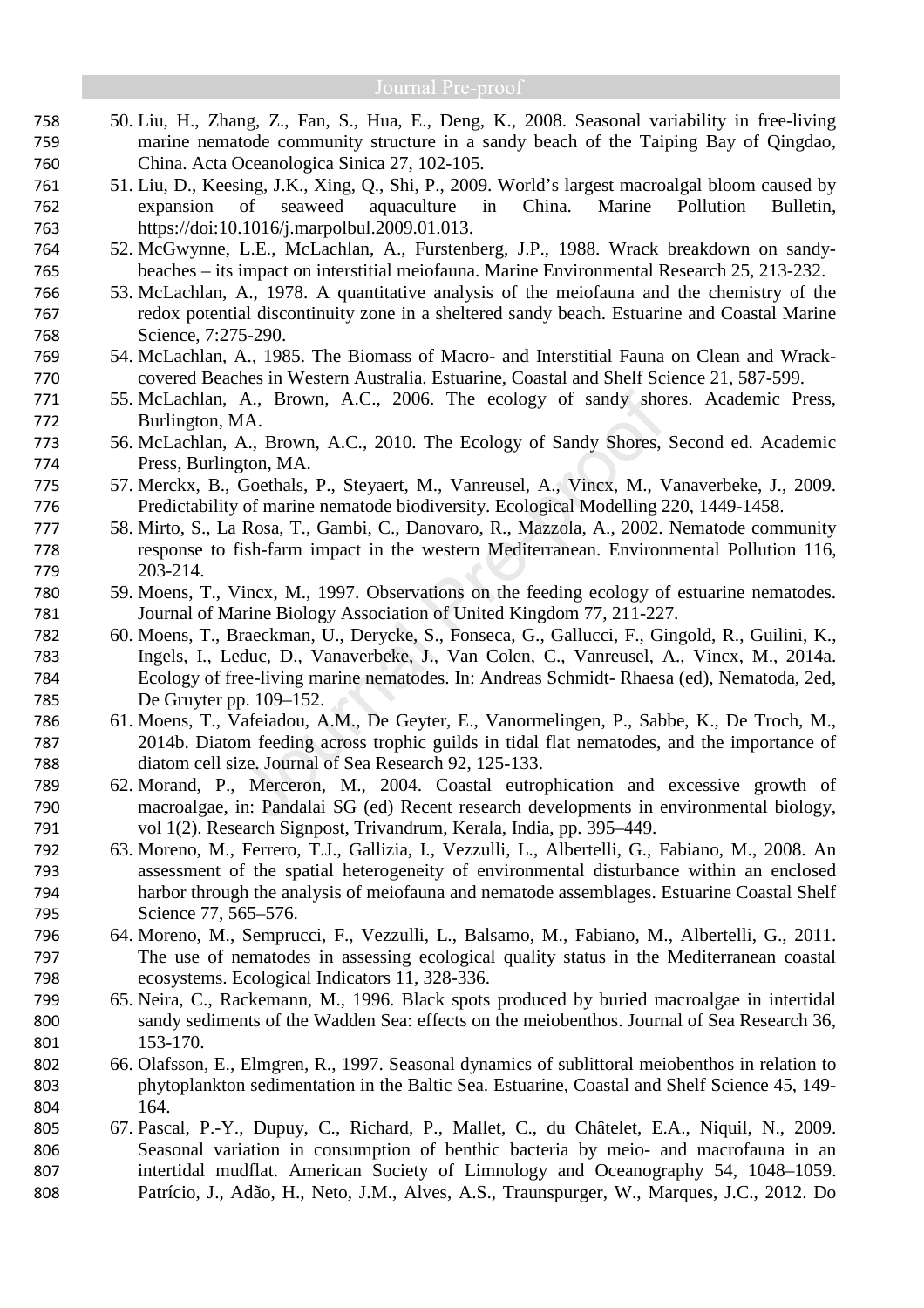- nematode and macrofauna assemblages provide similar ecological assessment information? Ecological Indicators, https://doi:10.1016/j.ecolind.2011.06.027.
- 68. Pearson, T.H., Rosenberg, R., 1978. Macrobenthic successions in relation to organic enrichment and pollution of the marine environment. Oceanography and Marine Biology: An Annual Review 16, 229−311.
- 69. Peters, R. H., Wassenberg, K., 1983. The effect of body size on animal abundance. Oecologia 60, 89-96.
- 70. Pielou, E.C., 1975. Ecological diversity. Wiley, New York.
- 71. Platt, H.M., Warwick, R.M., 1983. A synopsis of the free living marine nematodes. Part I: British enoplids. Cambridge University Press, Cambridge.
- 72. Platt, H. M., Warwick, R. M., 1988. Freeliving marine nematodes: Part II. British Chromadorida. Synopses of the British Fauna No. 38. EJ Brill, Dr. W. Backhuys for the Linnean Society of London and the Estuarine and Brackish-water Sciences Associatio.
- 73. Quillien, N., Nordström, M.C., Gauthier, O., Bonsdorff, E., Paulet, Y.M., Grall J., 2015a. Effects of macroalgal accumulations on the variability in zoobenthos of high-energy macrotidal sandy beaches. https://doi: 10.3354/meps11151.
- 74. Quillien N., Nordström, M.C., Guyonnet, B., Maguer, M., Le Garrec, V., Bonsdorff, E., Grall, J., 2015b. Large-scale effects of green tides on macrotidal sandy beaches: Habitat-specific responses of zoobenthos. Estuarine, Coastal and Shelf Science, http://dx.doi.org/10.1016/j.ecss.2015.07.042
- 75. Quillien, N., Nordström, M.C., Schaal, G., Bonsdorff, E., Grall, J. 2016. Opportunistic basal resource simplifies food web structure and functioning of a highly dynamic marine environment. Journal of experimental marine biology and ecology, https://doi.org/10.1016/j.jembe.2016.01.010.
- 76. Riera, P., Hubas, C., 2003. Trophic ecology of nematodes from various microhabitats of the 834 Roscoff Aber Bay (France): importance of stranded macroalgae evidenced through  $\delta^{13}C$  and 835  $\delta^{15}$ N. Marine Ecology Progress Series 26, 151-159.
- 77. Rzeznik-Orignac, J., Fichet, D., Boucher, G., 2003. Spatio-temporal structure of the nematode assemblages of the Brouage mudflat (Marennes-Oléron, France). Estuarine, Coastal and Shelf Science 58, 77–88.
- 78. Schlacher, T.A., Dugan, J., Schoeman, D.S., Lastra, M., Jones, A., Scapini, F., McLachlan, A., Defeo, O., 2007. Sandy beaches at the brink. Diversity and Distributions, 841 https://doi.org/10.1111/j.1472-4642.2007.00363.x.
- 79. Schlacher, T.A., Schoeman, D.S, Dugan, J., Lastra, M., Jones, A., Scapini, F., McLachlan, A., 2008. Sandy beach ecosystems: key features, sampling issues, management challenges and climate change impacts. Marine Ecology, https://doi.org/10.1111/j.1439- 0485.2007.00204.x.
- 80. Schratzberger, M., Warwick, R. M., 1998. Effects of the intensity and frequency of organic enrichment on two estuarine nematode communities. Marine Ecology Progress Series, 164, 83-94.
- 81. Schratzberger, M., Warwick, R. M., 1999. Differential effects of various types of disturbances on the structure of nematode assemblages: an experimental approach. Marine Ecology Progress Series 181, 227-236.

- 82. Schratzberger, M., Gee, J.M., Rees, H.L., Boyd, S.E.,Wall, C.M., 2000. The structure and taxonomic composition of sublittoral meiofauna assemblages as an indicator of the status of marine environments. Journal of Marine Biology Association of United Kingdom 80, 969– 980.
- 83. Schratzberger, M., Ingels, J., 2017. Meiofauna matters: The roles of meiofauna in benthic ecosystems. Journal of Experimental Marine Biology and Ecology, http://dx.doi.org/10.1016/j.jembe.2017.01.007.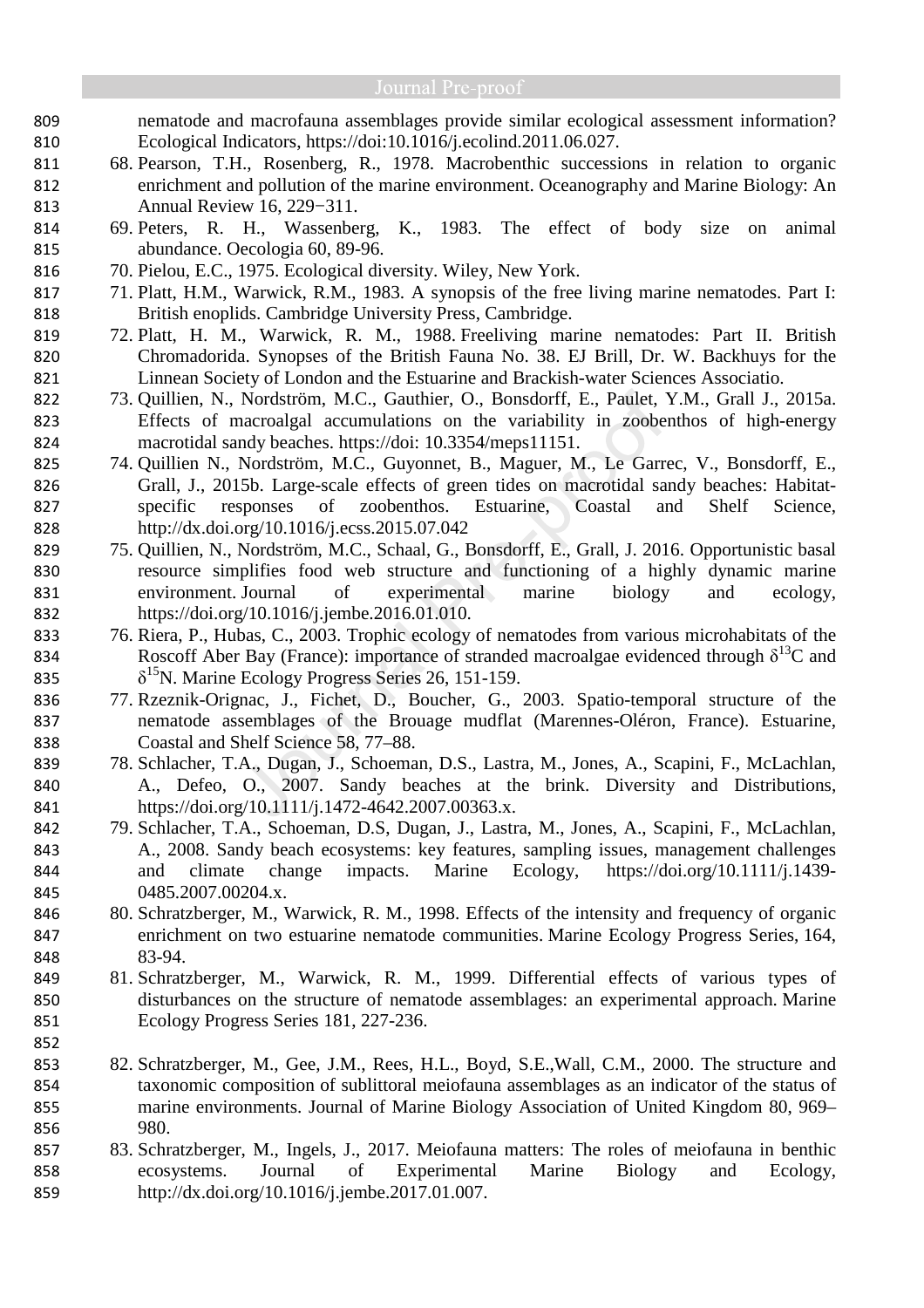- 84. Semprucci, F., Boi, P., Manti, A., Covazzi Harriague, A., Rocchi M., Colantoni, P., Papa, S., Balsamo, M., 2010. Benthic communities along a littoral of the Central Adriatic Sea (Italy). Helgoland Marine Research 64, 101–115.
- 85. Semprucci, F., Sbrocca, C., Rocchi, M., Balsamo, M., 2015. Temporal changes of the meiofaunal assemblage as a tool for the assessment of the ecological quality status. Journal of the Marine Biological Association of the United Kingdom 95, 247–254.
- 86. Semprucci, F., Sbrocca, C., Baldelli, G., Tramontana, M., Balsamo, M., 2016. Is meiofauna a good bioindicator of artificial reef impact? Marine Biodiversity, https:// doi 10.1007/s12526- 016-0484-3.
- 87. Semprucci, F., Cesaroni, L., Guidi, L., Balsamo, M., 2018. Do the morphological and functional traits of free-living marine nematodes mirror taxonomical diversity? Marine Environmental Research, https://doi.org/10.1016/j.marenvres.2018.02.001.
- 872 88. Shannon, C.E., Weaver, W., 1949. The mathematical theory of communication. Urbana, IL: Illinois Press.
- 89. Steyaert, M., Moodley, L., Nadong, T., Moens, T., Soetaert, K., Vincx, M., 2007. Responses of intertidal nematodes to short-term anoxic events. Journal of Experimental Marine Biology and Ecology 345, 175-184.
- 90. Sun, X., Zhou, H., Hua, E., Xu, S., Cong, B., Zhang, Z., 2014. Meiofauna and its sedimentary environment as an integrated indication of anthropogenic disturbance to sandy 879 beach ecosystems. Marine Pollution Bullettin, http://dx.doi.org/10.1016/j.marpolbul.2014.08.033.
- 91. Tahseen, Q., 2012. Nematodes in aquatic environments: adaptations and survival strategies. Biodiversity Journal 3, 13–40.
- 92. Vafeiadou, M.A., Materatski, P., Adão, H., De Troch, M., Moens, T., 2014. Resource utilization and trophic position of nematodes and harpacticoid copepods in and adjacent to *Zostera noltii* beds. Biogeosciences 11, 4001-4014.
- 93. Vanaverbeke, J., Steyaert, M., Soetaert, K., Rousseau, V., Van Gansbeke, D., Parent, JY., Vincx, M., 2004. Changes in structural and functional diversity of nematode communities during a spring phytoplankton bloom in the southern North Sea. Journal of Sea Research 52, 281– 292.
- 94. Vanaverbeke, J., Vincx, M., 2008. Short-term changes in nematode communities from an abandoned intense sand extraction site on the Kwintebank (Belgian Continental Shelf) two years post cessation. Marine Environmental Research 66, 240–248.
- 95. Van der Heijden, L.H., Graeve, M., Asmus, R., Rzeznik-Orignac, J., Niquil, N., Bernier, Q., Guillou, G., Asmus, H., Lebreton, B., 2019. Trophic importance of microphytobenthos and bacteria to meiofana in soft-bottom intertidal habitats: A combined trophic marker approach. Marine Environmental Research 149, 50-66.
- 96. Villano, N., Warwick, R.M., 1995. Meiobenthic Communities Associated with the Seasonal Cycle of Growth and Decay of *Ulva rigida* Agardh in the Palude Della Rosa, Lagoon of Venice. Estuarine, Coastal and Shelf Science 41, 181–194.
- 97. Wang, J., Zhou, H., Zhang, Z., Cong, B., Xu, S., 2011. Effects of organic enrichment on sandy beach meiofauna: a laboratory microcosm experiment. Journal of Ocean University of China 10, 246-254.
- 98. Warwick, R.M., Platt, H.M., Somerfield, P.J., 1998. A synopsis of the free living marine nematodes. Part III: monhysterids. Synopses of the British fauna (New series). Field Studies Council, Shwreusbury.
- 99. Wieser, W., 1953. Die Beziehungen zwischen Mundhöhlengestalt, Ernährungsweise und Vorkommen bei freilebenden marinen Nematoden. Ark Zoologica, 2, 439–484.
- 100.Wright, L., Short, A., 1983. Morphodynamics of beaches and surf zones in Australia, in: Komar, P.D. (Ed.), Handbook of Coastal Processes and Erosion. CRC Press, Boca Raton, FL, pp. 35–64.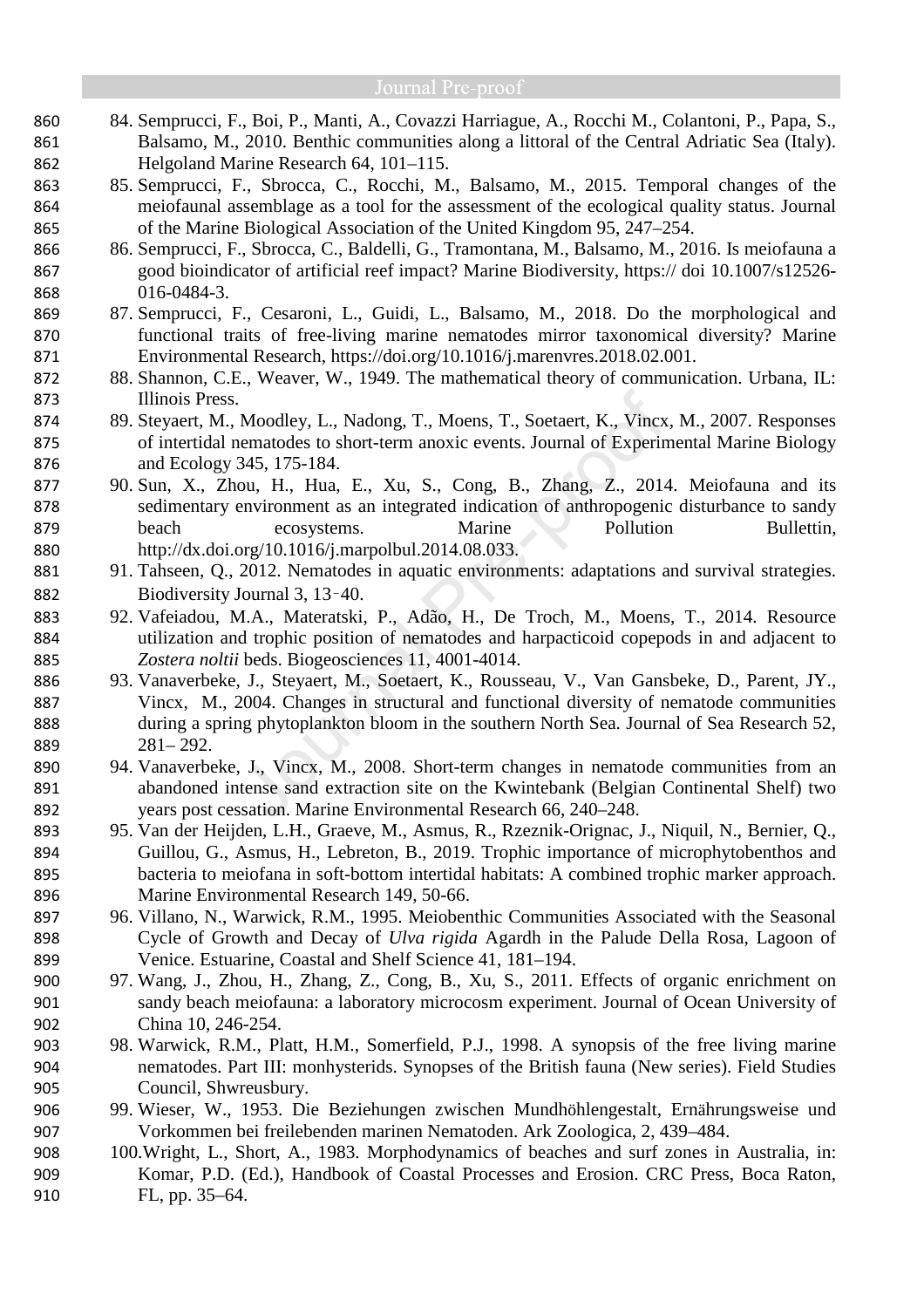- 101.Ye, N., Zhang, X., Mao, Y., Liang, C., Xu, D., Zou, J., Zhuang, Z., Wang, Q., 2011. 'Green tides' are overwhelming the coastline of our blue planet: taking the world's largest example. Ecological Research https://doi 10.1007/s11284-011-0821-8.
- 102.Zeppilli, D., Sarrazin, J., Leduc D., Arbizu, P.M., Fontaneto, D., Fontanier, C., Gooday, A.J., Kristensen, R.M., Ivanenko V.N., Sørensen, M.V., Vanreusel, A., Thébault, J., Mea, M., Allio, N., Andro, T., Arvigo, A., Castrec, J., Danielo, M., Foulon, V., Fumeron, R., Hermabessiere, L., Hulot, V., James, T., Langonne-Augen, R., Le Bot. T., Long, M., Mahabror, D., Morel, Q., Pantalos, M., Pouplard, E., Raimondeau, L., Rio-Cabello, A., Seite, S., Traisnel, G., Urvoy, K., Van Der Stegen, T., Weyand, M., Fernandes, D., 2015. Is the meiofauna a good indicator for climate change and anthropogenic impacts? Marine Biodiversity, https://doi 10.1007/s12526-015-0359-z.
- 

Imaxele Rigo Journal of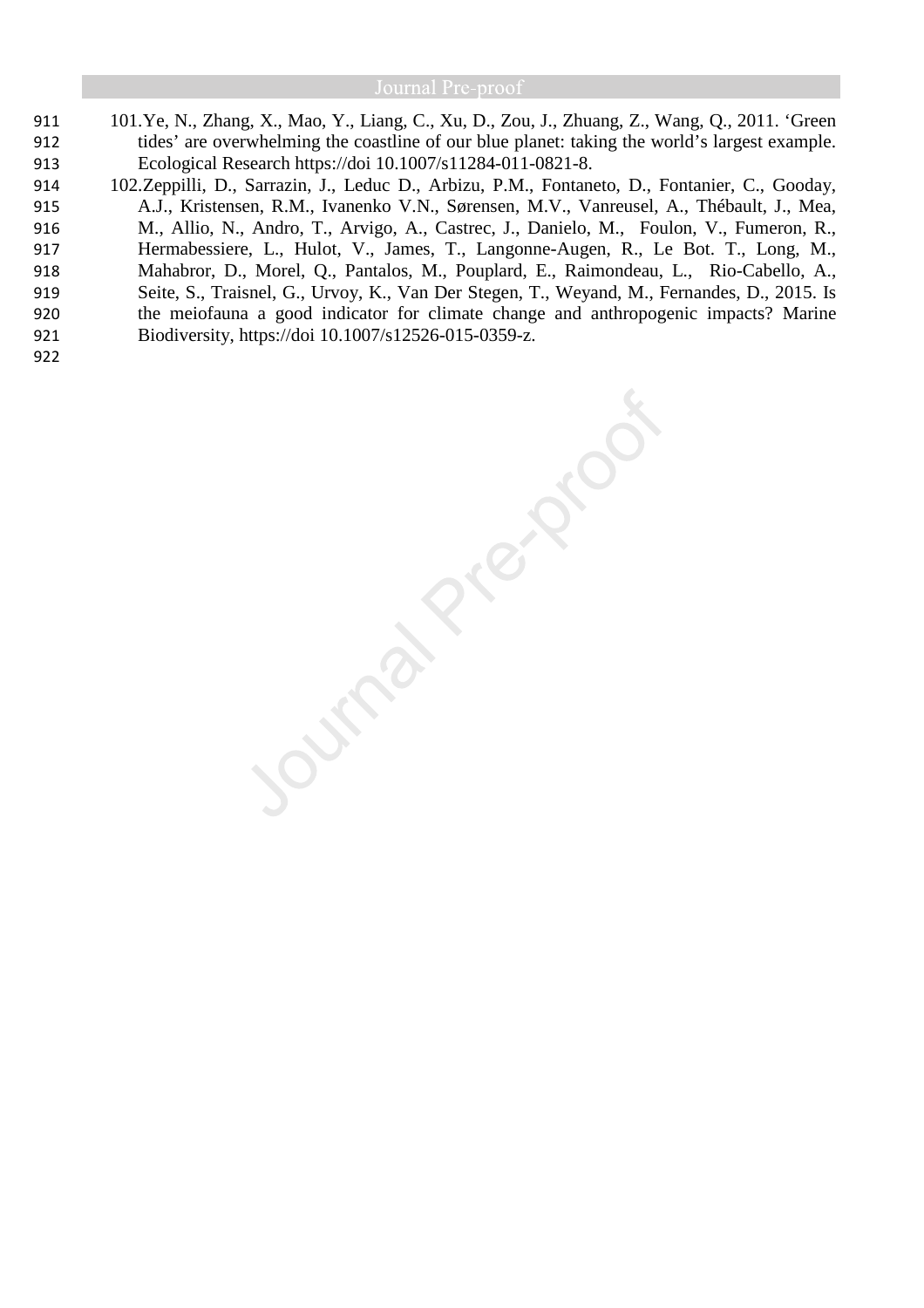# 923 **Tables**

924

925 Table 1 Environmental characteristics of the two beaches (Anse de Dinan and Saint Nic) sampled during three different periods:

926 May, July and December 2012 (Quillien et al., 2015a). Abbreviations: SWT= seawater temperature; O<sub>2</sub>= dissolved oxygen; WH= wave height; MGS= median

927 grain size; OM= organic matter; SI= sorting index.

| Beach         | Month    | <b>SWT</b><br>$({}^{\circ}C)$ | Salinity | $O_2(\%)$ | Ulva biomass $(10^3 \text{kg})$ | WH $(m)$ | $MGS$ ( $\mu$ m) | OM(%) | SI   |
|---------------|----------|-------------------------------|----------|-----------|---------------------------------|----------|------------------|-------|------|
| Anse de Dinan | May      | 14.08                         | 35.39    | 106.55    | 0.00                            | 0.70     | 240              | 4.90  | 1.31 |
| Anse de Dinan | July     | 18.92                         | 35.04    | 105.25    | $0.00\,$                        | 1.37     | 195              | 4.39  | 1.41 |
| Anse de Dinan | December | 8.70                          | 33.93    | 102.63    | $0.00\,$                        | 1.61     | 180              | 4.01  | 1.36 |
| Saint Nic     | May      | 13.30                         | 35.56    | 106.66    | 1352.31                         | 0.70     | 170              | 4.80  | 1.11 |
| Saint Nic     | July     | 21.43                         | 34.69    | 108.07    | 1445.76                         | 1.65     | 150              | 4.45  | 1.07 |
| Saint Nic     | December | 8.17                          | 34.60    | 100.06    | 100.00                          | 1.91     | 150              | 3.19  | 1.18 |
|               |          |                               |          |           |                                 |          |                  |       |      |

928

936

 937 938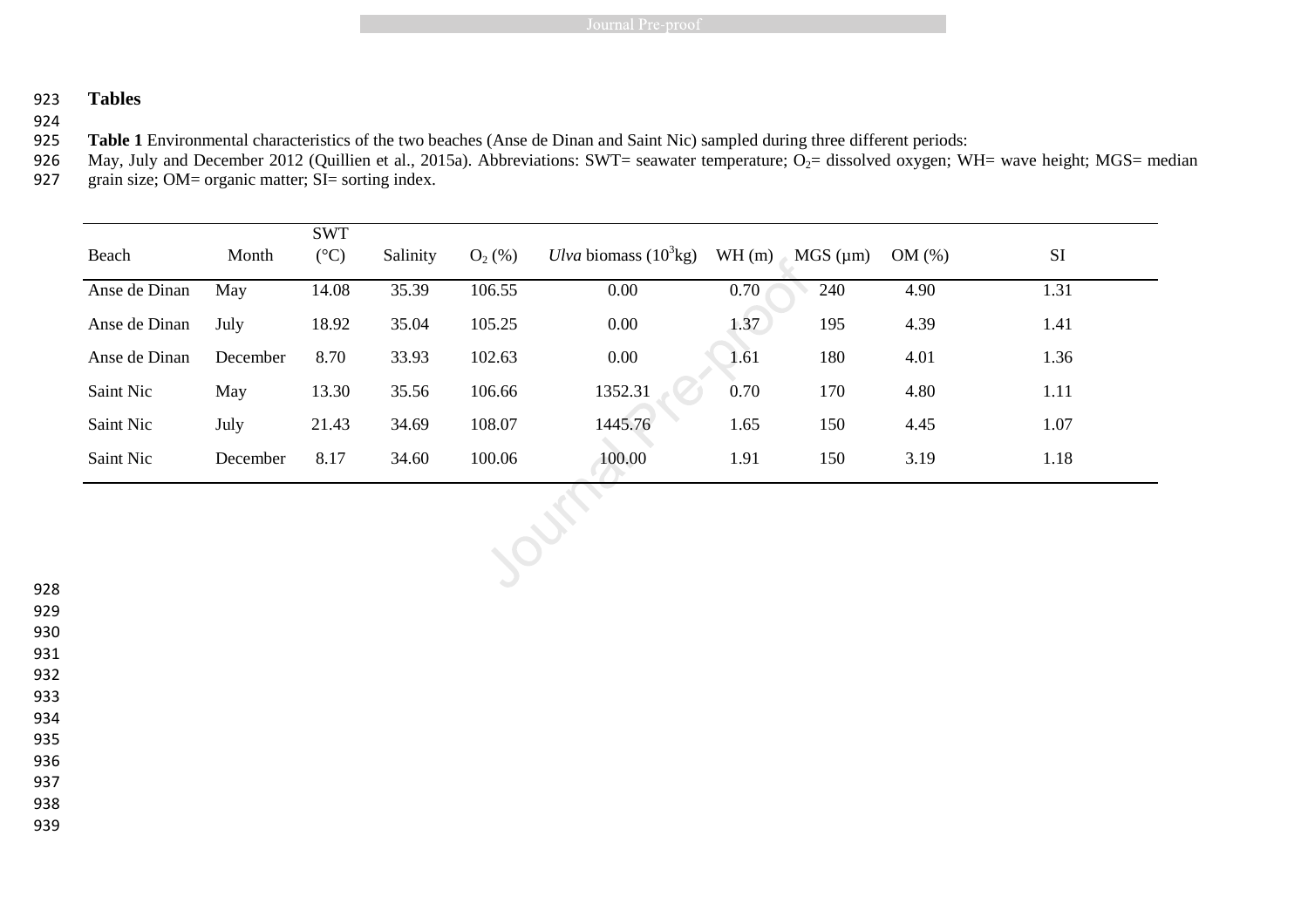940 **Table 2** Meiofaunal abundance, biomass, diversity (as number of higher taxa), nematode maturity index (MI) and sex percentage contribution values at impacted<br>941 (Saint Nic) and un-impacted (Anse de Dinan) beaches. Ab (Saint Nic) and un-impacted (Anse de Dinan) beaches. Abbreviations:  $SR =$  species richness,  $H =$  Shannon index of diversity,  $ES =$  expected species number, J 942 = equitability index,  $\overrightarrow{M}$  = male,  $F$  = female,  $GF$  = gravid female, Ju. = juvenile.

943 944

| Year | Month    | Beach     | Replicate      | Abundance           | <b>Biomass</b>    | $\mathbf{n}^\circ$ taxa | <b>SR</b> | $H (log_e)$ | ES <sub>(51)</sub> |     | MI   | M    | ${\bf F}$ | $\operatorname{GF}$ |      |
|------|----------|-----------|----------------|---------------------|-------------------|-------------------------|-----------|-------------|--------------------|-----|------|------|-----------|---------------------|------|
|      |          |           |                | (ind. $10cm^{-2}$ ) | $(\mu gC/10cm^2)$ |                         |           |             |                    |     |      | $\%$ | %         | %                   | $\%$ |
|      | May      | AD        |                | 372.7               | 53.2              | 7                       | 18        | 2.1         | 14.0               | 0.7 | 2.67 | 23   | 37        | 8                   | 32   |
|      | May      | AD        | 2              | 394.8               | 52.1              | 5                       | 22        | 2.3         | 16.2               | 0.8 | 2.49 | 23   | 37        | 8                   | 32   |
| 2012 | July     | AD        |                | 196.4               | 32.0              | 5                       | 15        | 2.2         | 13.2               | 0.8 | 2.62 | 22   | 48        | 9                   | 21   |
|      | July     | AD        | 2              | 247.3               | 40.5              | $\overline{4}$          | 18        | 2.3         | 14.0               | 0.8 | 2.51 | 22   | 48        | 9                   | 21   |
|      | December | AD        |                | 365.0               | 15.0              | $\overline{2}$          | 19        | 2.0         | 12.2               | 0.7 | 0.89 | 23   | 10        |                     | 65   |
|      | December | AD        | 2              | 284.7               | 12.5              | $\overline{4}$          | 26        | 2.4         | 15.6               | 0.7 | 1.16 | 28   | 20        | 2                   | 51   |
|      | May      | SN        |                | 646.9               | 75.3              | $\overline{4}$          | 18        | 2.5         | 15.0               | 0.9 | 2.20 | 22   | 50        | 5                   | 23   |
|      | May      | SN        | 2              | 633.8               | 53.9              | 4                       | 24        | 2.9         | 19.5               | 0.9 | 2.55 | 22   | 50        | 5                   | 23   |
| 2012 | July     | SN        |                | 796.4               | 62.5              | $5 -$                   | 16        | 2.4         | 13.4               | 0.8 | 2.39 | 27   | 34        | 10                  | 29   |
|      | July     | SN        | $\overline{2}$ | 1071.3              | 119.6             | 5                       | 18        | 2.4         | 14.1               | 0.8 | 2.36 | 27   | 34        | 10                  | 29   |
|      | December | SN        |                | 209.8               | 10.4              | 9                       | 16        | 2.2         | 12.6               | 0.8 | 1.01 | 34   | 31        | $\overline{4}$      | 30   |
|      | December | <b>SN</b> | 2              | 627.6               | 24.9              | 6                       | 19        | 2.3         | 13.5               | 0.8 | 1.33 | 38   | 30        | 5                   | 27   |

 951 952 953

954

955

956

957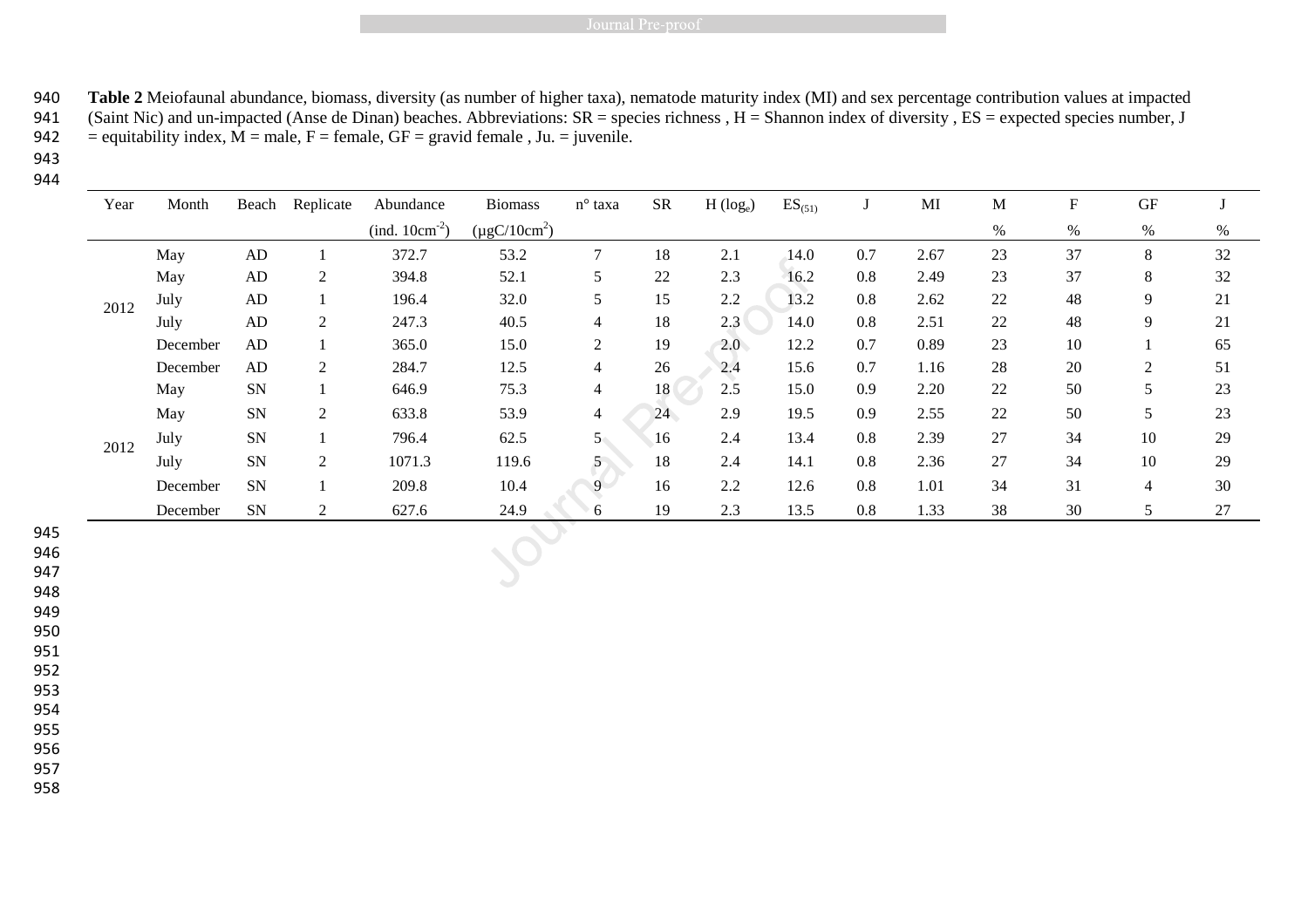959 **Table 3** Results of PERMANOVA testing variations (A) meiofaunal standing stock (i.e. abundance and biomass), community structure and diversity (i.e. n° taxa)<br>960 and (B) nematode diversity indices and species composi and (B) nematode diversity indices and species composition.  $dF = deg$ ree of freedom;  $MS = mean$  square;  $F = F$  statistic;  $** = P < 0.01$ ;  $* = P < 0.05$ ; ns = not 961 significant. Abbreviations: Be = beach, Mo = month, MI = maturity index, J = equitability index, ES = expected species number, H = Shannon index of diversity, 962  $SR =$  species richness.

963

| A)                      | Source        | $\mathrm{d}\mathrm{f}$ | $\mathbf{M}\mathbf{S}$ | ${\bf F}$ | $\, {\bf P}$ | % explained | B)                     | Source        | $\mathrm{d}\mathrm{f}$ | MS      | ${\bf F}$ | ${\bf P}$  | % explained |
|-------------------------|---------------|------------------------|------------------------|-----------|--------------|-------------|------------------------|---------------|------------------------|---------|-----------|------------|-------------|
|                         |               |                        |                        |           |              | variance    |                        |               |                        |         |           |            | variance    |
| Meiofauna               | Beach         | 1                      | 5.2                    | 5.2       | $\ast\ast$   | 46.6        | $ES_{(51)},$           | Beach         |                        | $0.0\,$ | $0.0\,$   | $\rm ns$   | $-14.3$     |
| abundance               | Month         | $\sqrt{2}$             | 1.2                    | 0.6       | $\bf ns$     | 4.5         | H, SR                  | Month         | $\overline{c}$         | 39.1    | 19.5      | $\rm ns$   | 20.6        |
|                         | $\rm Be~x~Mo$ | $\overline{2}$         | 2.8                    | 1.4       | $\bf ns$     | 31.9        |                        | Be x Mo       | $\overline{c}$         | 21.1    | 10.6      | $\bf ns$   | $2.5\,$     |
|                         | Residual      | $\sqrt{6}$             | 1.8                    | 0.3       |              | 17.1        |                        | Residual      | $\tau$                 | 69.9    | 10.0      |            | 91.3        |
| Meiofauna               | Beach         | 1                      | 1.7                    | 1.7       | $\bf ns$     | 16.1        |                        | Beach         |                        | 20.0    | 20.0      | $\ast$     | 50.8        |
| biomass                 | Month         | $\overline{2}$         | 5.7                    | 2.9       | $\ast$       | 44.5        |                        | Month         | $\overline{c}$         | 6.7     | 3.4       | $\bf ns$   | $3.6$       |
|                         | $\rm Be~x~Mo$ | $\sqrt{2}$             | 1.5                    | $0.8\,$   | $\rm ns$     | 15.1        |                        | $\rm Be~x~Mo$ | $\overline{c}$         | 4.8     | 2.4       | $\rm ns$   | $-1.3$      |
|                         | Residual      | $\sqrt{6}$             | 2.1                    | 0.3       |              | 24.3        |                        | Residual      | $7\overline{ }$        | 17.7    | $2.5\,$   |            | 46.9        |
| Meiofauna               | Beach         | 1                      | 1654.4                 | 1654.4    | $***$        | 27.2        | $\mathbf{M}\mathbf{I}$ | Beach         |                        | $0.0\,$ | $0.0\,$   | $\bf ns$   | $-0.6$      |
| community               | Month         | 2                      | 2721.7                 | 1360.9    | $***$        | 32.6        |                        | Month         | $\overline{c}$         | 0.7     | $0.4\,$   | $\ast\ast$ | 95.1        |
| structure               | $\rm Be~x~Mo$ | 2                      | 1067.9                 | 533.9     | $\ast$       | 19.2        |                        | $\rm Be~x~Mo$ | $\overline{c}$         | $0.0\,$ | $0.0\,$   | $\bf ns$   | $0.6\,$     |
|                         | Residual      | 6                      | 1133.5                 | 188.9     |              | 21.0        |                        | Residual      | 6                      | $0.0\,$ | $0.0\,$   |            | 4.9         |
| $\mathbf{n}^\circ$ Taxa | Beach         | 1                      | 203.3                  | 203.3     |              | 25.5        | <b>ITD</b>             | Beach         |                        | 0.1     | $0.1\,$   | $\ast\ast$ | 94.5        |
|                         | Month         | 2                      | 10.7                   | 5.3       | $\bf ns$     | $-2.9$      |                        | Month         | $\overline{c}$         | $0.0\,$ | $0.0\,$   | $\rm ns$   | 2.1         |
|                         | $\rm Be~x~Mo$ | 2                      | 332.8                  | 166.4     | $\ast$       | 61.3        |                        | $\rm Be~x~Mo$ | $\overline{c}$         | $0.0\,$ | $0.0\,$   | $\bf ns$   | $-2.9$      |
|                         | Residual      | $\sqrt{6}$             | 116.1                  | 19.3      |              | 16.1        |                        | Residual      | 6                      | $0.0\,$ | $0.0\,$   |            | 6.3         |
|                         |               |                        |                        |           |              |             | Sex %                  | Beach         | 1                      | 3.3     | 3.3       | $***$      | 9.1         |
|                         |               |                        |                        |           |              |             | contribution           | Month         | $\overline{c}$         | 19.1    | 9.5       | $\ast\ast$ | 41.5        |
|                         |               |                        |                        |           |              |             |                        | $\rm Be~x~Mo$ | $\sqrt{2}$             | 10.6    | 5.3       | $\ast\ast$ | 44.8        |
|                         |               |                        |                        |           |              |             |                        | Residual      | 6                      | 1.6     | $0.3\,$   |            | 4.6         |
|                         |               |                        |                        |           |              |             |                        |               |                        |         |           |            |             |

Species Beach 1 7033.3 7033.3 \*\* 27.5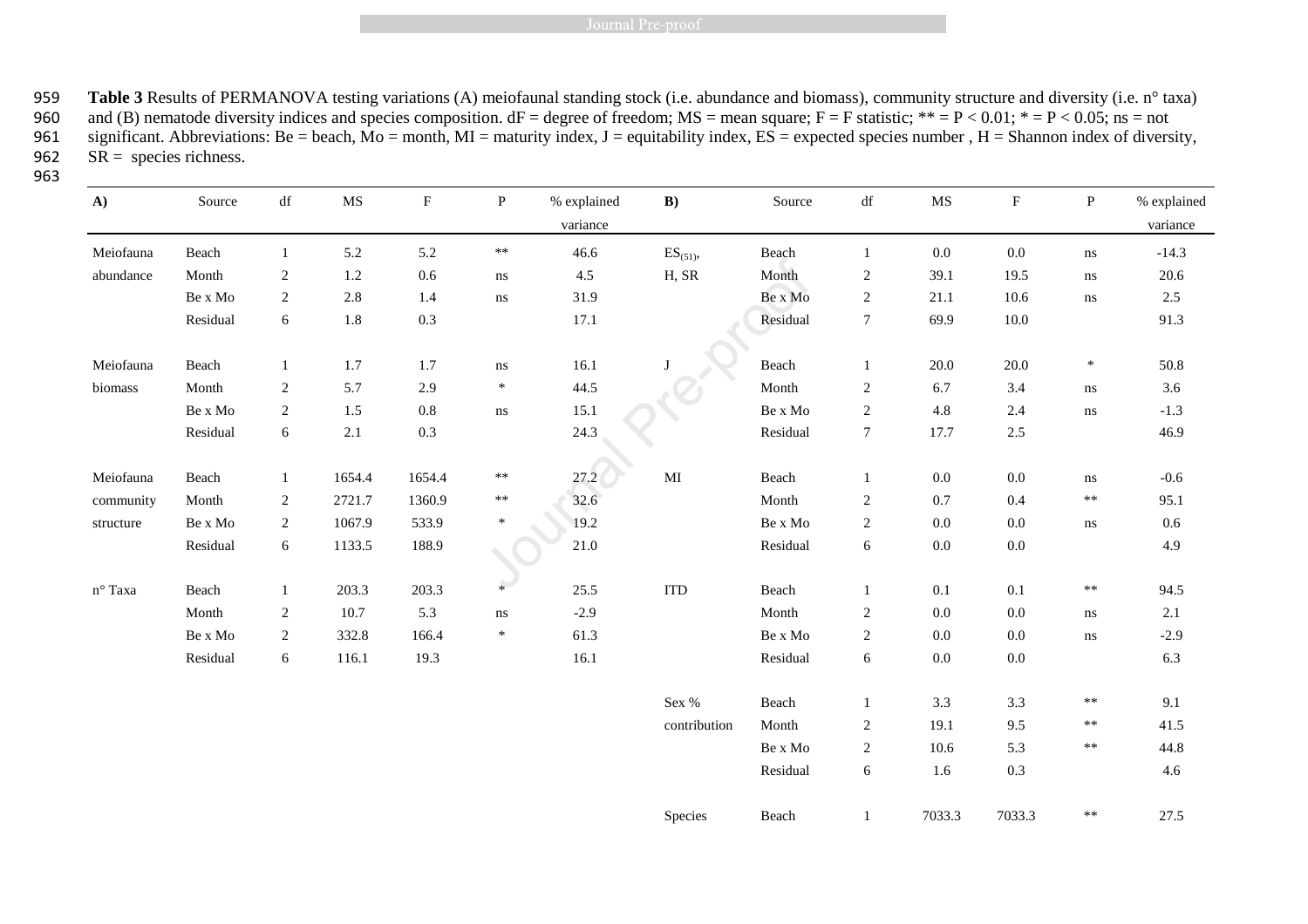| composition | Month    | - | 12814.0 | 6407.1 | ** | 37.0 |
|-------------|----------|---|---------|--------|----|------|
|             | Be x Mo  |   | 3792.6  | 1896.3 | ** | 15.2 |
|             | Residual |   | 5137.9  | 734.0  |    | 20.3 |
|             |          |   |         |        |    |      |

Journal Pre-proof

964

**Table 4** Results of SIMPER tests assessing the dissimilarity levels in the nematode species composition<br>among beaches (Anse de Dinan and Saint Nic) and sampling times. The first ten species that contributed mostly to the

965

| Contrast         | Dissimilarity<br>$\%$ | Responsable species                                      |
|------------------|-----------------------|----------------------------------------------------------|
| AD vs SN         | 64.5                  | Richtersia sp1, Richtersia sp2, Richtersia sp3           |
|                  |                       | Promonhystera sp1, Microlaimus sp1, Viscosia sp1         |
|                  |                       | Marylynnia sp1, Onyx sp1, Xyala sp1                      |
|                  |                       | Parodontophora sp1                                       |
| May vs July      | 44.9                  | Richtersia sp3, Neochromadora sp1, Viscosia sp2          |
|                  |                       | Thalassinorus sp1, Chromadorita sp1, Trichotheristus sp2 |
|                  |                       | Daptonema sp1, Microlaimus sp2, Paracomesoma sp1         |
|                  |                       | Richtersia sp1                                           |
|                  |                       |                                                          |
| May vs           |                       |                                                          |
| December         | 75.4                  | Omicronema sp1, Daptonema sp1, Trileptium sp2,           |
|                  |                       | Metadesmolaimus sp1, Microlaimus sp3, Molgolaimus sp2,   |
|                  |                       | Endeolophos sp1, Molgolaimus sp1, Diodontolaimus sp1,    |
|                  |                       | Viscosia sp2                                             |
| July vs December | 75.4                  | Omicronema sp1, Molgolaimus sp1, Promonhystera sp1       |
|                  |                       | Trileptium sp2, Metadesmolaimus sp1, Molgolaimus sp2     |
|                  |                       | Endeolophos sp1, Microlaimus sp3, Diodontolaimus sp1     |
|                  |                       | Odontophora sp1                                          |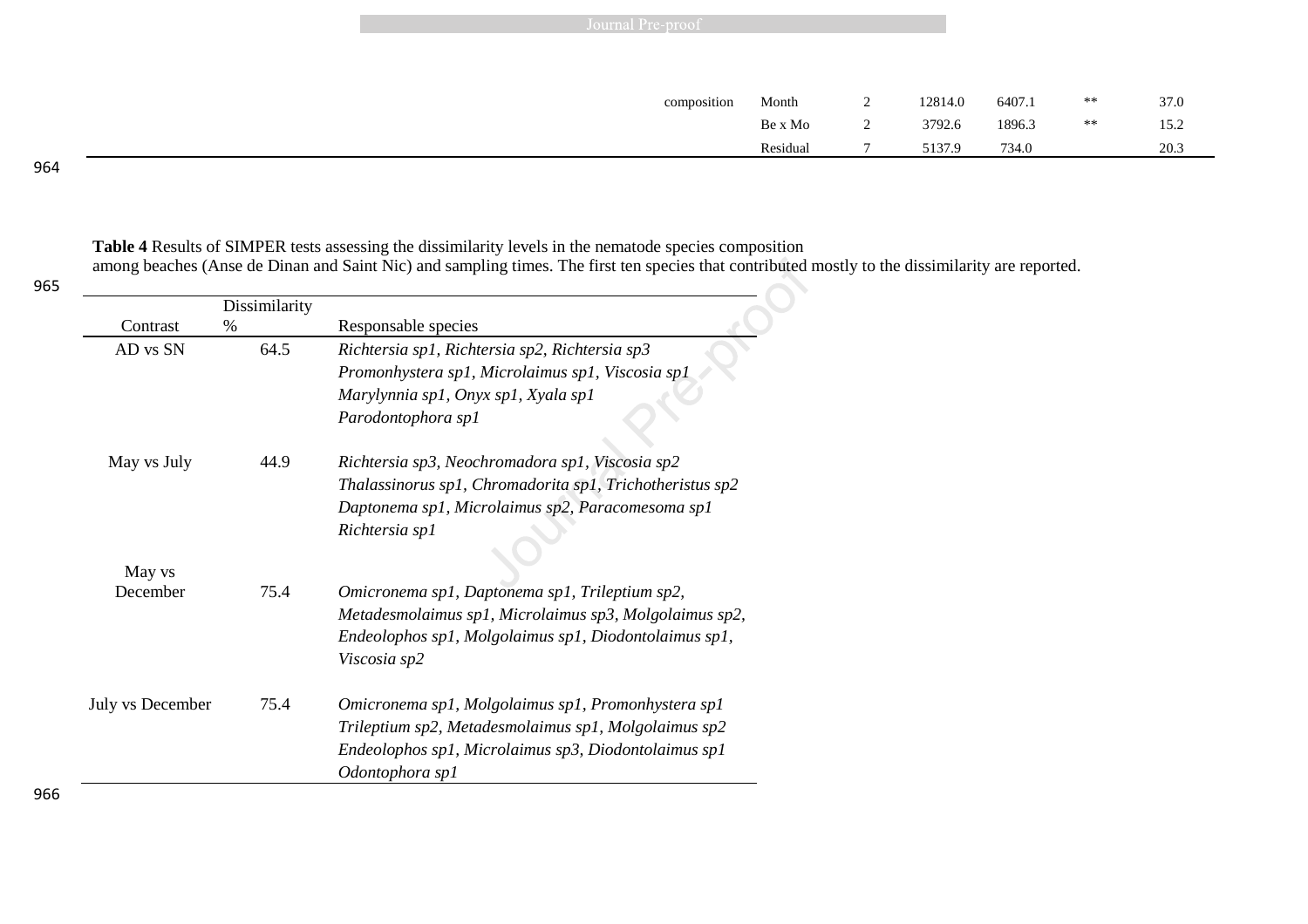967 **Table 5** Results of DistLM forward to assess the role of environmental variables on meiofauna standing stock, diversity (n° taxa), community structure, nematode species composition, trophic structure, maturity index (MI) and diversity ( $ES_{(51)}$ , H, SR). SS = mean square; F = F statistic; \*\* = P < 0.01;  $* = P < 0.05$ ; ns = not significant. Abbreviations: SWT = seawater temperature; OM = organic matter; MGS = median grain size,  $ES_{(51)}$  = expected species number,  $H =$  Shannon diversity index,  $SR =$  species richness.

|                  | Variable       | SS       | F        | P      | Prop %           | Cum. Prop % |
|------------------|----------------|----------|----------|--------|------------------|-------------|
| Abundance        | Ulva           | 1276.60  | 18.33    | **     | 64.7             | 64.7        |
|                  | <b>SWT</b>     | 29.03    | 0.39     | ns     | 1.5              | 66.2        |
|                  | O <sub>2</sub> | 29.02    | 0.36     | ns     | 1.5              | 67.6        |
|                  | OM             | 203.15   | 3.27     | ns     | 10.3             | 77.9        |
|                  | Salinity       | 13.70    | 0.20     | ns     | 0.7              | 78.6        |
| <b>Biomass</b>   | <b>SWT</b>     | 1900.60  | 11.41    | **     | 53.3             | 53.3        |
|                  | Salinity       | 695.28   | 6.45     | $\ast$ | 19.5             | 72.8        |
|                  | O <sub>2</sub> | 307.77   | 3.72     | ns     | 8.6              | 81.4        |
|                  | Ulva           | 156.25   | 2.16     | ns     | 4.4              | 85.8        |
|                  | <b>MGS</b>     | 84.54    | 1.20     | ns     | 2.4              | 88.2        |
|                  | OM             | 0.00     | $0.00\,$ | ns     | 0.0 <sub>1</sub> | 88.2        |
| $n^{\circ}$ taxa | Salinity       | 245.93   | 6.52     | $\ast$ | 37.1             | 37.1        |
|                  | <b>SWT</b>     | 100.44   | 5.19     | $\ast$ | 15.2             | 52.3        |
|                  | O <sub>2</sub> | 81.99    | 2.55     | ns     | 12.4             | 64.6        |
|                  | OM             | 77.24    | 1.32     | ns     | 11.7             | 76.3        |
|                  | <b>MGS</b>     | 41.07    | 1.33     | ns     | 6.2              | 82.5        |
| Meiofauna        | Ulva           | 1803.90  | 6.44     | $***$  | 39.2             | 39.2        |
| community        | <b>SWT</b>     | 993.43   | 4.95     | $***$  | 21.6             | 60.8        |
| structure        | O <sub>2</sub> | 366.24   | 2.03     | ns     | 8.0              | 68.7        |
|                  | OM             | 378.97   | 2.50     | ns     | 8.2              | 77.0        |
|                  | Salinity       | 299.45   | 2.36     | ns     | 6.5              | 83.5        |
| Nematode         | O <sub>2</sub> | 10567.00 | 5.53     | $***$  | 33.5             | 33.5        |
| species          | Ulva           | 6858.40  | 4.84     | $***$  | 21.7             | 55.2        |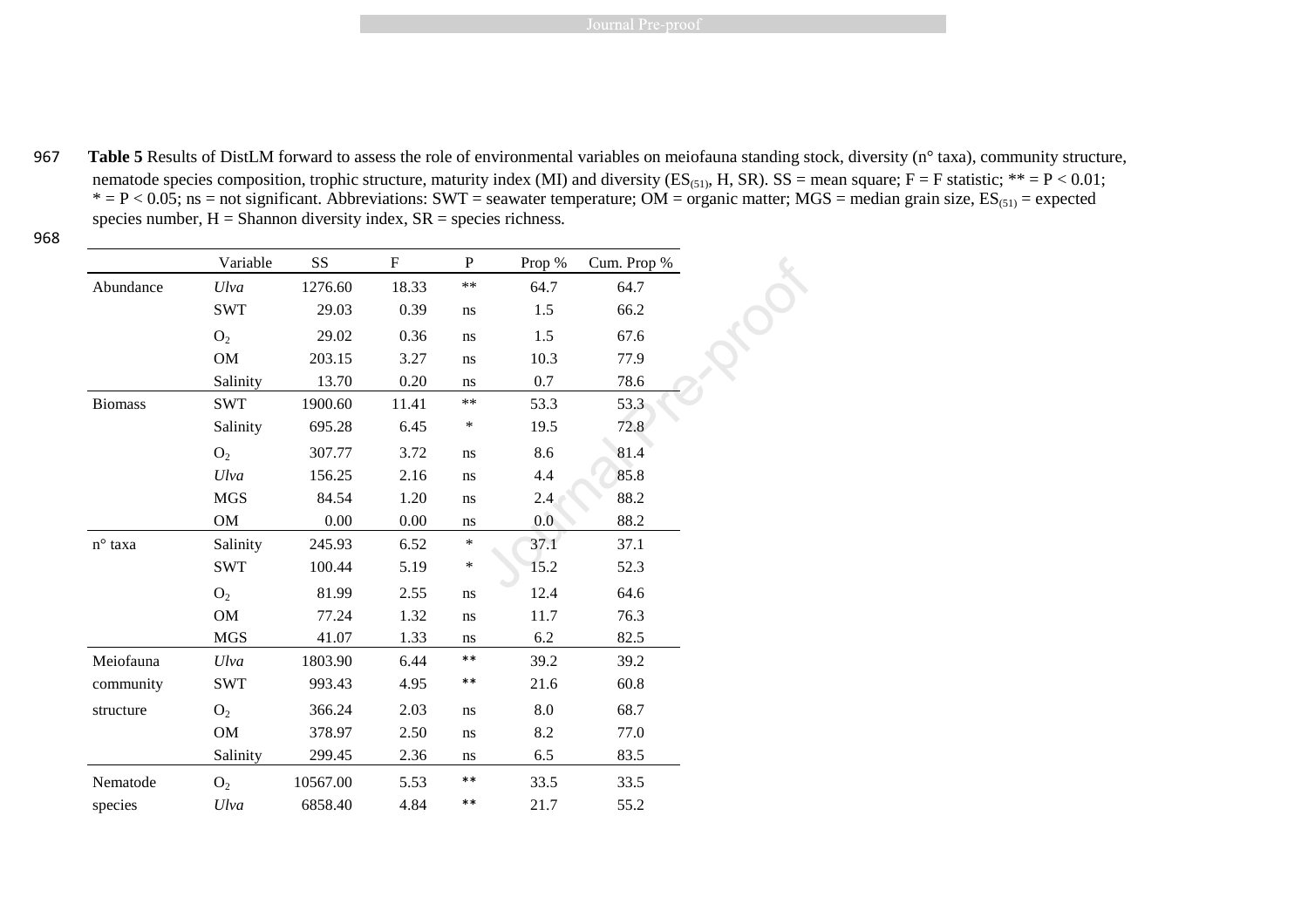Journal Pre-proof

| composition       | Salinity       | 3788.80 | 3.29     | $***$      | 12.0             | 67.2 |  |
|-------------------|----------------|---------|----------|------------|------------------|------|--|
|                   | OM             | 2852.80 | 3.04     | $\ast\ast$ | 9.0              | 76.2 |  |
|                   | <b>SWT</b>     | 1932.80 | 2.42     | $\ast\ast$ | 6.1              | 82.3 |  |
|                   | <b>MGS</b>     | 0.00    | 0.00     | ns         | 0.0              | 82.3 |  |
| Nematode          | MGS            | 2312.10 | 10.46    | $\ast\ast$ | 51.1             | 51.1 |  |
| trophic structure | Salinity       | 546.94  | 2.96     | $\ast$     | 12.1             | 63.2 |  |
|                   | <b>SWT</b>     | 609.36  | 4.62     | $\ast$     | 13.5             | 76.7 |  |
|                   | OM             | 268.24  | 2.39     | ns         | 5.9              | 82.6 |  |
|                   | O <sub>2</sub> | 215.50  | 2.27     | ns         | 4.8              | 87.4 |  |
| MI                | O <sub>2</sub> | 827.27  | 24.63    | $\ast\ast$ | 71.1             | 71.1 |  |
|                   | Salinity       | 179.25  | 10.30    | $\ast$     | 15.4             | 86.5 |  |
|                   | <b>SWT</b>     | 83.63   | 9.16     | $\ast$     | 7.2              | 93.7 |  |
|                   | Ulva           | 18.52   | 2.38     | ns         | 1.6              | 95.3 |  |
|                   | OM             | 0.16    | 0.02     | ns         | 0.0              | 95.3 |  |
| $ES_{(51)},$      | OM             | 24.61   | 2.63     | ns         | 19.3             | 19.3 |  |
| H, SR             | <b>SWT</b>     | 21.89   | 2.70     | ns         | 17.2             | 36.4 |  |
|                   | <b>MGS</b>     | 10.01   | 1.27     | ns         | 7.8              | 44.3 |  |
|                   | O <sub>2</sub> | 0.95    | 0.11     | ns         | 0.7 <sub>•</sub> | 45.0 |  |
|                   | Ulva           | 0.26    | 0.03     | ns         | 0.2              | 45.2 |  |
|                   | Salinity       | 0.00    | $0.00\,$ | $\rm ns$   | 0.0              | 45.2 |  |
|                   |                |         |          |            |                  |      |  |

969

970<br>971<br>972

973

974<br>974<br>975<br>976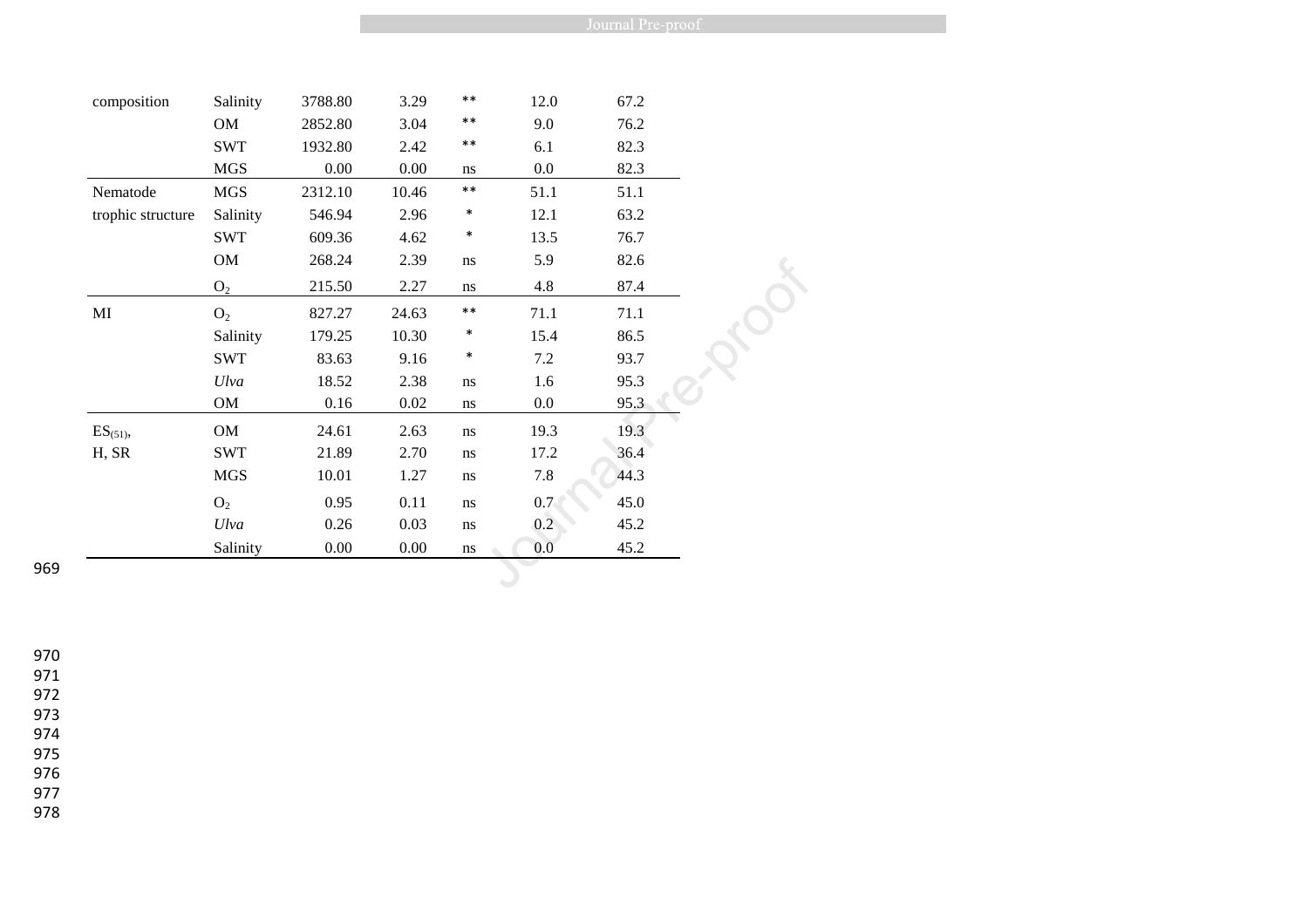- 
- **Figure Captions**
- 

**Fig. 1**. Location (Brittany, France) of the two sampled sandy beaches: the un-impacted Anse de Dinan beach (control) and the impacted Saint Nic beach.

**Fig. 2.** Principal Component Analysis output based on environmental variables characterizing the two beaches, Anse de Dinan (AD) and Saint Nic

(SN), over three sampling periods (May, July and December 2012). Abbreviations: WH = wave height; SI = sorting index; MGS = mean grain size;

- 986 OM = organic matter; Sal = salinity;  $O_2$  = percentage of oxygen; SWT = sea water temperature. Ordination of sampling stations using the first and
- second Principal Component.
- **Fig. 3.** Total meiofaunal abundance (ind.10 cm<sup>-2</sup>) (a) and biomass ( $\mu$ g C/10 cm<sup>2</sup>) (b) at the beaches of Anse de Dinan (AD, light orange bars) and Saint Nic (SN, green bars) at different sampling periods (May, July and December).

**Fig. 4.** Meiofaunal community structure characterizing Anse de Dinan (AD) and Saint Nic (SN) beaches over the three sampling periods. Contribution of each taxon (expressed as %) to the community composition with a focus on the contribution of the most abundant taxon of Nematoda (a) and with a focus on the contribution of taxa belonging to the group 'others' (b).

- **Fig. 5.** Principal Component Analysis output based on meiofauna community structure at Saint Nic (SN) and Anse de Dinan (AD) beaches over three sampling periods (May, July and December). Ordination of sampling stations using the first and second Principal Component (PC).
- **Fig. 6.** nMDS of nematode assemblages characterizing Saint Nic (SN; impacted) and Anse de Dinan (AD; unimpacted) beaches over different 996 sampling periods. All replicates are displayed.

**Fig. 7**. Nematode trophic structure at Saint Nic (SN) and Anse de Dinan (AD) beaches over different sampling periods. The ITD (index of trophic diversity) values are reported at the top of the histogram bars. The contribution of each trophic group is expressed as % and based on nematode 999 biomass. Abbreviations:  $1A$  = selective deposit feeders;  $1B$  = non-selective deposit feeders;  $2A$  = epistrate feeders;  $2B$  = predators/omnivores.

- **Fig. 8.** DistLM (distance-based linear model) and dbRDA showing the effect of environmental variables on meiofaunal community structure. Abbreviations: AD = Anse de Dinan; SN = Saint Nic; dec = December. All replicates are shown.
- 
-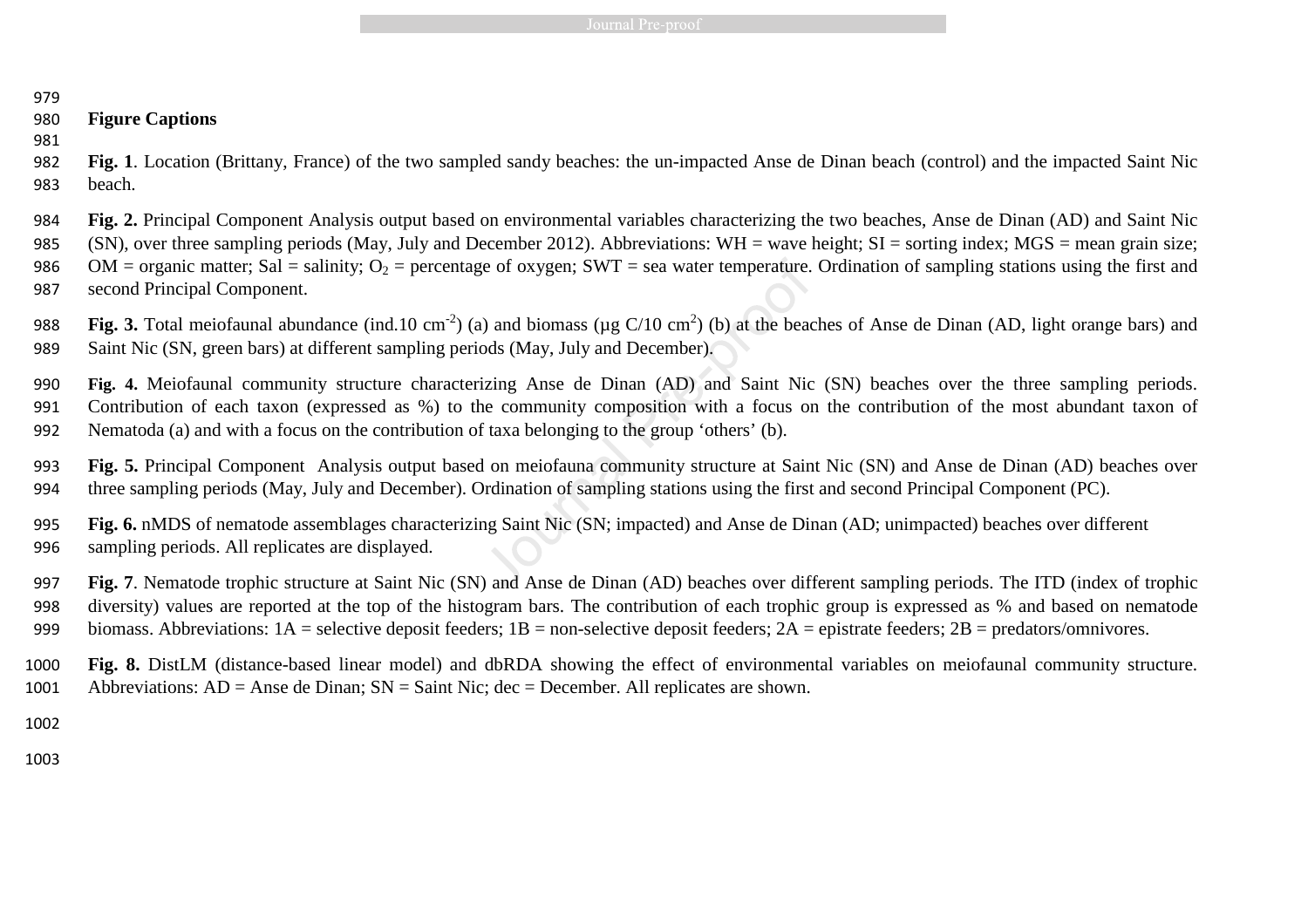

L. S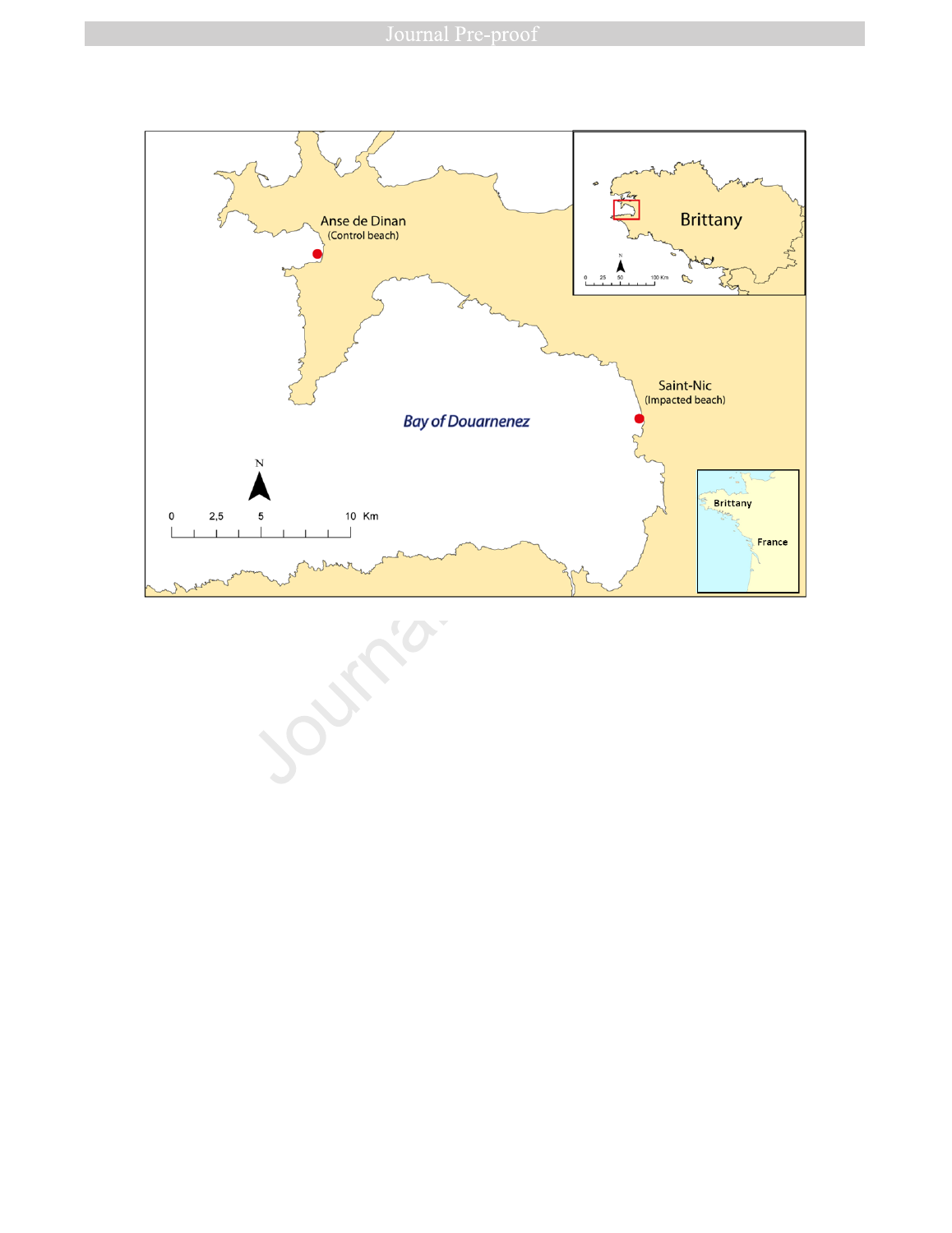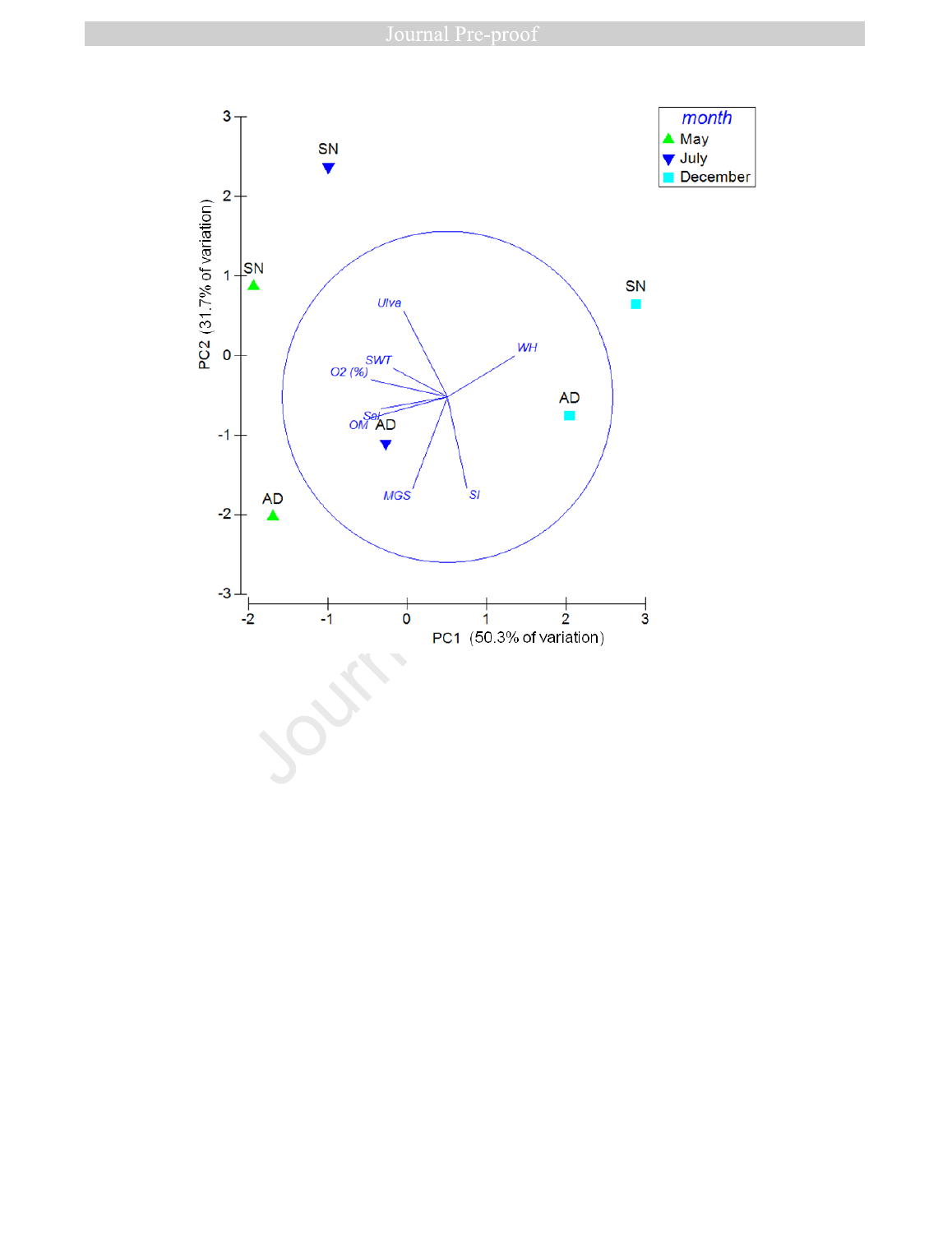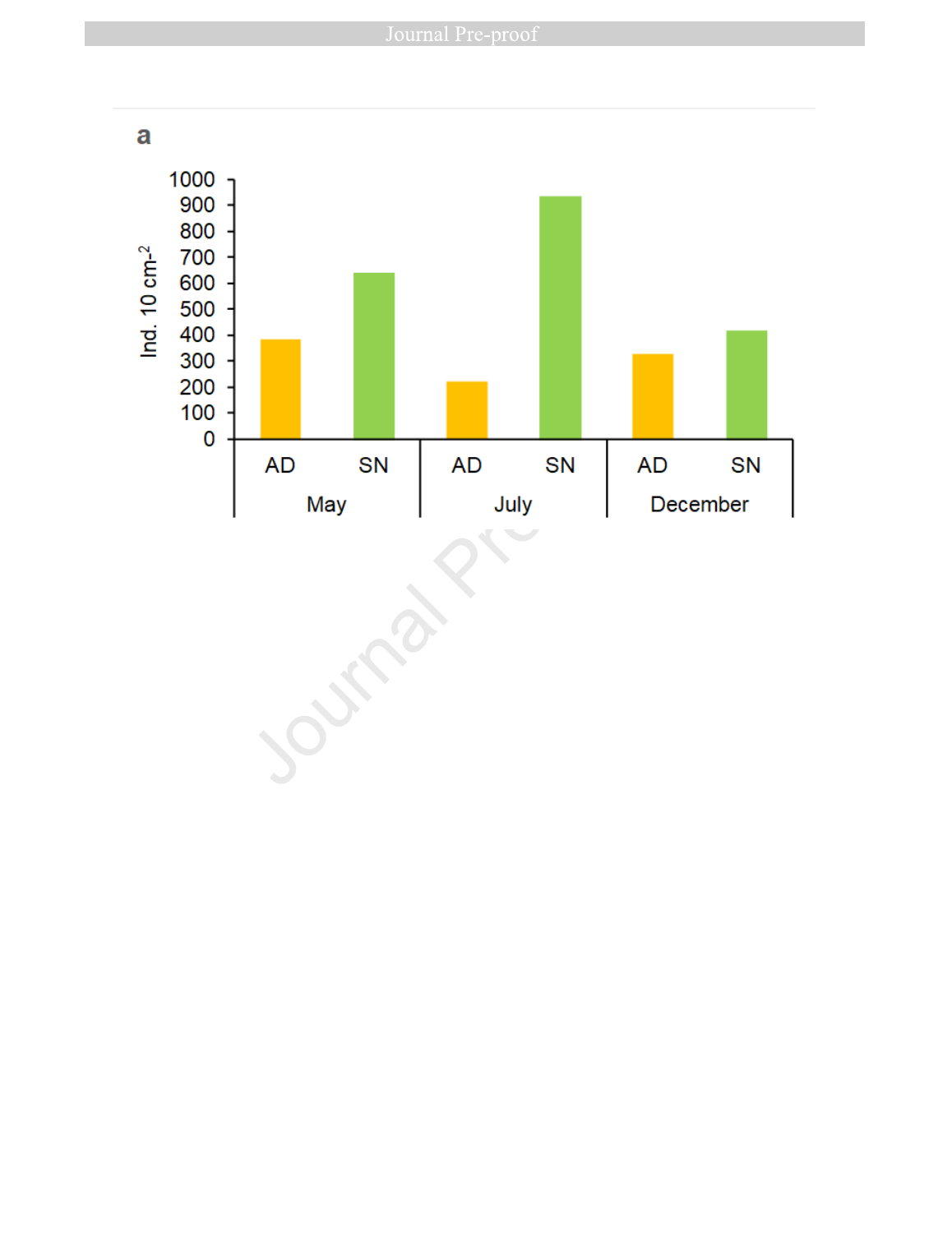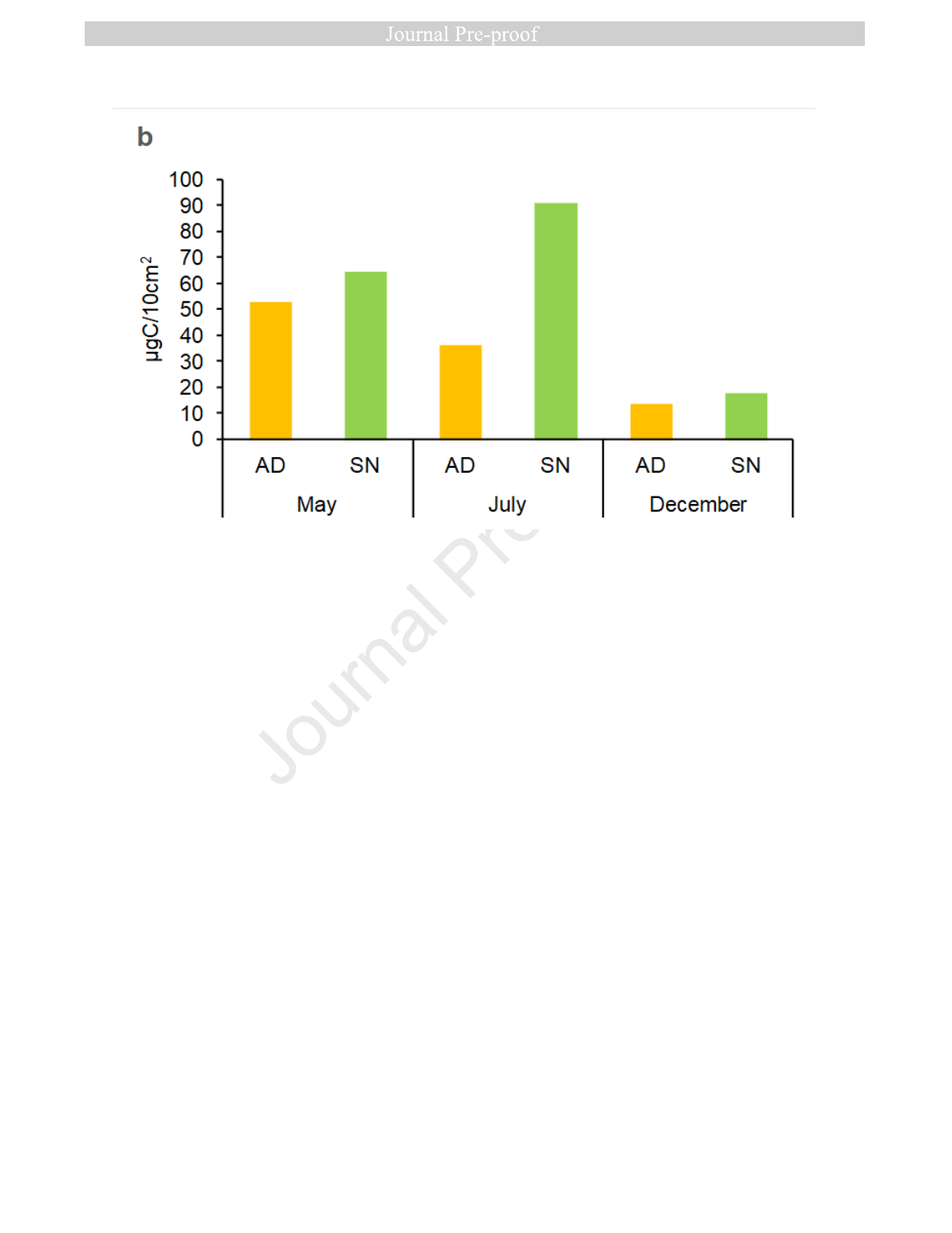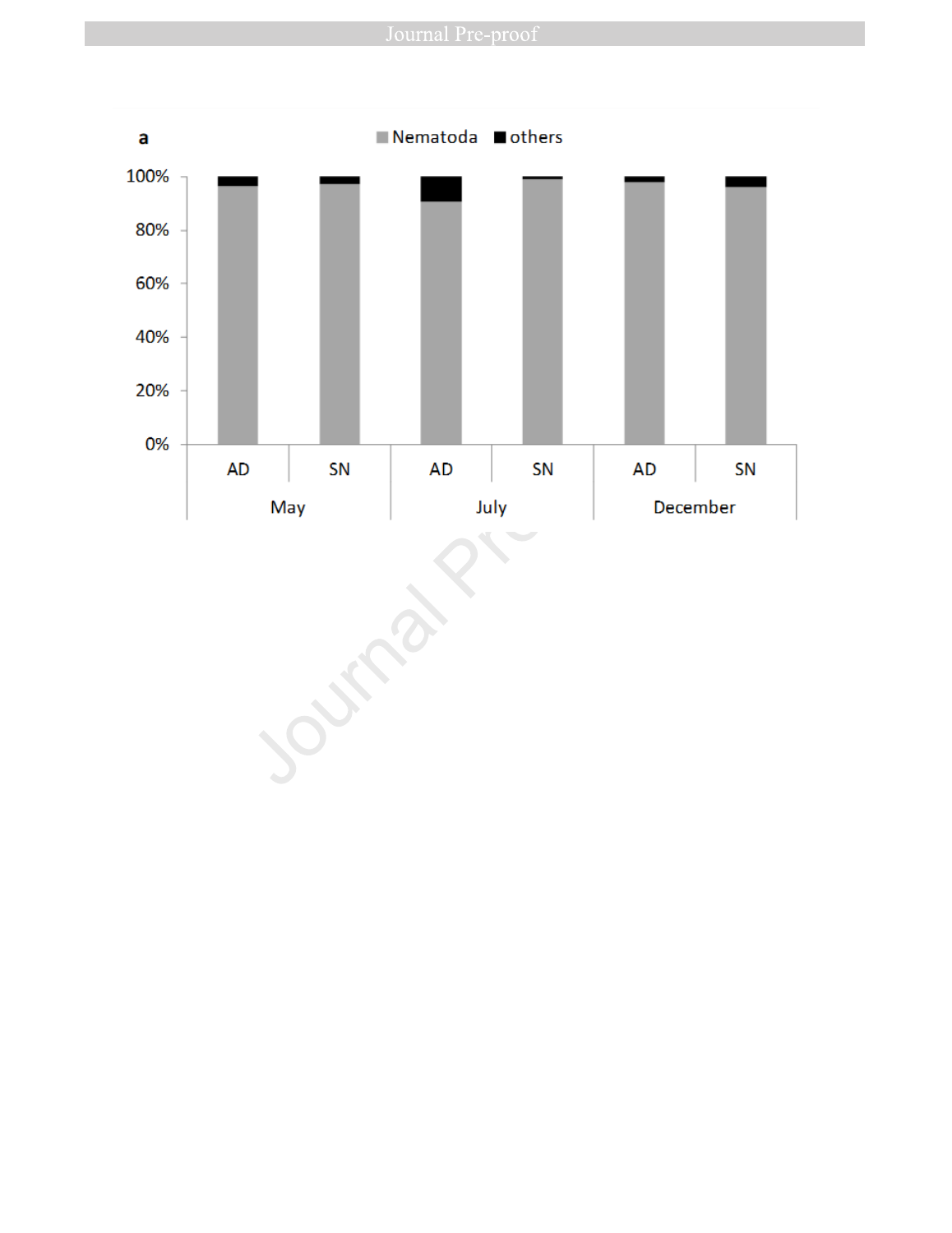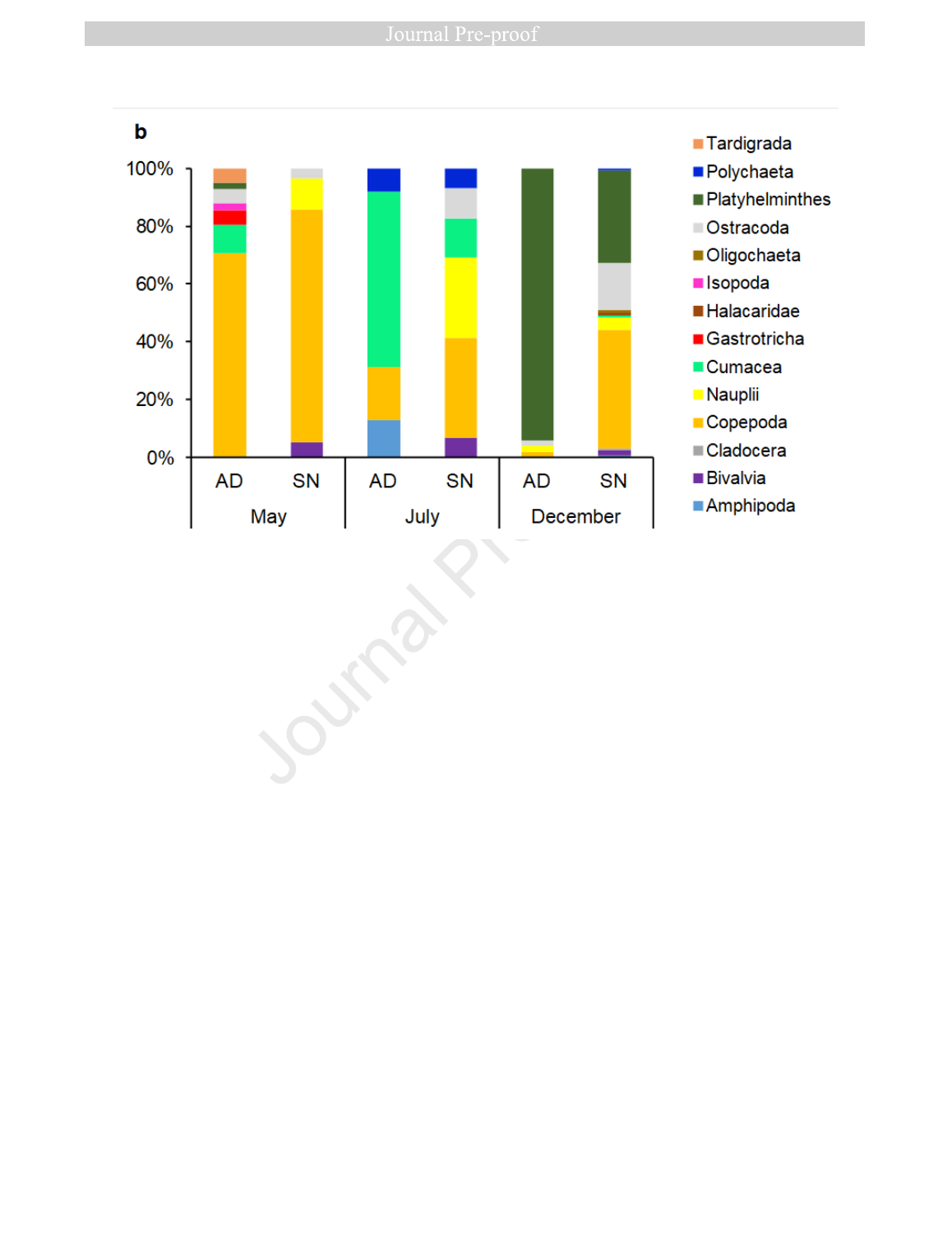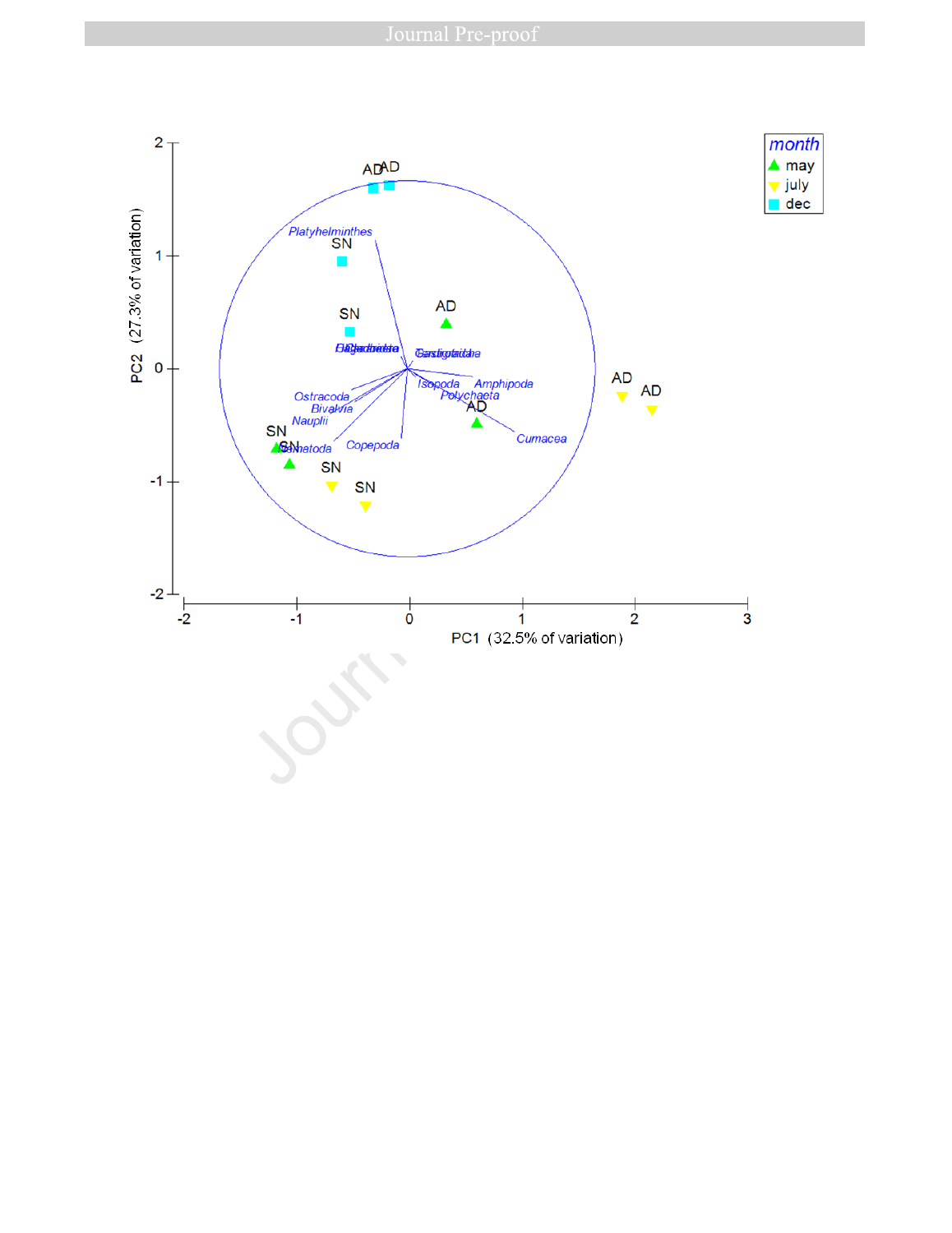

Season gradient

**POLY**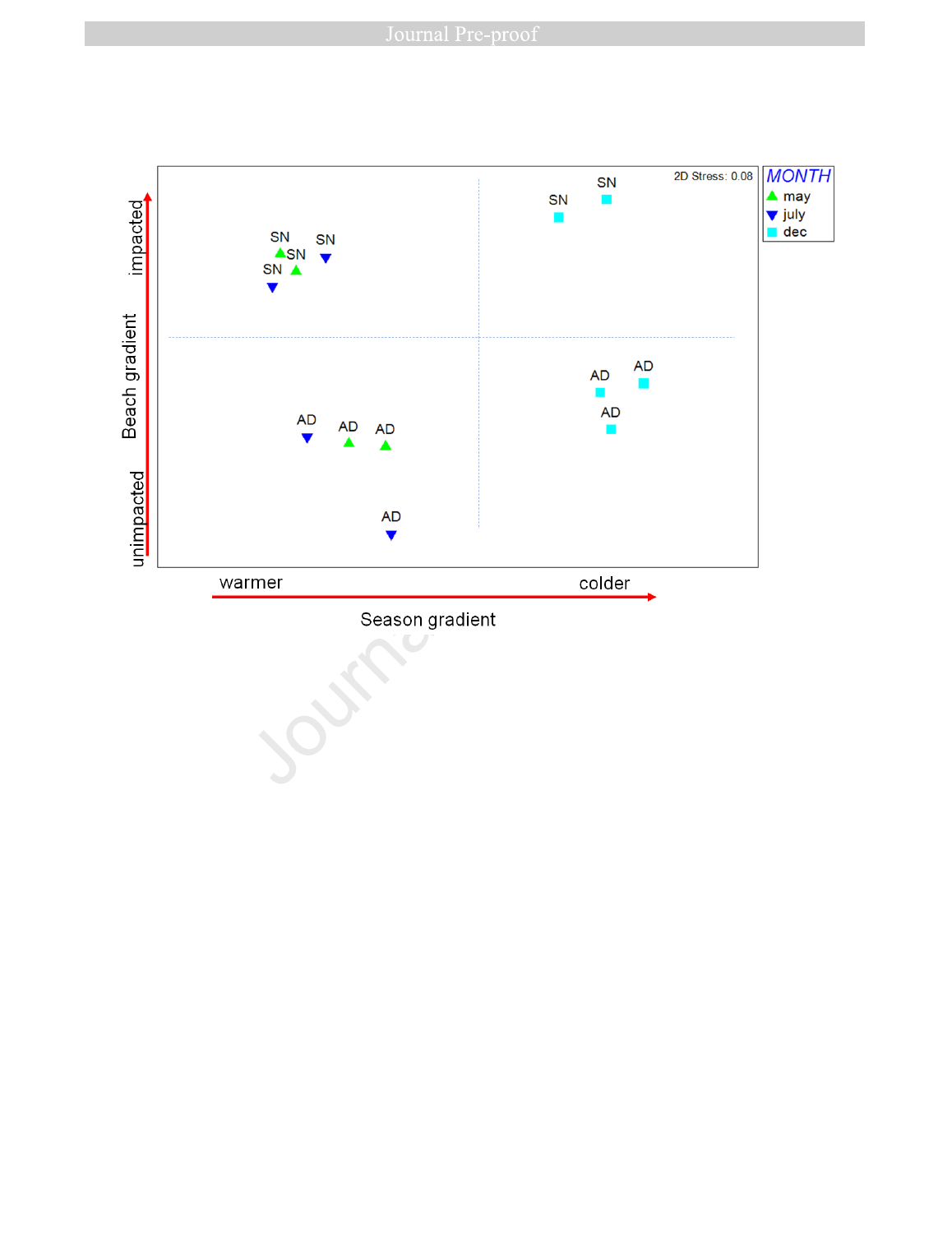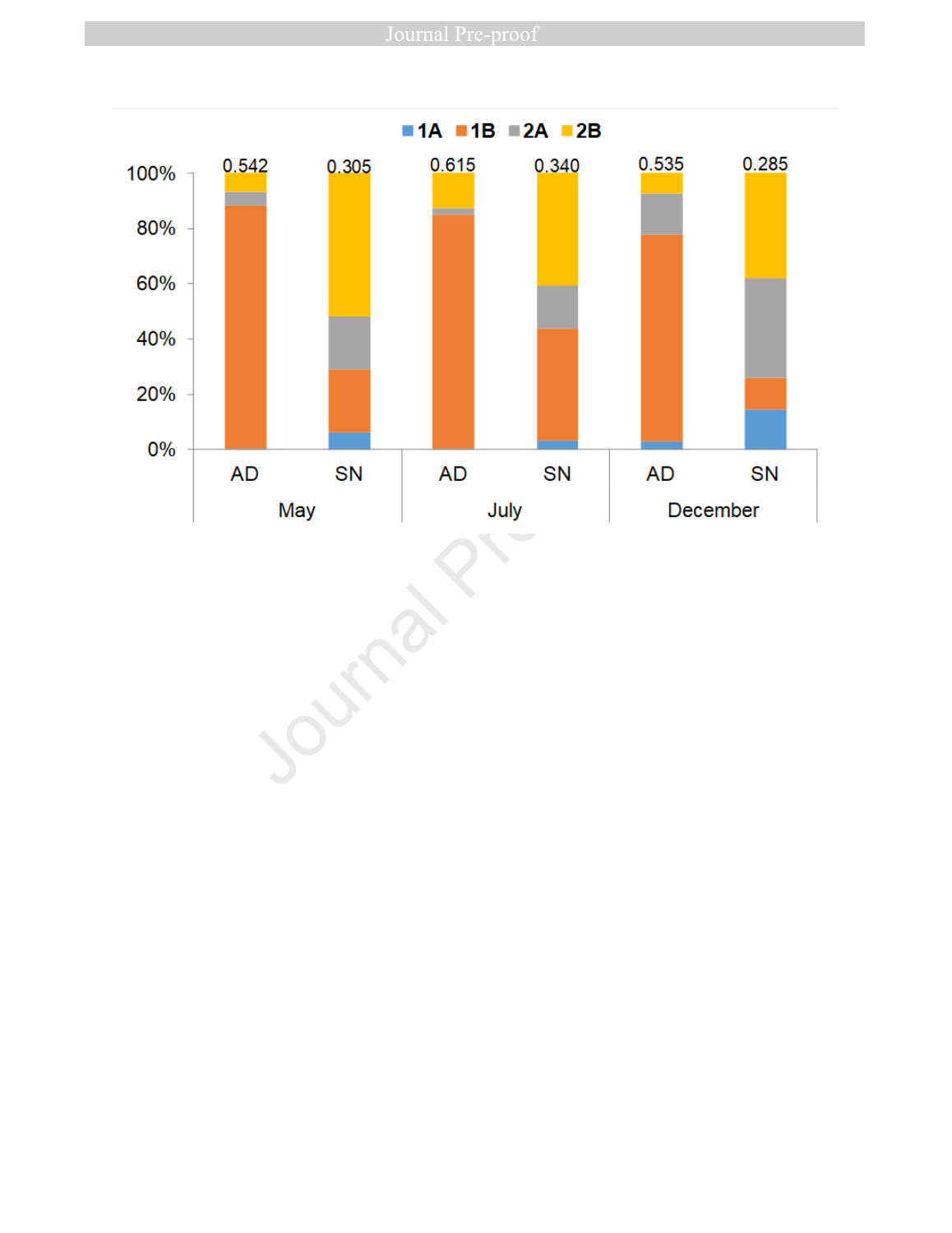